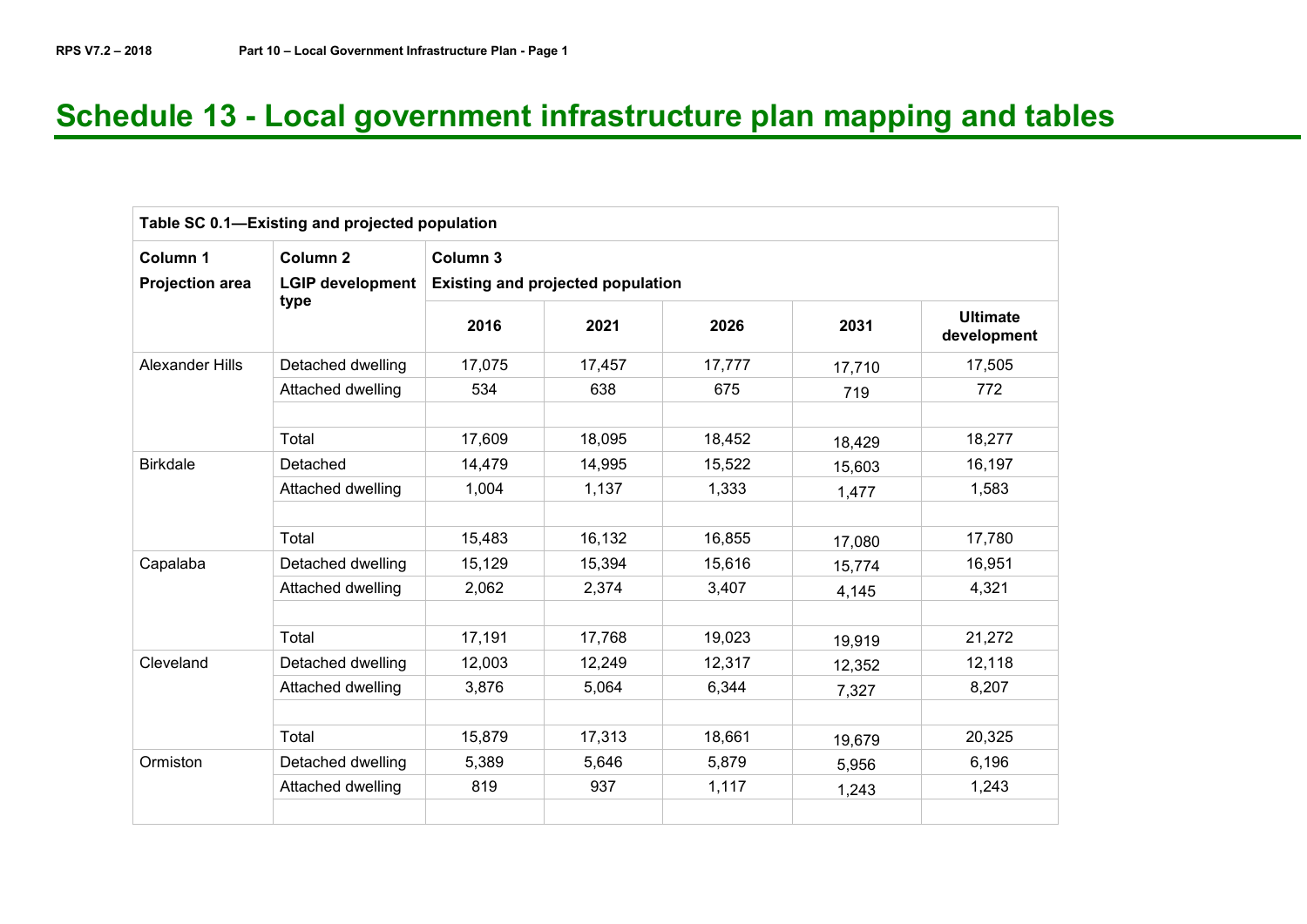| Table SC 0.1-Existing and projected population |                                                        |                                                      |        |        |        |                                |  |  |  |  |
|------------------------------------------------|--------------------------------------------------------|------------------------------------------------------|--------|--------|--------|--------------------------------|--|--|--|--|
| Column 1<br><b>Projection area</b>             | Column <sub>2</sub><br><b>LGIP development</b><br>type | Column 3<br><b>Existing and projected population</b> |        |        |        |                                |  |  |  |  |
|                                                |                                                        | 2016                                                 | 2021   | 2026   | 2031   | <b>Ultimate</b><br>development |  |  |  |  |
|                                                | Total                                                  | 6,208                                                | 6,583  | 6,996  | 7,199  | 7,439                          |  |  |  |  |
| <b>Redland Bay</b>                             | Detached dwelling                                      | 14,133                                               | 15,083 | 16,347 | 17,064 | 17,373                         |  |  |  |  |
|                                                | Attached dwelling                                      | 352                                                  | 709    | 1,164  | 1,542  | 1,542                          |  |  |  |  |
|                                                |                                                        |                                                      |        |        |        |                                |  |  |  |  |
|                                                | Total                                                  | 14,485                                               | 15,792 | 17,511 | 18,606 | 18,915                         |  |  |  |  |
| Redland Islands                                | Detached dwelling                                      | 9,012                                                | 9,571  | 10,335 | 11,090 | 12,191                         |  |  |  |  |
|                                                | Attached dwelling                                      | 664                                                  | 698    | 826    | 891    | 891                            |  |  |  |  |
|                                                |                                                        |                                                      |        |        |        |                                |  |  |  |  |
|                                                | Total                                                  | 9,676                                                | 10,269 | 11,161 | 11,981 | 13,082                         |  |  |  |  |
| Sheldon - Mount                                | Detached dwelling                                      | 5,353                                                | 6,177  | 6,361  | 6,604  | 6,499                          |  |  |  |  |
| Cotton                                         | Attached dwelling                                      | 11                                                   | 11     | 12     | 12     | 12 <sup>°</sup>                |  |  |  |  |
|                                                |                                                        |                                                      |        |        |        |                                |  |  |  |  |
|                                                | Total                                                  | 5,364                                                | 6,188  | 6,373  | 6,616  | 6,511                          |  |  |  |  |
| Thorneside                                     | Detached dwelling                                      | 3,104                                                | 3,131  | 3,143  | 3,135  | 3,151                          |  |  |  |  |
|                                                | Attached dwelling                                      | 846                                                  | 885    | 964    | 976    | 976                            |  |  |  |  |
|                                                |                                                        |                                                      |        |        |        |                                |  |  |  |  |
|                                                | Total                                                  | 3,950                                                | 4,016  | 4,107  | 4,111  | 4,127                          |  |  |  |  |
| Thornlands                                     | Detached dwelling                                      | 13,771                                               | 15,600 | 17,617 | 18,749 | 18,755                         |  |  |  |  |
|                                                | Attached dwelling                                      | 394                                                  | 653    | 922    | 1,353  | 3,465                          |  |  |  |  |
|                                                |                                                        |                                                      |        |        |        |                                |  |  |  |  |
|                                                | Total                                                  | 14,165                                               | 16,253 | 18,539 | 20,102 | 22,220                         |  |  |  |  |
| Victoria Point                                 | Detached dwelling                                      | 14,801                                               | 14,932 | 15,013 | 14,996 | 15,813                         |  |  |  |  |
|                                                | Attached dwelling                                      | 1,393                                                | 1,525  | 1,883  | 2,090  | 2,512                          |  |  |  |  |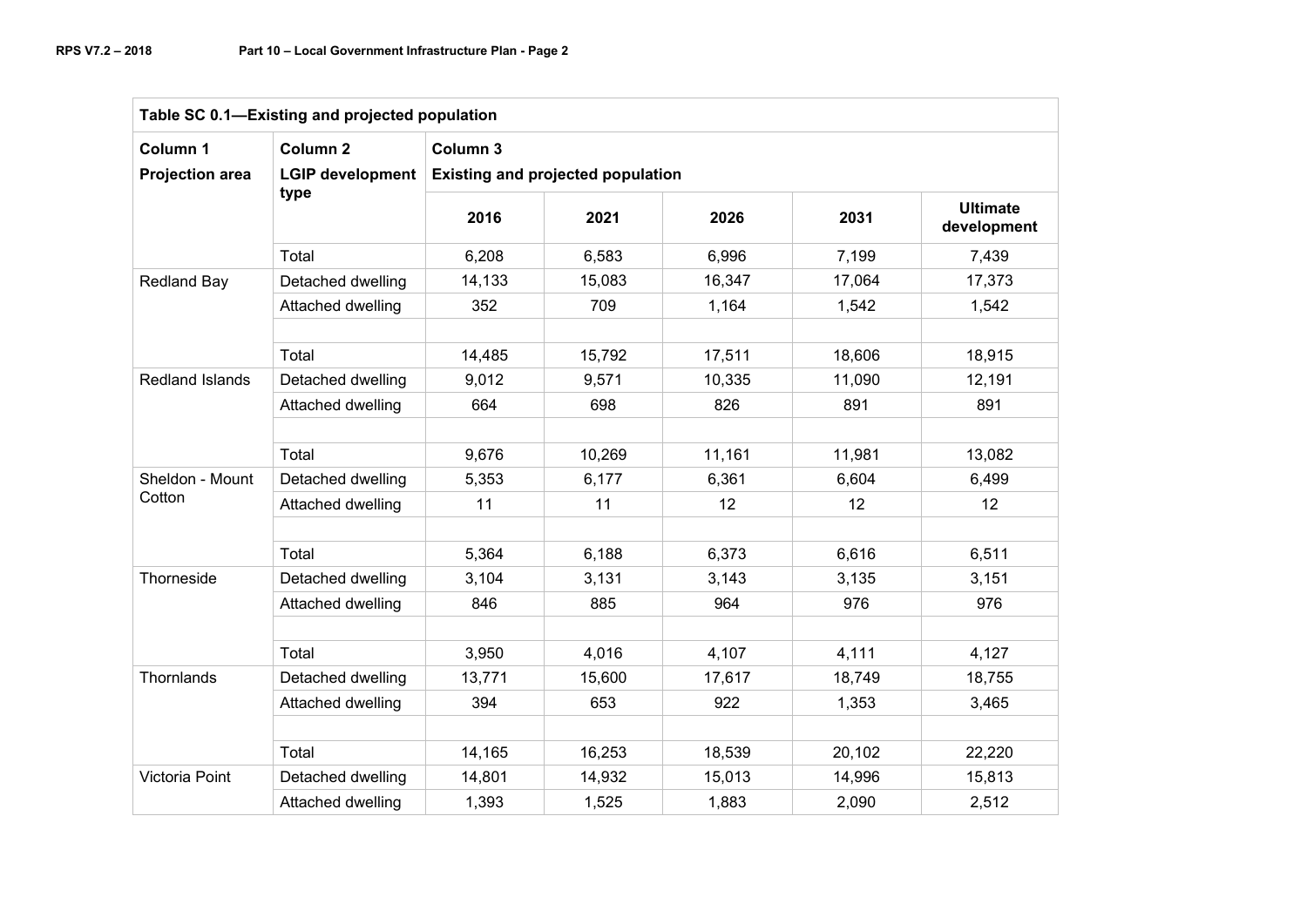| Table SC 0.1-Existing and projected population |                          |                                          |         |         |         |                                |  |  |  |  |  |
|------------------------------------------------|--------------------------|------------------------------------------|---------|---------|---------|--------------------------------|--|--|--|--|--|
| Column 1                                       | Column <sub>2</sub>      | Column 3                                 |         |         |         |                                |  |  |  |  |  |
| <b>Projection area</b>                         | <b>LGIP development</b>  | <b>Existing and projected population</b> |         |         |         |                                |  |  |  |  |  |
|                                                | type                     | 2016                                     | 2021    | 2026    | 2031    | <b>Ultimate</b><br>development |  |  |  |  |  |
|                                                | Total                    | 16,194                                   | 16,457  | 16,896  | 17,086  | 18,325                         |  |  |  |  |  |
| <b>Wellington Point</b>                        | Detached dwelling        | 11,438                                   | 11,855  | 12,375  | 12,520  | 12,628                         |  |  |  |  |  |
|                                                | Attached dwelling        | 683                                      | 791     | 909     | 993     | 993                            |  |  |  |  |  |
|                                                |                          |                                          |         |         |         |                                |  |  |  |  |  |
|                                                | Total                    | 12,121                                   | 12,646  | 13,284  | 13,513  | 13,621                         |  |  |  |  |  |
| Inside priority                                | Detached dwelling        | 135,687                                  | 142,090 | 148,302 | 151,553 | 155,377                        |  |  |  |  |  |
| infrastructure area<br>(total)                 | Attached dwelling        | 12,638                                   | 15,422  | 19,556  | 22,767  | 26,517                         |  |  |  |  |  |
|                                                |                          |                                          |         |         |         |                                |  |  |  |  |  |
|                                                | Total                    | 148,325                                  | 157,512 | 167,858 | 174,320 | 181,894                        |  |  |  |  |  |
| Outside priority                               | Detached dwelling        | 5,268                                    | 5,732   | 6,202   | 6,175   | 6,091                          |  |  |  |  |  |
| infrastructure area<br>(total)                 | Attached dwelling        | 73                                       | 174     | 286     | 428     | 428                            |  |  |  |  |  |
|                                                |                          |                                          |         |         |         |                                |  |  |  |  |  |
|                                                | Total                    | 5,341                                    | 5,906   | 6,488   | 6,603   | 6,519                          |  |  |  |  |  |
| <b>Redland City</b>                            | <b>Detached dwelling</b> | 140,955                                  | 147,822 | 154,504 | 157,728 | 161,468                        |  |  |  |  |  |
|                                                | <b>Attached dwelling</b> | 12,711                                   | 15,596  | 19,842  | 23,195  | 26,945                         |  |  |  |  |  |
|                                                |                          |                                          |         |         |         |                                |  |  |  |  |  |
|                                                | <b>Total</b>             | 153,666                                  | 163,418 | 174,346 | 180,923 | 188,413                        |  |  |  |  |  |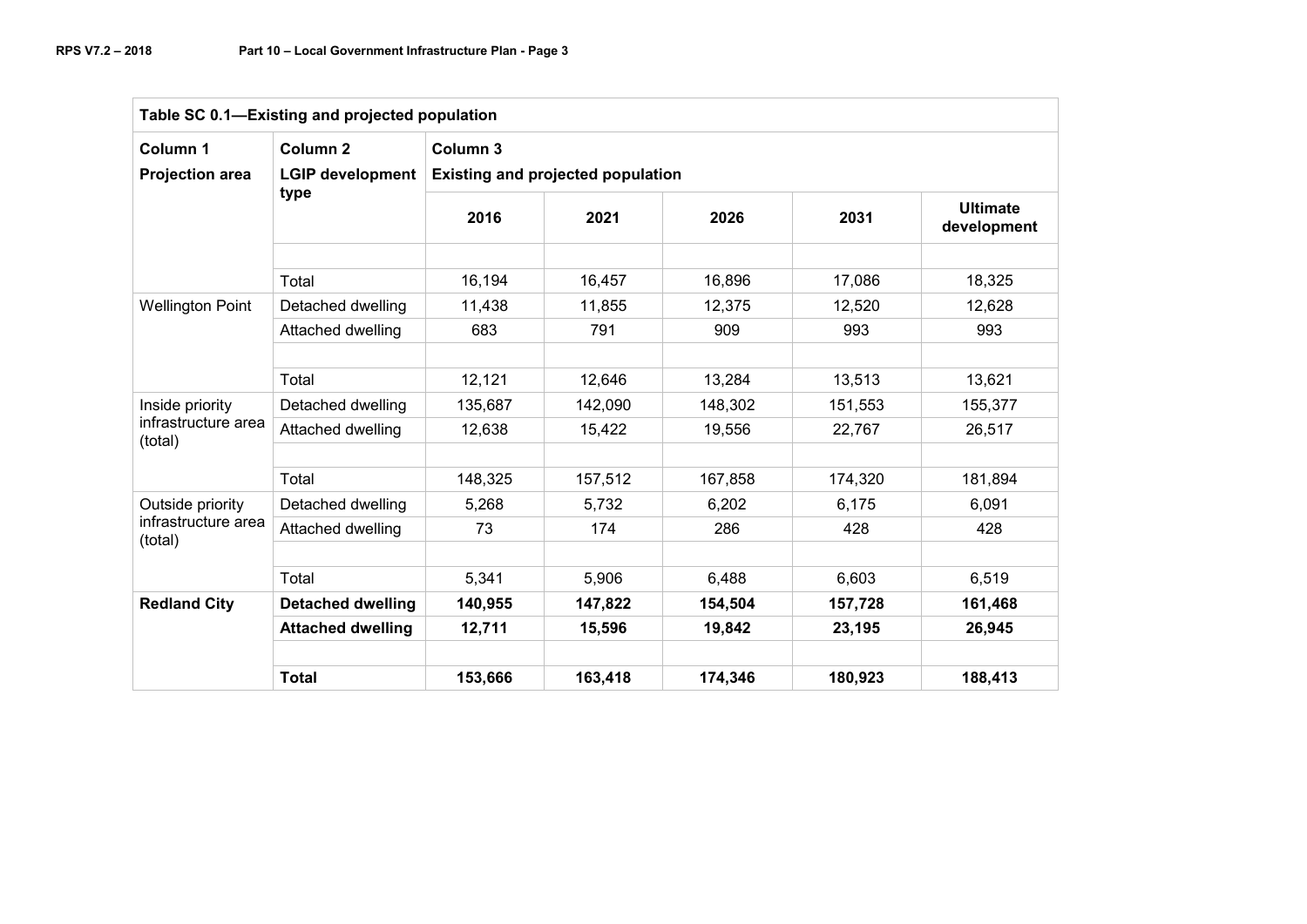| Table SC 0.2-Existing and projected employees |                         |          |                                         |        |        |                                |  |  |  |  |  |
|-----------------------------------------------|-------------------------|----------|-----------------------------------------|--------|--------|--------------------------------|--|--|--|--|--|
| Column 1                                      | Column <sub>2</sub>     | Column 3 |                                         |        |        |                                |  |  |  |  |  |
| <b>Projection area</b>                        | <b>LGIP development</b> |          | <b>Existing and projected employees</b> |        |        |                                |  |  |  |  |  |
|                                               | type                    | 2016     | 2021                                    | 2026   | 2031   | <b>Ultimate</b><br>development |  |  |  |  |  |
| <b>Alexander Hills</b>                        | Retail                  | 574      | 574                                     | 579    | 584    | 594                            |  |  |  |  |  |
|                                               | Commercial              | 357      | 372                                     | 374    | 377    | 377                            |  |  |  |  |  |
|                                               | Industrial              | 278      | 278                                     | 278    | 278    | 278                            |  |  |  |  |  |
|                                               | Community<br>Purposes   | 1,001    | 1,009                                   | 1,017  | 1,025  | 1,025                          |  |  |  |  |  |
|                                               | Total                   | 2,210    | 2,233                                   | 2,248  | 2,264  | 2,274                          |  |  |  |  |  |
| <b>Birkdale</b>                               | Retail                  | 470      | 472                                     | 474    | 476    | 480                            |  |  |  |  |  |
|                                               | Commercial              | 417      | 440                                     | 446    | 465    | 502                            |  |  |  |  |  |
|                                               | Industrial              | 351      | 351                                     | 351    | 351    | 351                            |  |  |  |  |  |
|                                               | Community<br>Purposes   | 724      | 736                                     | 745    | 751    | 757                            |  |  |  |  |  |
|                                               |                         |          |                                         |        |        |                                |  |  |  |  |  |
|                                               | Total                   | 1,962    | 1,999                                   | 2,016  | 2,043  | 2,090                          |  |  |  |  |  |
| Capalaba                                      | Retail                  | 4,255    | 4,739                                   | 5,223  | 5,707  | 6,675                          |  |  |  |  |  |
|                                               | Commercial              | 1,580    | 1,644                                   | 1,701  | 1,755  | 1,912                          |  |  |  |  |  |
|                                               | Industrial              | 3,008    | 3,018                                   | 3,026  | 3,034  | 3,050                          |  |  |  |  |  |
|                                               | Community<br>Purposes   | 953      | 977                                     | 1,001  | 1,023  | 1,101                          |  |  |  |  |  |
|                                               |                         |          |                                         |        |        |                                |  |  |  |  |  |
|                                               | Total                   | 9,796    | 10,378                                  | 10,951 | 11,519 | 12,738                         |  |  |  |  |  |
| Cleveland                                     | Retail                  | 2,715    | 3,255                                   | 3,795  | 4,335  | 5,415                          |  |  |  |  |  |
|                                               | Commercial              | 2,104    | 2,116                                   | 2,121  | 2,134  | 2,154                          |  |  |  |  |  |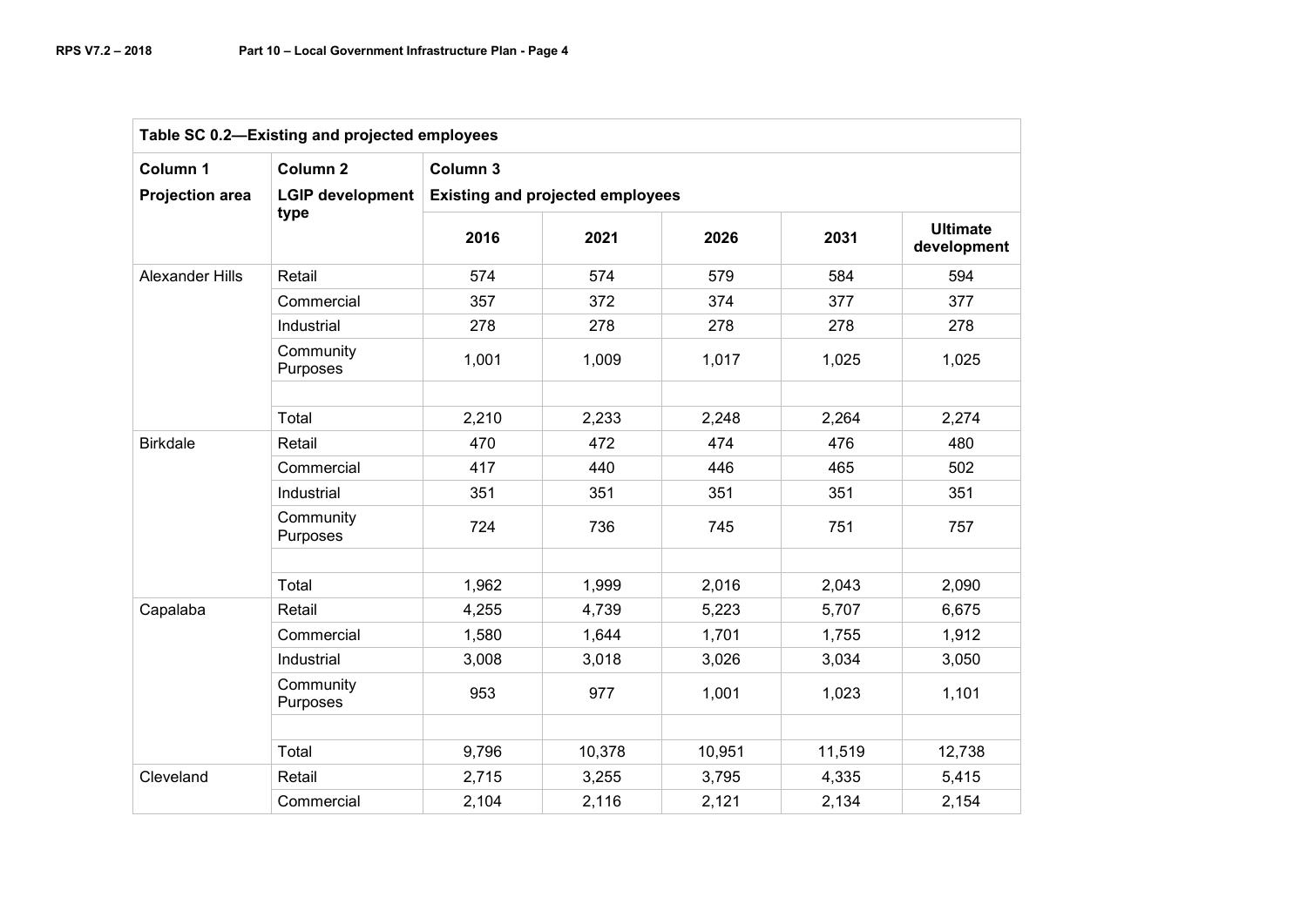| Table SC 0.2-Existing and projected employees |                         |          |                                         |        |        |                                |  |  |  |  |  |
|-----------------------------------------------|-------------------------|----------|-----------------------------------------|--------|--------|--------------------------------|--|--|--|--|--|
| Column 1                                      | Column <sub>2</sub>     | Column 3 |                                         |        |        |                                |  |  |  |  |  |
| <b>Projection area</b>                        | <b>LGIP development</b> |          | <b>Existing and projected employees</b> |        |        |                                |  |  |  |  |  |
|                                               | type                    | 2016     | 2021                                    | 2026   | 2031   | <b>Ultimate</b><br>development |  |  |  |  |  |
|                                               | Industrial              | 2,054    | 2,101                                   | 2,148  | 2,195  | 2,289                          |  |  |  |  |  |
|                                               | Community<br>Purposes   | 2,345    | 2,363                                   | 2,678  | 3,214  | 3,900                          |  |  |  |  |  |
|                                               | Total                   | 9,218    | 9,835                                   | 10,742 | 11,878 | 13,758                         |  |  |  |  |  |
| Ormiston                                      | Retail                  | 241      | 241                                     | 241    | 241    | 241                            |  |  |  |  |  |
|                                               | Commercial              | 333      | 363                                     | 384    | 403    | 437                            |  |  |  |  |  |
|                                               | Industrial              | 222      | 222                                     | 222    | 222    | 222                            |  |  |  |  |  |
|                                               | Community<br>Purposes   | 390      | 404                                     | 416    | 424    | 440                            |  |  |  |  |  |
|                                               | Total                   | 1,186    | 1,230                                   | 1,263  | 1,290  | 1,340                          |  |  |  |  |  |
| Redland Bay                                   | Retail                  | 426      | 462                                     | 498    | 534    | 606                            |  |  |  |  |  |
|                                               | Commercial              | 456      | 535                                     | 573    | 619    | 781                            |  |  |  |  |  |
|                                               | Industrial              | 630      | 657                                     | 684    | 711    | 765                            |  |  |  |  |  |
|                                               | Community<br>Purposes   | 332      | 345                                     | 355    | 361    | 369                            |  |  |  |  |  |
|                                               |                         |          |                                         |        |        |                                |  |  |  |  |  |
|                                               | Total                   | 1,844    | 1,999                                   | 2,110  | 2,225  | 2,521                          |  |  |  |  |  |
| Redland Islands                               | Retail                  | 554      | 570                                     | 586    | 602    | 635                            |  |  |  |  |  |
|                                               | Commercial              | 272      | 284                                     | 285    | 286    | 288                            |  |  |  |  |  |
|                                               | Industrial              | 305      | 305                                     | 305    | 305    | 305                            |  |  |  |  |  |
|                                               | Community<br>Purposes   | 270      | 283                                     | 289    | 295    | 319                            |  |  |  |  |  |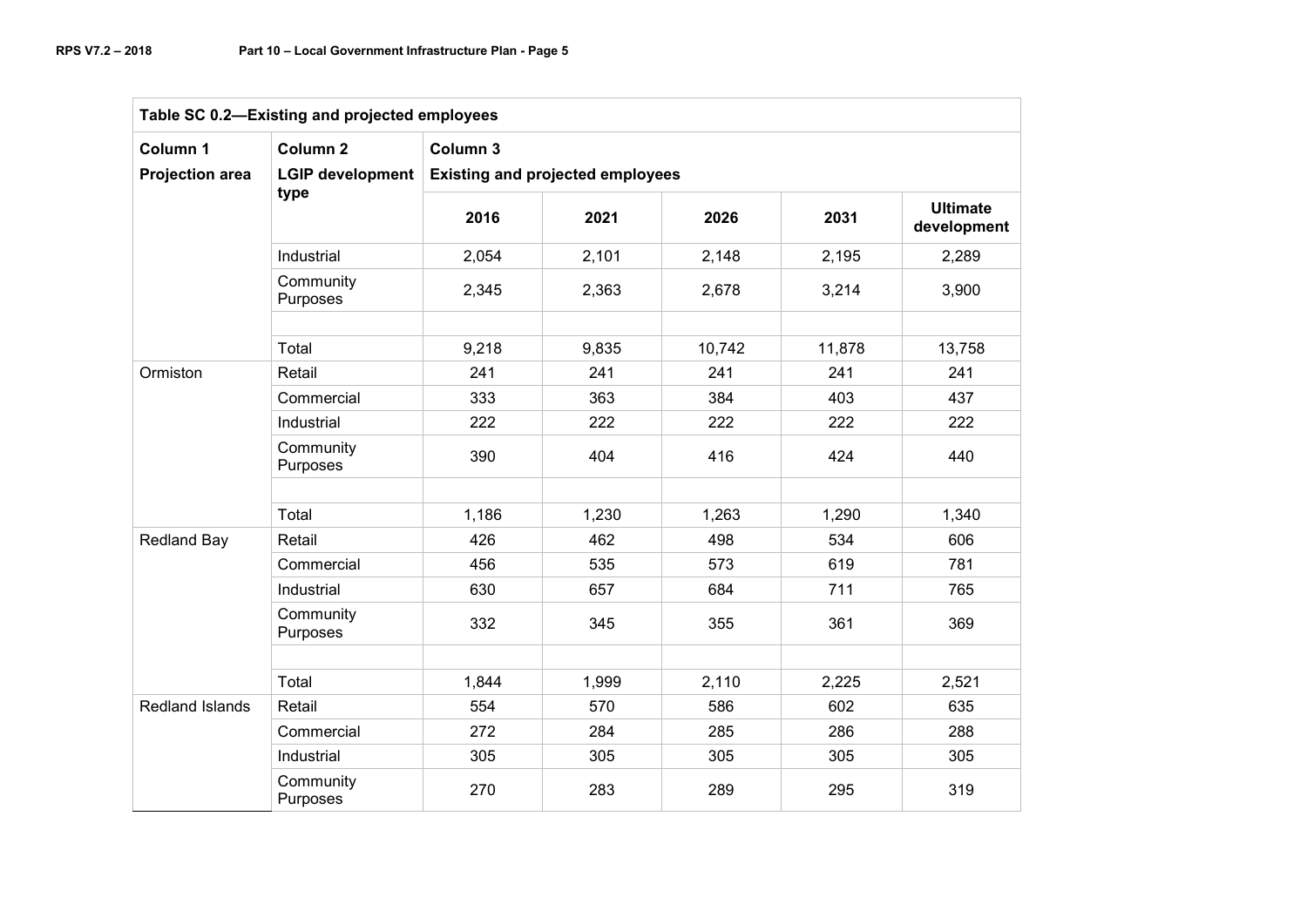| Table SC 0.2-Existing and projected employees |                         |                                         |             |             |             |                                |  |  |  |  |  |
|-----------------------------------------------|-------------------------|-----------------------------------------|-------------|-------------|-------------|--------------------------------|--|--|--|--|--|
| Column 1                                      | Column <sub>2</sub>     | Column <sub>3</sub>                     |             |             |             |                                |  |  |  |  |  |
| <b>Projection area</b>                        | <b>LGIP development</b> | <b>Existing and projected employees</b> |             |             |             |                                |  |  |  |  |  |
|                                               | type                    | 2016                                    | 2021        | 2026        | 2031        | <b>Ultimate</b><br>development |  |  |  |  |  |
|                                               |                         |                                         |             |             |             |                                |  |  |  |  |  |
|                                               | Total                   | 1,401                                   | 1,442       | 1,465       | 1,488       | 1,547                          |  |  |  |  |  |
| Sheldon-Mount                                 | Retail                  | 137                                     | 182         | 227         | 272         | 362                            |  |  |  |  |  |
| Cotton                                        | Commercial              | 191                                     | 244         | 280         | 280         | 280                            |  |  |  |  |  |
|                                               | Industrial              | $\mathbf 0$                             | $\mathbf 0$ | $\mathbf 0$ | $\mathbf 0$ | $\mathbf 0$                    |  |  |  |  |  |
|                                               | Community<br>Purposes   | 169                                     | 184         | 191         | 197         | 218                            |  |  |  |  |  |
|                                               |                         |                                         |             |             |             |                                |  |  |  |  |  |
|                                               | Total                   | 497                                     | 610         | 698         | 749         | 860                            |  |  |  |  |  |
| Thornlands                                    | Retail                  | 233                                     | 249         | 265         | 281         | 313                            |  |  |  |  |  |
|                                               | Commercial              | 420                                     | 516         | 554         | 583         | 585                            |  |  |  |  |  |
|                                               | Industrial              | 510                                     | 510         | 510         | 510         | 510                            |  |  |  |  |  |
|                                               | Community<br>Purposes   | 693                                     | 742         | 799         | 855         | 936                            |  |  |  |  |  |
|                                               |                         |                                         |             |             |             |                                |  |  |  |  |  |
|                                               | Total                   | 1,856                                   | 2,017       | 2,128       | 2,229       | 2,344                          |  |  |  |  |  |
| Thorneside                                    | Retail                  | 65                                      | 65          | 65          | 65          | 65                             |  |  |  |  |  |
|                                               | Commercial              | 93                                      | 114         | 134         | 154         | 194                            |  |  |  |  |  |
|                                               | Industrial              | 149                                     | 153         | 157         | 161         | 169                            |  |  |  |  |  |
|                                               | Community<br>Purposes   | 37                                      | 37          | 37          | 37          | 37                             |  |  |  |  |  |
|                                               |                         |                                         |             |             |             |                                |  |  |  |  |  |
|                                               | Total                   | 344                                     | 369         | 393         | 417         | 465                            |  |  |  |  |  |
| Victoria Point                                | Retail                  | 1,719                                   | 1,784       | 1,922       | 2,065       | 2,561                          |  |  |  |  |  |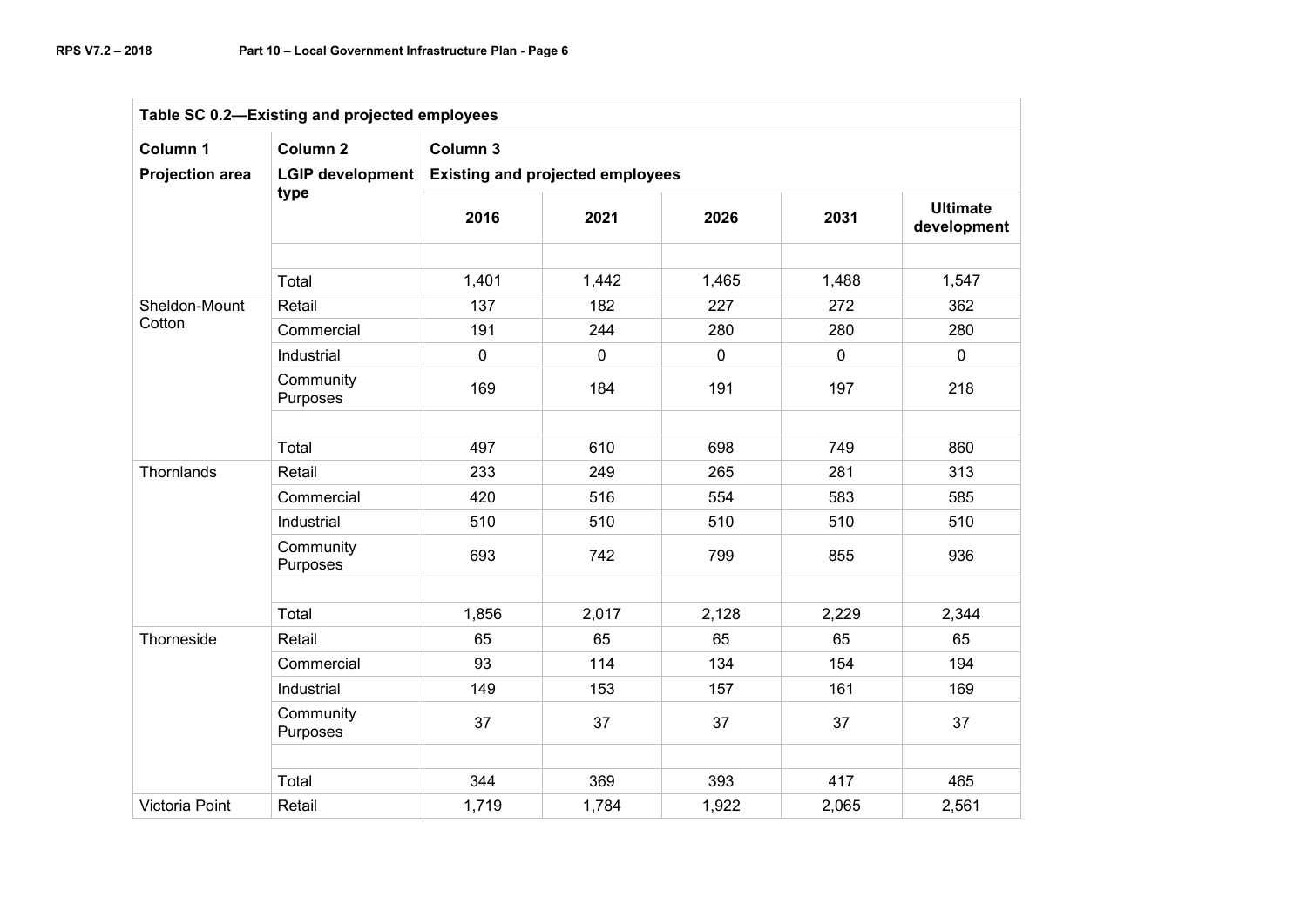| Table SC 0.2-Existing and projected employees |                         |          |                                         |        |        |                                |  |  |  |  |  |
|-----------------------------------------------|-------------------------|----------|-----------------------------------------|--------|--------|--------------------------------|--|--|--|--|--|
| Column 1                                      | Column <sub>2</sub>     | Column 3 |                                         |        |        |                                |  |  |  |  |  |
| <b>Projection area</b>                        | <b>LGIP development</b> |          | <b>Existing and projected employees</b> |        |        |                                |  |  |  |  |  |
|                                               | type                    | 2016     | 2021                                    | 2026   | 2031   | <b>Ultimate</b><br>development |  |  |  |  |  |
|                                               | Commercial              | 678      | 733                                     | 837    | 947    | 1,408                          |  |  |  |  |  |
|                                               | Industrial              | 401      | 401                                     | 401    | 401    | 401                            |  |  |  |  |  |
|                                               | Community<br>Purposes   | 1,061    | 1,123                                   | 1,228  | 1,325  | 1,576                          |  |  |  |  |  |
|                                               | Total                   | 3,859    | 4,041                                   | 4,388  | 4,738  | 5,946                          |  |  |  |  |  |
| <b>Wellington Point</b>                       | Retail                  | 444      | 456                                     | 468    | 480    | 504                            |  |  |  |  |  |
|                                               | Commercial              | 307      | 322                                     | 327    | 327    | 449                            |  |  |  |  |  |
|                                               | Industrial              | 210      | 210                                     | 210    | 210    | 210                            |  |  |  |  |  |
|                                               | Community<br>Purposes   | 676      | 694                                     | 710    | 720    | 735                            |  |  |  |  |  |
|                                               |                         |          |                                         |        |        |                                |  |  |  |  |  |
|                                               | Total                   | 1,637    | 1,682                                   | 1,715  | 1,737  | 1,898                          |  |  |  |  |  |
| Inside priority                               | Retail                  | 11,833   | 13,049                                  | 14,343 | 15,642 | 18,451                         |  |  |  |  |  |
| infrastructure<br>area (total)                | Commercial              | 7,208    | 7,683                                   | 8,016  | 8,330  | 9,367                          |  |  |  |  |  |
|                                               | Industrial              | 8,118    | 8,206                                   | 8,292  | 8,378  | 8,550                          |  |  |  |  |  |
|                                               | Community<br>Purposes   | 8,651    | 8,897                                   | 9,466  | 10,227 | 11,413                         |  |  |  |  |  |
|                                               |                         |          |                                         |        |        |                                |  |  |  |  |  |
|                                               | Total                   | 35,810   | 37,835                                  | 40,117 | 42,577 | 47,781                         |  |  |  |  |  |
| Outside priority                              | Retail                  | 61       | 200                                     | 395    | 456    | 466                            |  |  |  |  |  |
| infrastructure<br>area (total)                | Commercial              | 77       | 243                                     | 494    | 596    | 652                            |  |  |  |  |  |
|                                               | Industrial              | 1,350    | 1,351                                   | 1,352  | 1,353  | 1,355                          |  |  |  |  |  |
|                                               | Community               | 254      | 278                                     | 294    | 309    | 343                            |  |  |  |  |  |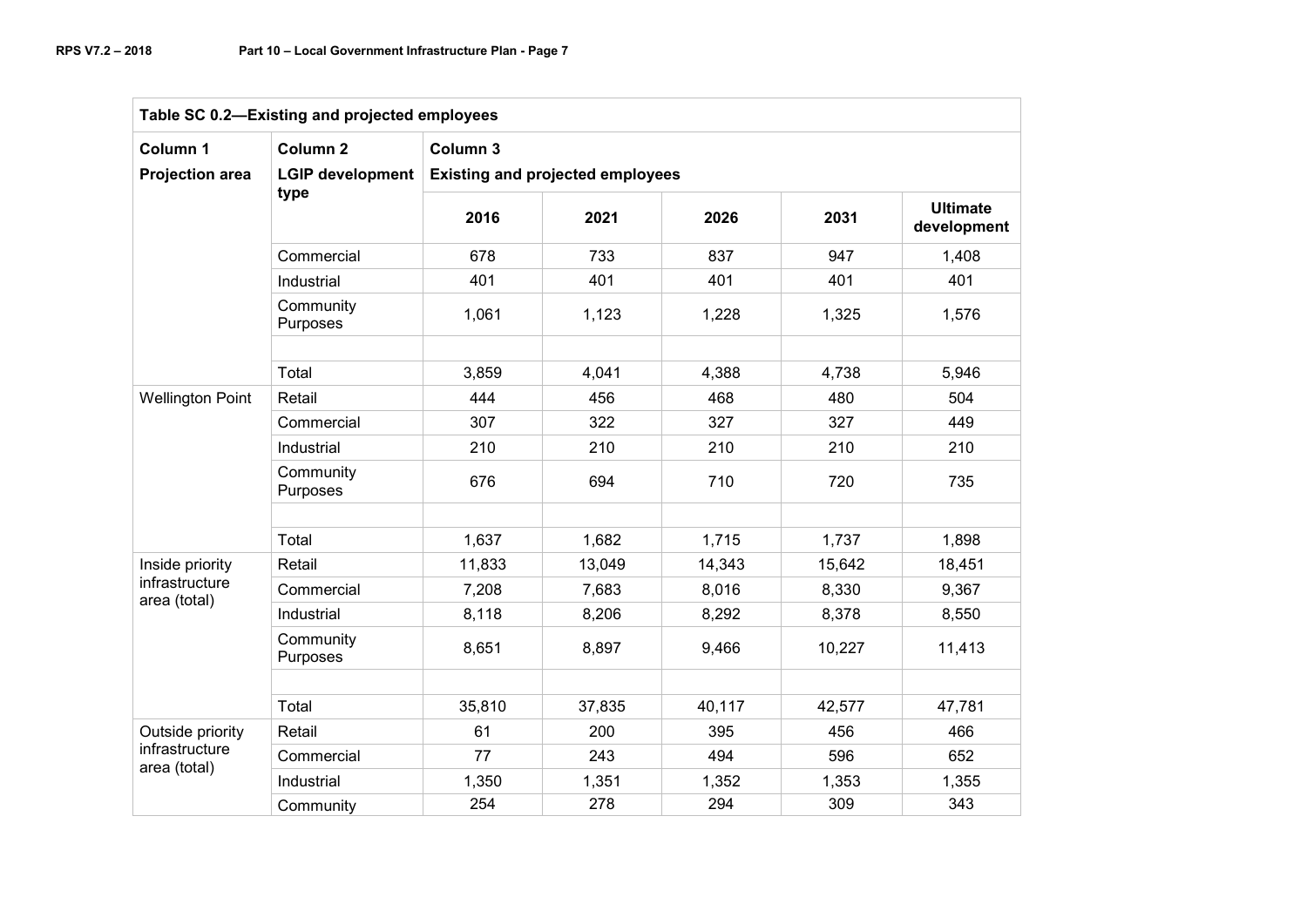| Table SC 0.2-Existing and projected employees |                                     |          |                                         |        |        |                                |  |  |  |  |  |
|-----------------------------------------------|-------------------------------------|----------|-----------------------------------------|--------|--------|--------------------------------|--|--|--|--|--|
| Column 1                                      | Column 2                            | Column 3 |                                         |        |        |                                |  |  |  |  |  |
| <b>Projection area</b>                        | <b>LGIP development</b>             |          | <b>Existing and projected employees</b> |        |        |                                |  |  |  |  |  |
|                                               | type                                | 2016     | 2021                                    | 2026   | 2031   | <b>Ultimate</b><br>development |  |  |  |  |  |
|                                               | <b>Purposes</b>                     |          |                                         |        |        |                                |  |  |  |  |  |
|                                               |                                     |          |                                         |        |        |                                |  |  |  |  |  |
|                                               | Total                               | 1.742    | 2,072                                   | 2,535  | 2,714  | 2,816                          |  |  |  |  |  |
| <b>Redland City</b>                           | Retail                              | 11,894   | 13,249                                  | 14,738 | 16,098 | 18,917                         |  |  |  |  |  |
|                                               | <b>Commercial</b>                   | 7,287    | 7,928                                   | 8,512  | 8,928  | 10,021                         |  |  |  |  |  |
|                                               | <b>Industrial</b>                   | 9,468    | 9,557                                   | 9,644  | 9,731  | 9,905                          |  |  |  |  |  |
|                                               | <b>Community</b><br><b>Purposes</b> | 8,905    | 9,175                                   | 9,760  | 10,536 | 11,756                         |  |  |  |  |  |
|                                               |                                     |          |                                         |        |        |                                |  |  |  |  |  |
|                                               | <b>Total</b>                        | 37,554   | 39,910                                  | 42,655 | 45,294 | 50,599                         |  |  |  |  |  |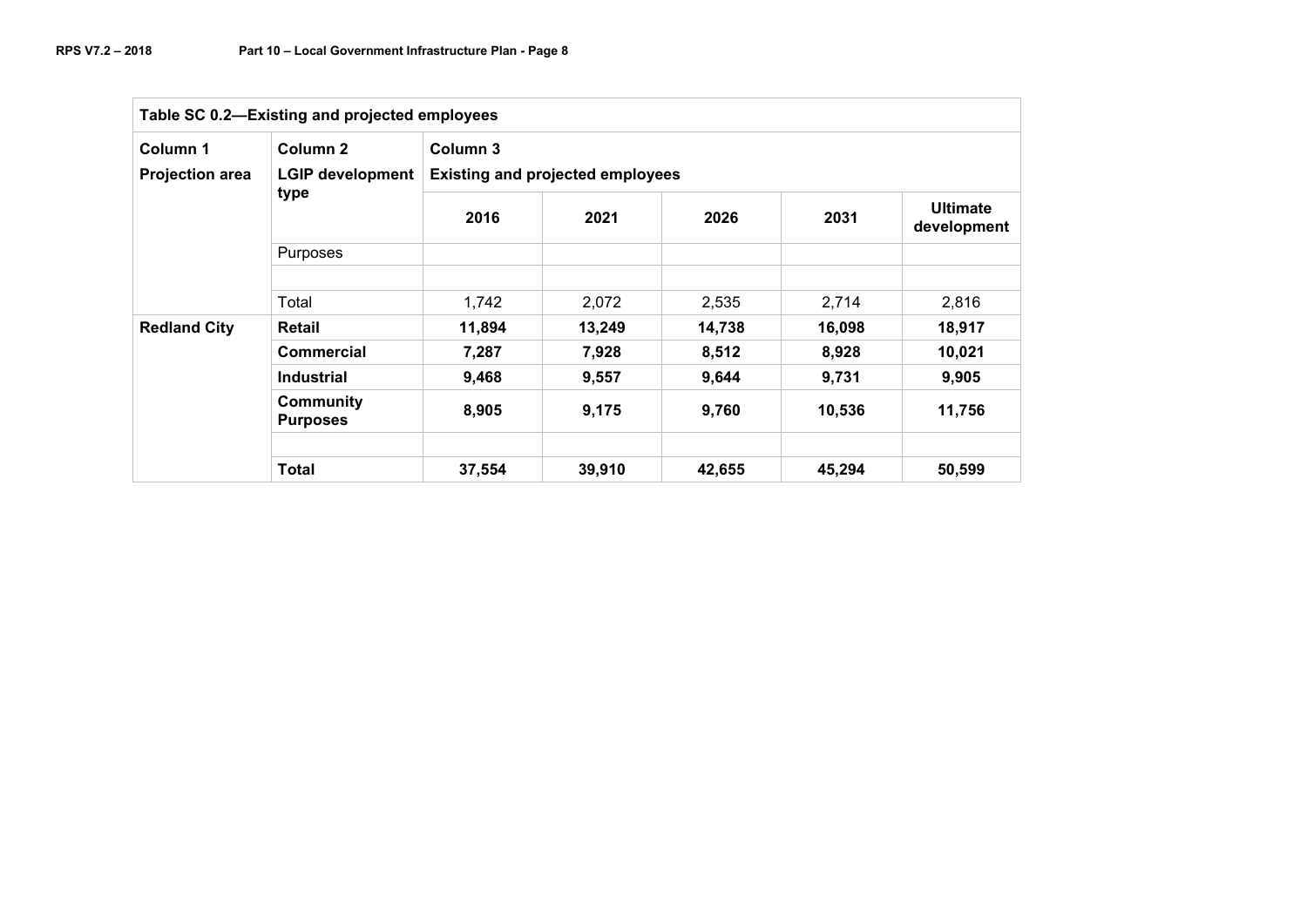| Table SC 0.3-Planned density and demand generation rate for a trunk infrastructure network |                                                            |                                                |                                                             |                                                                                    |                                              |                                                      |                                                                                   |                                                        |  |  |  |
|--------------------------------------------------------------------------------------------|------------------------------------------------------------|------------------------------------------------|-------------------------------------------------------------|------------------------------------------------------------------------------------|----------------------------------------------|------------------------------------------------------|-----------------------------------------------------------------------------------|--------------------------------------------------------|--|--|--|
| Column 1<br>Area classification                                                            | Column <sub>2</sub><br><b>LGIP</b><br>development<br>types | Column 3<br>Planned density <sup>1</sup>       |                                                             | Column 4<br>Demand generation rate for a trunk infrastructure network <sup>1</sup> |                                              |                                                      |                                                                                   |                                                        |  |  |  |
|                                                                                            |                                                            | <b>Total non-</b><br>residential<br>plot ratio | <b>Residential</b><br>density<br>(dwellings/<br>net dev ha) | <b>Water supply</b><br>network<br>(EP/net dev<br>ha)                               | Sewerage<br>network<br>(EP / net)<br>dev ha) | <b>Transport</b><br>network<br>(vpd / net<br>dev ha) | Parks and<br>land for<br>community<br>facilities<br>network<br>(EP/net dev<br>ha) | <b>Stormwater</b><br>network<br>(imp ha/net<br>dev ha) |  |  |  |
| <b>Residential development</b>                                                             |                                                            |                                                |                                                             |                                                                                    |                                              |                                                      |                                                                                   |                                                        |  |  |  |
| Character<br>residential zone                                                              | Detached<br>dwelling                                       | $\mathbf 0$                                    | 15                                                          | 45.0                                                                               | 45.0                                         | 98.0                                                 | 45.0                                                                              | 0.5                                                    |  |  |  |
| Emerging<br>community zone                                                                 | Detached<br>dwelling,<br>Attached<br>dwelling              | $\mathbf 0$                                    | 21                                                          | 51.0                                                                               | 51.0                                         | 113.2                                                | 51.0                                                                              | 0.6                                                    |  |  |  |
| Low density<br>residential zone                                                            | Detached<br>dwelling                                       | $\mathbf 0$                                    | 15                                                          | 45.0                                                                               | 45.0                                         | 97.5                                                 | 45.0                                                                              | 0.5                                                    |  |  |  |
| Precinct LDR1<br>Large lot residential                                                     | Detached<br>dwelling                                       | 0                                              | 5                                                           | 15.0                                                                               | 15.0                                         | 32.5                                                 | 15.0                                                                              | 0.3                                                    |  |  |  |
| Precinct LDR2 Park<br>residential                                                          | Detached<br>dwelling                                       | $\mathbf 0$                                    | 1.67                                                        | 5.0                                                                                | 5.0                                          | 10.8                                                 | 5.0                                                                               | 0.2                                                    |  |  |  |
| <b>Precinct LDR3</b><br>Point Lookout<br>residential                                       | Detached<br>dwelling                                       | $\mathbf 0$                                    | 15                                                          | 45.0                                                                               | 45.0                                         | 97.5                                                 | 45.0                                                                              | 0.5                                                    |  |  |  |
| Precinct LDR4<br>Kinross Road                                                              | Detached<br>dwelling                                       | $\mathbf 0$                                    | 6.25                                                        | 18.8                                                                               | 18.8                                         | 40.6                                                 | 18.8                                                                              | 0.3                                                    |  |  |  |
| Low-medium<br>density residential                                                          | Detached<br>dwelling,                                      | 0                                              | 21                                                          | 51.0                                                                               | 51.0                                         | 113.2                                                | 51.0                                                                              | 0.6                                                    |  |  |  |

 $1$  The planned density and planned demand rates stated in Table SC 3.1.3 are subject to the maximum floor space and other restrictions on development under the Redland City Plan.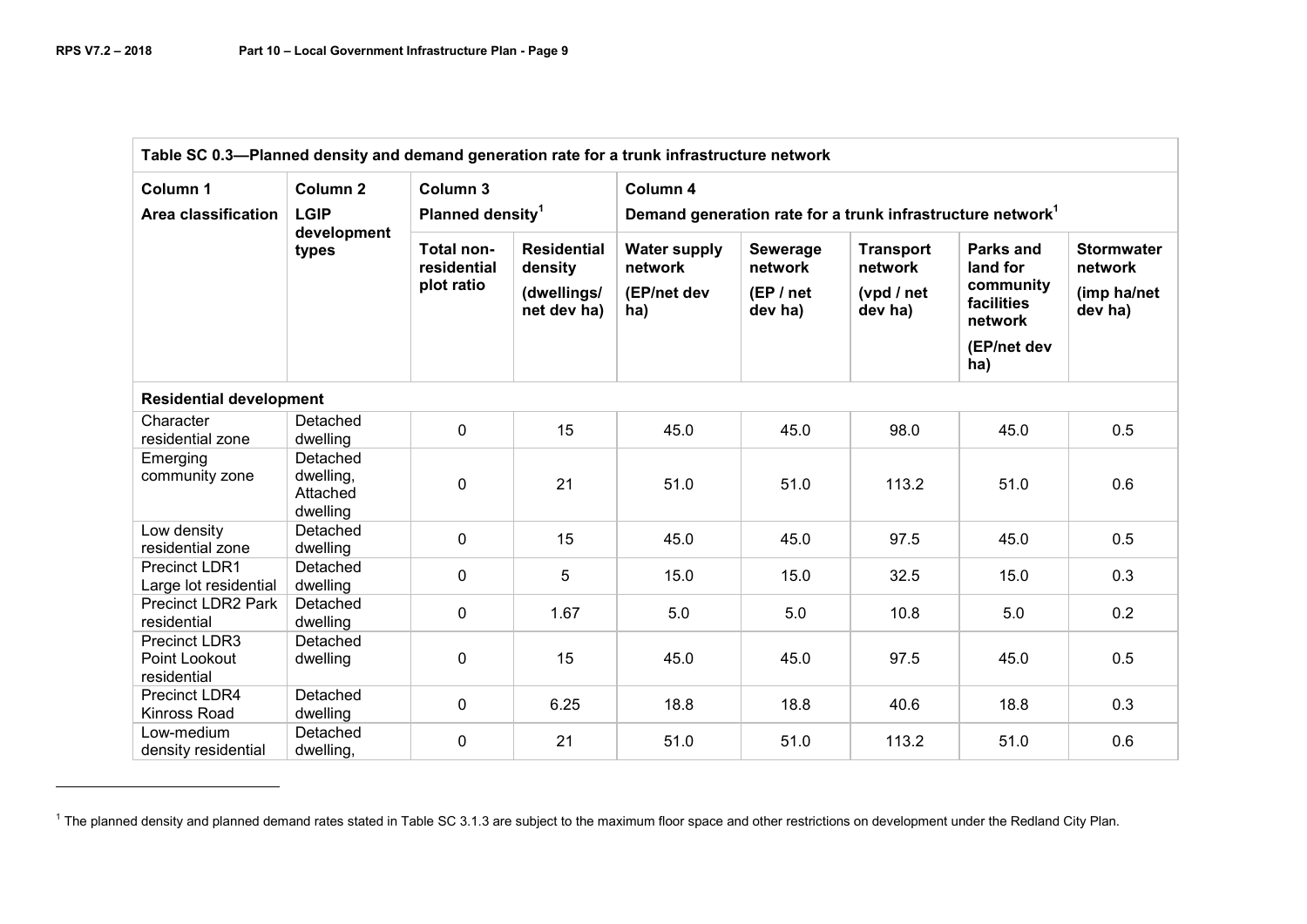| Table SC 0.3-Planned density and demand generation rate for a trunk infrastructure network |                                                   |                                                |                                                             |                                                                                    |                                             |                                                      |                                                                                   |                                                        |  |  |  |
|--------------------------------------------------------------------------------------------|---------------------------------------------------|------------------------------------------------|-------------------------------------------------------------|------------------------------------------------------------------------------------|---------------------------------------------|------------------------------------------------------|-----------------------------------------------------------------------------------|--------------------------------------------------------|--|--|--|
| Column 1<br><b>Area classification</b>                                                     | Column <sub>2</sub><br><b>LGIP</b><br>development | Column 3<br>Planned density <sup>1</sup>       |                                                             | Column 4<br>Demand generation rate for a trunk infrastructure network <sup>1</sup> |                                             |                                                      |                                                                                   |                                                        |  |  |  |
|                                                                                            | types                                             | <b>Total non-</b><br>residential<br>plot ratio | <b>Residential</b><br>density<br>(dwellings/<br>net dev ha) | <b>Water supply</b><br>network<br>(EP/net dev<br>ha)                               | Sewerage<br>network<br>(EP / net<br>dev ha) | <b>Transport</b><br>network<br>(vpd / net<br>dev ha) | Parks and<br>land for<br>community<br>facilities<br>network<br>(EP/net dev<br>ha) | <b>Stormwater</b><br>network<br>(imp ha/net<br>dev ha) |  |  |  |
| zone                                                                                       | Attached<br>dwelling                              |                                                |                                                             |                                                                                    |                                             |                                                      |                                                                                   |                                                        |  |  |  |
| Precinct LMDR1<br><b>SE Thornlands</b>                                                     | Detached<br>dwelling,<br>Attached<br>dwelling     | 0                                              | 21                                                          | 51.0                                                                               | 51.0                                        | 113.2                                                | 51.0                                                                              | 0.6                                                    |  |  |  |
| <b>Precinct LMDR2</b><br><b>Kinross Road</b>                                               | Detached<br>dwelling,<br>Attached<br>dwelling     | 0                                              | 21                                                          | 51.0                                                                               | 51.0                                        | 113.2                                                | 51.0                                                                              | 0.6                                                    |  |  |  |
| Medium density<br>residential zone                                                         | Attached<br>dwelling                              | 0                                              | 44                                                          | 74.8                                                                               | 74.8                                        | 176.0                                                | 74.8                                                                              | 0.8                                                    |  |  |  |
| Precinct MDR1<br>Park living,<br>Capalaba                                                  | Attached<br>dwelling                              | 0                                              | 80                                                          | 136.0                                                                              | 136.0                                       | 320.0                                                | 136.0                                                                             | 0.8                                                    |  |  |  |
| <b>Precinct MDR2</b><br><b>Mount Cotton</b><br>Road, Capalaba                              | Attached<br>dwelling                              | 0                                              | 60                                                          | 102.0                                                                              | 102.0                                       | 240.0                                                | 102.0                                                                             | 0.8                                                    |  |  |  |
| <b>Precinct MDR3</b><br>Shore Street East,<br>Cleveland                                    | Attached<br>dwelling                              | 0                                              | 80                                                          | 136.0                                                                              | 136.0                                       | 320.0                                                | 136.0                                                                             | 0.8                                                    |  |  |  |
| Precinct MDR4<br>Cleveland                                                                 | Attached<br>dwelling                              | 0                                              | 60                                                          | 102.0                                                                              | 102.0                                       | 240.0                                                | 102.0                                                                             | 0.8                                                    |  |  |  |
| Precinct MDR5<br>Esplanade,<br><b>Redland Bay</b>                                          | Attached<br>dwelling                              | 0                                              | 60                                                          | 102.0                                                                              | 102.0                                       | 240.0                                                | 102.0                                                                             | 0.8                                                    |  |  |  |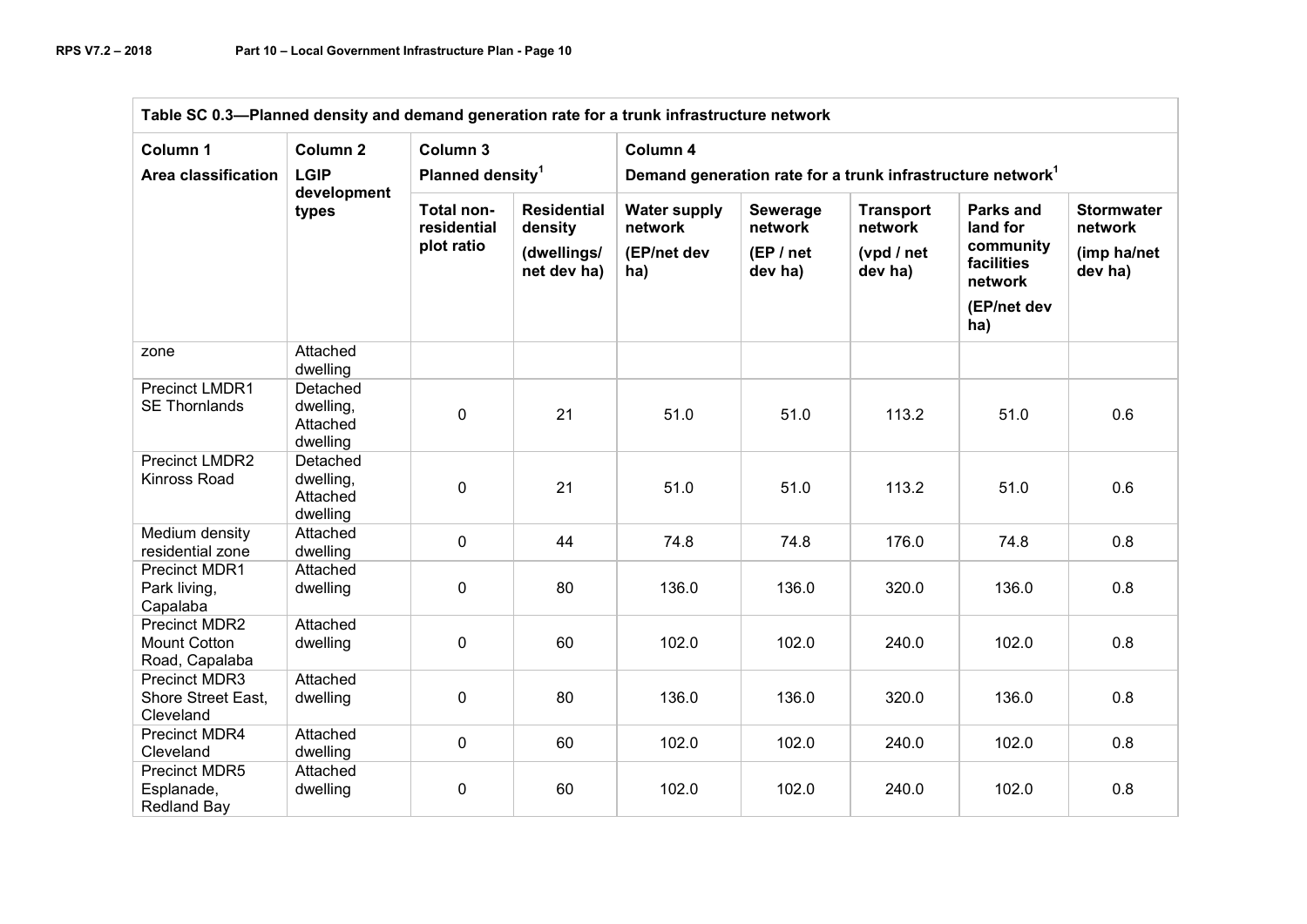| Table SC 0.3-Planned density and demand generation rate for a trunk infrastructure network |                                                            |                                          |                                                             |                                                                                    |                                             |                                                       |                                                                                   |                                                        |
|--------------------------------------------------------------------------------------------|------------------------------------------------------------|------------------------------------------|-------------------------------------------------------------|------------------------------------------------------------------------------------|---------------------------------------------|-------------------------------------------------------|-----------------------------------------------------------------------------------|--------------------------------------------------------|
| Column 1<br>Area classification                                                            | Column <sub>2</sub><br><b>LGIP</b><br>development<br>types | Column 3<br>Planned density <sup>1</sup> |                                                             | Column 4<br>Demand generation rate for a trunk infrastructure network <sup>1</sup> |                                             |                                                       |                                                                                   |                                                        |
|                                                                                            |                                                            | Total non-<br>residential<br>plot ratio  | <b>Residential</b><br>density<br>(dwellings/<br>net dev ha) | <b>Water supply</b><br>network<br>(EP/net dev<br>ha)                               | Sewerage<br>network<br>(EP / net<br>dev ha) | <b>Transport</b><br>network<br>(vpd / net)<br>dev ha) | Parks and<br>land for<br>community<br>facilities<br>network<br>(EP/net dev<br>ha) | <b>Stormwater</b><br>network<br>(imp ha/net<br>dev ha) |
| Precinct MDR6 SE<br>Thornlands                                                             | Attached<br>dwelling                                       | $\pmb{0}$                                | 44                                                          | 74.8                                                                               | 74.8                                        | 176.0                                                 | 74.8                                                                              | 0.8                                                    |
| <b>Precinct MDR7</b><br>Eprapah Creek, SE<br>Thornlands                                    | Attached<br>dwelling                                       | 0                                        | 44                                                          | 74.8                                                                               | 74.8                                        | 176.0                                                 | 74.8                                                                              | 0.8                                                    |
| <b>Precinct MDR8</b><br>Kinross and<br><b>Boundary Roads</b>                               | Attached<br>dwelling                                       | $\mathbf{0}$                             | 44                                                          | 74.8                                                                               | 74.8                                        | 176.0                                                 | 74.8                                                                              | 0.8                                                    |
| Precinct MDR9<br>Kinross Road                                                              | Attached<br>dwelling                                       | 0                                        | 44                                                          | 74.8                                                                               | 74.8                                        | 176.0                                                 | 74.8                                                                              | 0.8                                                    |
| Tourist<br>accommodation<br>zone                                                           | Attached<br>dwelling                                       | 0                                        | 44                                                          | 74.8                                                                               | 74.8                                        | 176.0                                                 | 74.8                                                                              | 0.8                                                    |
| Non-residential development and mixed development <sup>2</sup>                             |                                                            |                                          |                                                             |                                                                                    |                                             |                                                       |                                                                                   |                                                        |
| Local centre zone                                                                          | Commercial,<br>Retail,<br>Attached<br>dwelling             | 0.45                                     | 6                                                           | 45.9                                                                               | 62.0                                        | 2,112.0                                               | 10.2                                                                              | 1.0                                                    |
| District centre zone                                                                       | Commercial,<br>Retail,<br>Attached<br>dwelling             | 0.6                                      | 44                                                          | 70.8                                                                               | 92.8                                        | 2,112.0                                               | 10.2                                                                              | 1.0                                                    |

2. Table SC 0.3 Mixed development is development that includes residential development and non-residential development.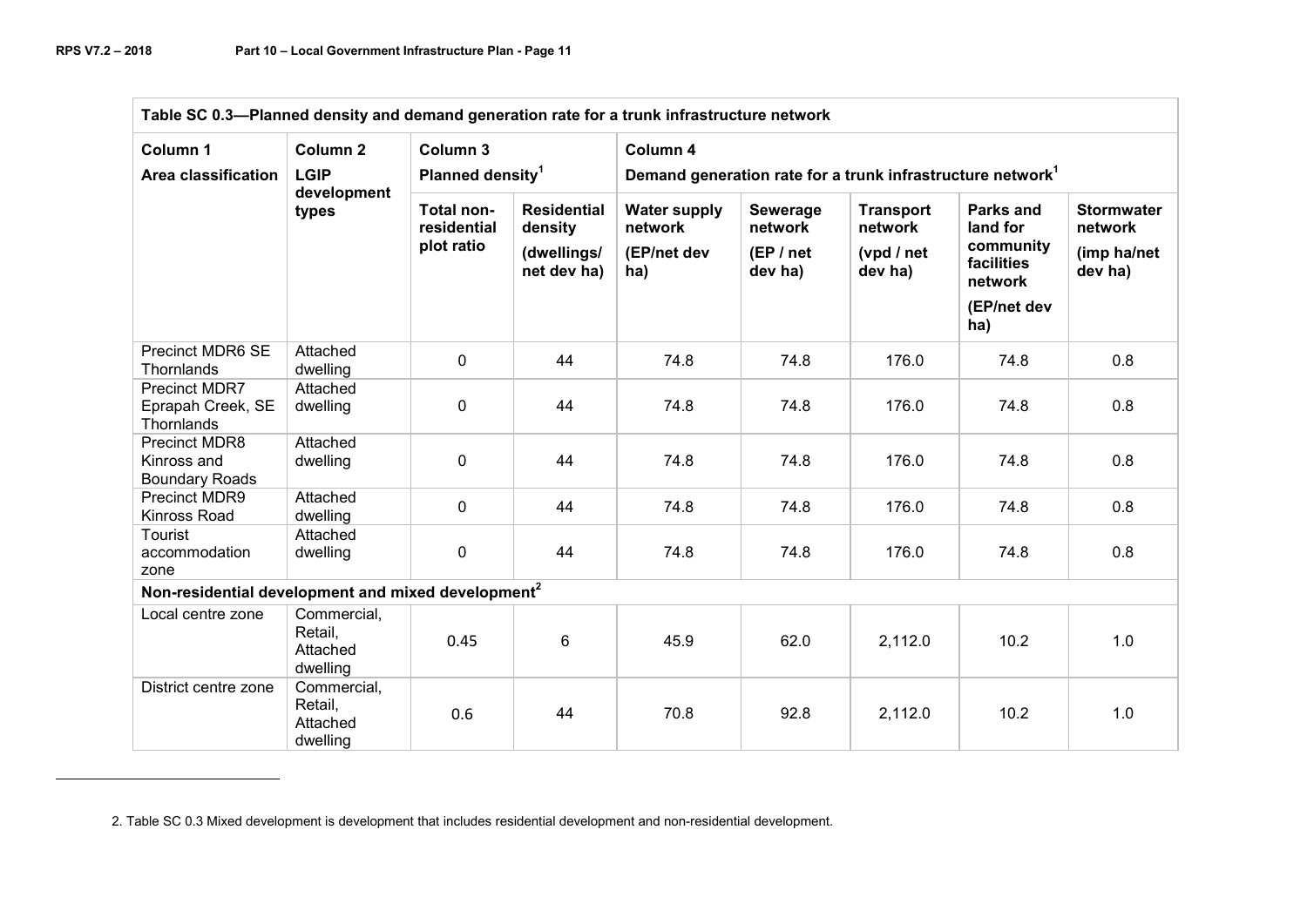| Table SC 0.3-Planned density and demand generation rate for a trunk infrastructure network |                                                              |                                          |                                                             |                                                                                    |                                             |                                                      |                                                                                   |                                                        |  |  |
|--------------------------------------------------------------------------------------------|--------------------------------------------------------------|------------------------------------------|-------------------------------------------------------------|------------------------------------------------------------------------------------|---------------------------------------------|------------------------------------------------------|-----------------------------------------------------------------------------------|--------------------------------------------------------|--|--|
| Column 1<br>Area classification                                                            | Column <sub>2</sub><br><b>LGIP</b><br>development<br>types   | Column 3<br>Planned density <sup>1</sup> |                                                             | Column 4<br>Demand generation rate for a trunk infrastructure network <sup>1</sup> |                                             |                                                      |                                                                                   |                                                        |  |  |
|                                                                                            |                                                              | Total non-<br>residential<br>plot ratio  | <b>Residential</b><br>density<br>(dwellings/<br>net dev ha) | <b>Water supply</b><br>network<br>(EP/net dev<br>ha)                               | Sewerage<br>network<br>(EP / net<br>dev ha) | <b>Transport</b><br>network<br>(vpd / net<br>dev ha) | Parks and<br>land for<br>community<br>facilities<br>network<br>(EP/net dev<br>ha) | <b>Stormwater</b><br>network<br>(imp ha/net<br>dev ha) |  |  |
| Major centre zone<br>(Victoria Point)                                                      | Commercial,<br>Retail                                        | $\mathbf{1}$                             | $\mathbf 0$                                                 | 105.2                                                                              | 142.5                                       | 3,610.0                                              | 0.0                                                                               | 1.0                                                    |  |  |
| Mixed use zone                                                                             | Retail                                                       | 0.5                                      | 0                                                           | 59.0                                                                               | 80.0                                        | 2,000.0                                              | 0.0                                                                               | 0.9                                                    |  |  |
| Principal centre<br>zone (Cleveland)                                                       | Commercial,<br>Retail,<br>Attached<br>dwelling               | $\overline{2}$                           | 124                                                         | 151.6                                                                              | 196.2                                       | 4,649.6                                              | 21.1                                                                              | 1.0                                                    |  |  |
| Principal centre<br>zone (Capalaba)                                                        | Commercial,<br>Retail,<br>Attached<br>dwelling               | 2.5                                      | 124                                                         | 184.2                                                                              | 240.2                                       | 5,799.6                                              | 21.1                                                                              | 1.0                                                    |  |  |
| Specialised centre<br>zone (Redland<br>Hospital)                                           | Commercial,<br>Retail,<br>Community<br>purpose<br>(Hospital) | 0.7                                      | $\mathbf 0$                                                 | 269.7                                                                              | 269.7                                       | 1,112.9                                              | 0.0                                                                               | 0.9                                                    |  |  |
| Low impact industry<br>zone                                                                | Retail,<br>Industrial (low<br>impact)                        | 0.6                                      | 0                                                           | 21.9                                                                               | 22.5                                        | 720.0                                                | 0.0                                                                               | 0.9                                                    |  |  |
| Medium impact<br>industry zone                                                             | Retail,<br>Industrial<br>(medium<br>impact)                  | 0.6                                      | 0                                                           | 28.1                                                                               | 28.6                                        | 555.0                                                | 0.0                                                                               | 0.9                                                    |  |  |
| Waterfront and<br>marine industry<br>zone                                                  | Retail,<br>Industrial                                        | 0.5                                      | 0                                                           | 22.5                                                                               | 23.1                                        | 542.3                                                | 0.0                                                                               | 0.9                                                    |  |  |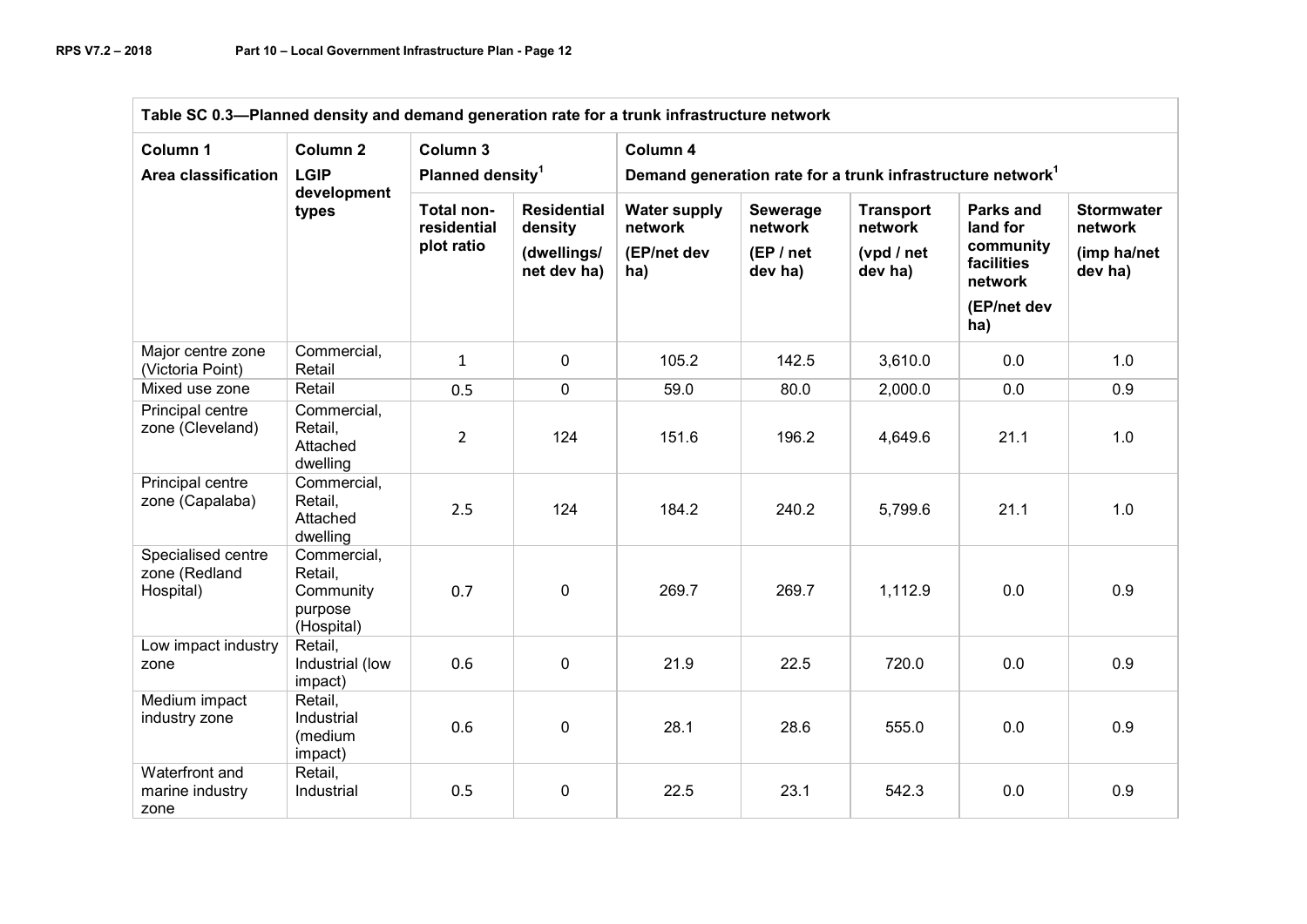| Table SC 0.3-Planned density and demand generation rate for a trunk infrastructure network |                                                                          |                                                |                                                             |                                                                                    |                                             |                                                      |                                                                                          |                                                        |
|--------------------------------------------------------------------------------------------|--------------------------------------------------------------------------|------------------------------------------------|-------------------------------------------------------------|------------------------------------------------------------------------------------|---------------------------------------------|------------------------------------------------------|------------------------------------------------------------------------------------------|--------------------------------------------------------|
| Column 1<br>Area classification                                                            | Column <sub>2</sub><br><b>LGIP</b>                                       | Column 3<br>Planned density <sup>1</sup>       |                                                             | Column 4<br>Demand generation rate for a trunk infrastructure network <sup>1</sup> |                                             |                                                      |                                                                                          |                                                        |
|                                                                                            | development<br>types                                                     | <b>Total non-</b><br>residential<br>plot ratio | <b>Residential</b><br>density<br>(dwellings/<br>net dev ha) | <b>Water supply</b><br>network<br>(EP/net dev<br>ha)                               | Sewerage<br>network<br>(EP / net<br>dev ha) | <b>Transport</b><br>network<br>(vpd / net<br>dev ha) | <b>Parks and</b><br>land for<br>community<br>facilities<br>network<br>(EP/net dev<br>ha) | <b>Stormwater</b><br>network<br>(imp ha/net<br>dev ha) |
| Precinct CF1<br>cemeteries and<br>crematoria                                               | Community<br>purpose                                                     | 0.1                                            | $\mathbf{0}$                                                | 6.0                                                                                | 6.0                                         | 100.0                                                | 0.0                                                                                      | 0.1                                                    |
| Precinct CF2<br>community facilities                                                       | Community<br>purpose                                                     | 0.24                                           | 0                                                           | 43.0                                                                               | 27.0                                        | 240.0                                                | 0.0                                                                                      | 0.5                                                    |
| Precinct CF3<br>educational<br>establishments                                              | Community<br>purpose<br>(secondary<br>school/college/<br>primary school) | 0.2                                            | 0                                                           | 100.0                                                                              | 94.0                                        | 400.0                                                | 0.0                                                                                      | 0.5                                                    |
| Precinct CF4<br>emergency<br>services                                                      | Community<br>purpose                                                     | 0.2                                            | 0                                                           | 36.0                                                                               | 23.0                                        | 200.0                                                | 0.0                                                                                      | 0.9                                                    |
| Precinct CF5<br>places of worship                                                          | Community<br>purpose                                                     | 0.24                                           | 0                                                           | 43.0                                                                               | 27.0                                        | 240.0                                                | 0.0                                                                                      | 0.5                                                    |
| Precinct CF6<br>infrastructure                                                             |                                                                          |                                                |                                                             | (no density outcome nominated)                                                     |                                             |                                                      |                                                                                          |                                                        |
| Precinct CF7 future<br>transport/green<br>space/trail corridors                            |                                                                          | (no density outcome nominated)                 |                                                             |                                                                                    |                                             |                                                      |                                                                                          |                                                        |
| <b>Precinct CF8</b><br>Commonwealth<br>facilities                                          | Community<br>purpose                                                     | 0.1                                            | 0                                                           | 18.0                                                                               | 11.0                                        | 100.0                                                | 0.0                                                                                      | 0.1                                                    |
| <b>Precinct CF9</b><br>passenger ferry<br>terminals                                        | Community<br>purpose                                                     | 0.1                                            | 0                                                           | 18.0                                                                               | 11.0                                        | 100.0                                                | 0.0                                                                                      | 0.9                                                    |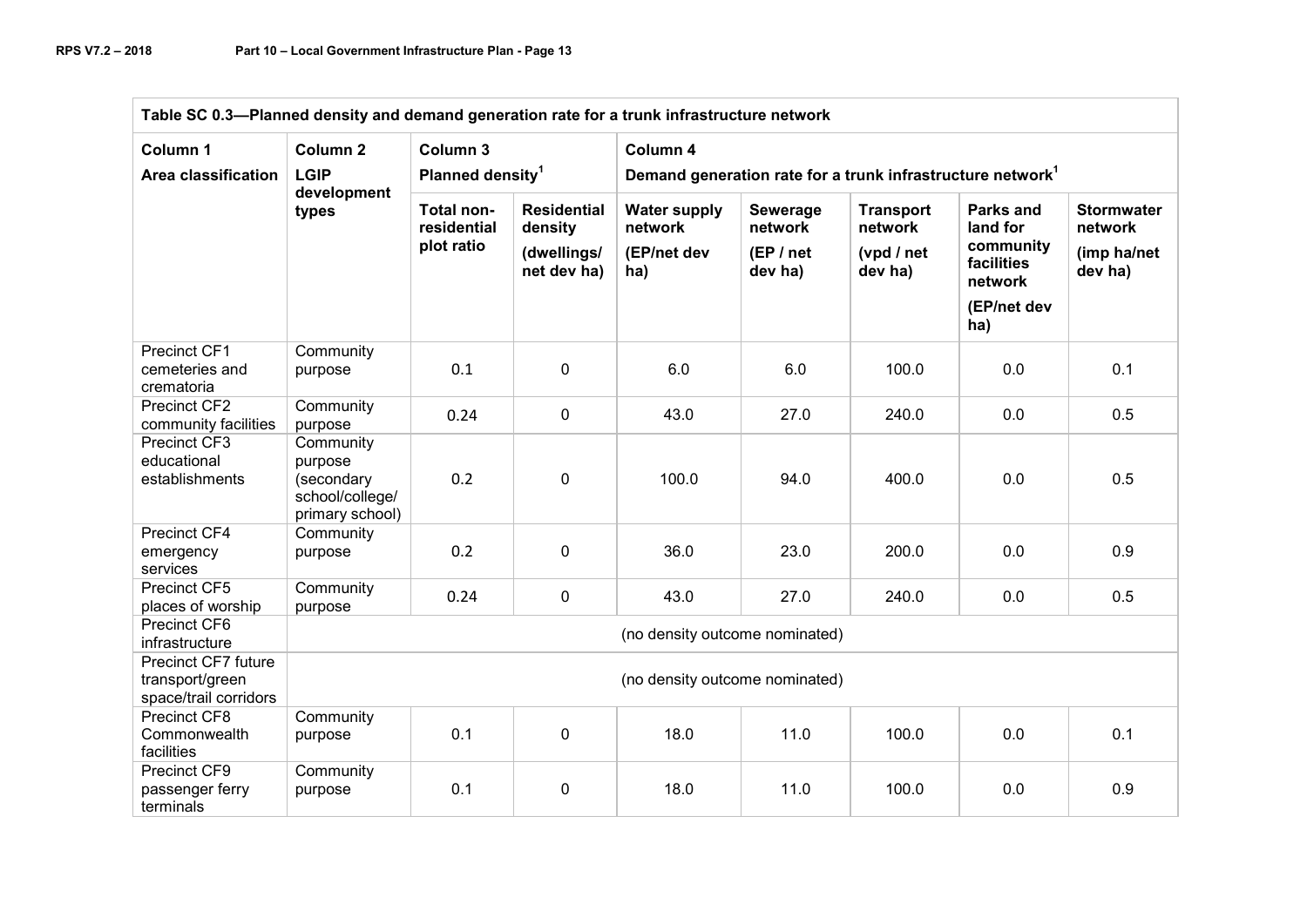| Table SC 0.4-Existing and projected residential dwellings |                     |          |                                              |       |       |                                |  |  |  |  |
|-----------------------------------------------------------|---------------------|----------|----------------------------------------------|-------|-------|--------------------------------|--|--|--|--|
| Column 1                                                  | Column <sub>2</sub> | Column 3 |                                              |       |       |                                |  |  |  |  |
| <b>Projection area</b>                                    | <b>LGIP</b>         |          | Existing and projected residential dwellings |       |       |                                |  |  |  |  |
|                                                           | development<br>type | 2016     | 2021                                         | 2026  | 2031  | <b>Ultimate</b><br>development |  |  |  |  |
| <b>Alexander Hills</b>                                    | Detached dwelling   | 5,296    | 5,448                                        | 5,559 | 6,096 | 6,136                          |  |  |  |  |
|                                                           | Attached dwelling   | 314      | 375                                          | 397   | 423   | 454                            |  |  |  |  |
|                                                           | Total               | 5,610    | 5,823                                        | 5,956 | 6,519 | 6,590                          |  |  |  |  |
| <b>Birkdale</b>                                           | Detached dwelling   | 4,301    | 4,491                                        | 4,672 | 5,174 | 5,472                          |  |  |  |  |
|                                                           | Attached dwelling   | 590      | 669                                          | 784   | 869   | 931                            |  |  |  |  |
|                                                           | Total               | 4,891    | 5,160                                        | 5,456 | 6,043 | 6,403                          |  |  |  |  |
| Capalaba                                                  | Detached dwelling   | 4,620    | 4,742                                        | 4,834 | 5,379 | 5,875                          |  |  |  |  |
|                                                           | Attached dwelling   | 1,213    | 1,397                                        | 2,004 | 2,438 | 2,542                          |  |  |  |  |
|                                                           |                     |          |                                              |       |       |                                |  |  |  |  |
|                                                           | Total               | 5,833    | 6,139                                        | 6,838 | 7,817 | 8,417                          |  |  |  |  |
| Cleveland                                                 | Detached dwelling   | 3,919    | 4,069                                        | 4,186 | 4,660 | 4,660                          |  |  |  |  |
|                                                           | Attached dwelling   | 2,280    | 2,979                                        | 3,732 | 4,310 | 4,828                          |  |  |  |  |
|                                                           |                     |          |                                              |       |       |                                |  |  |  |  |
|                                                           | Total               | 6,199    | 7,048                                        | 7,918 | 8,970 | 9,488                          |  |  |  |  |
| Ormiston                                                  | Detached dwelling   | 1,694    | 1,794                                        | 1,886 | 2,110 | 2,229                          |  |  |  |  |
|                                                           | Attached dwelling   | 482      | 551                                          | 657   | 731   | 731                            |  |  |  |  |
|                                                           |                     |          |                                              |       |       |                                |  |  |  |  |
|                                                           | Total               | 2,176    | 2,345                                        | 2,543 | 2,841 | 2,960                          |  |  |  |  |
| <b>Redland Bay</b>                                        | Detached dwelling   | 4,424    | 4,729                                        | 5,124 | 5,874 | 6,073                          |  |  |  |  |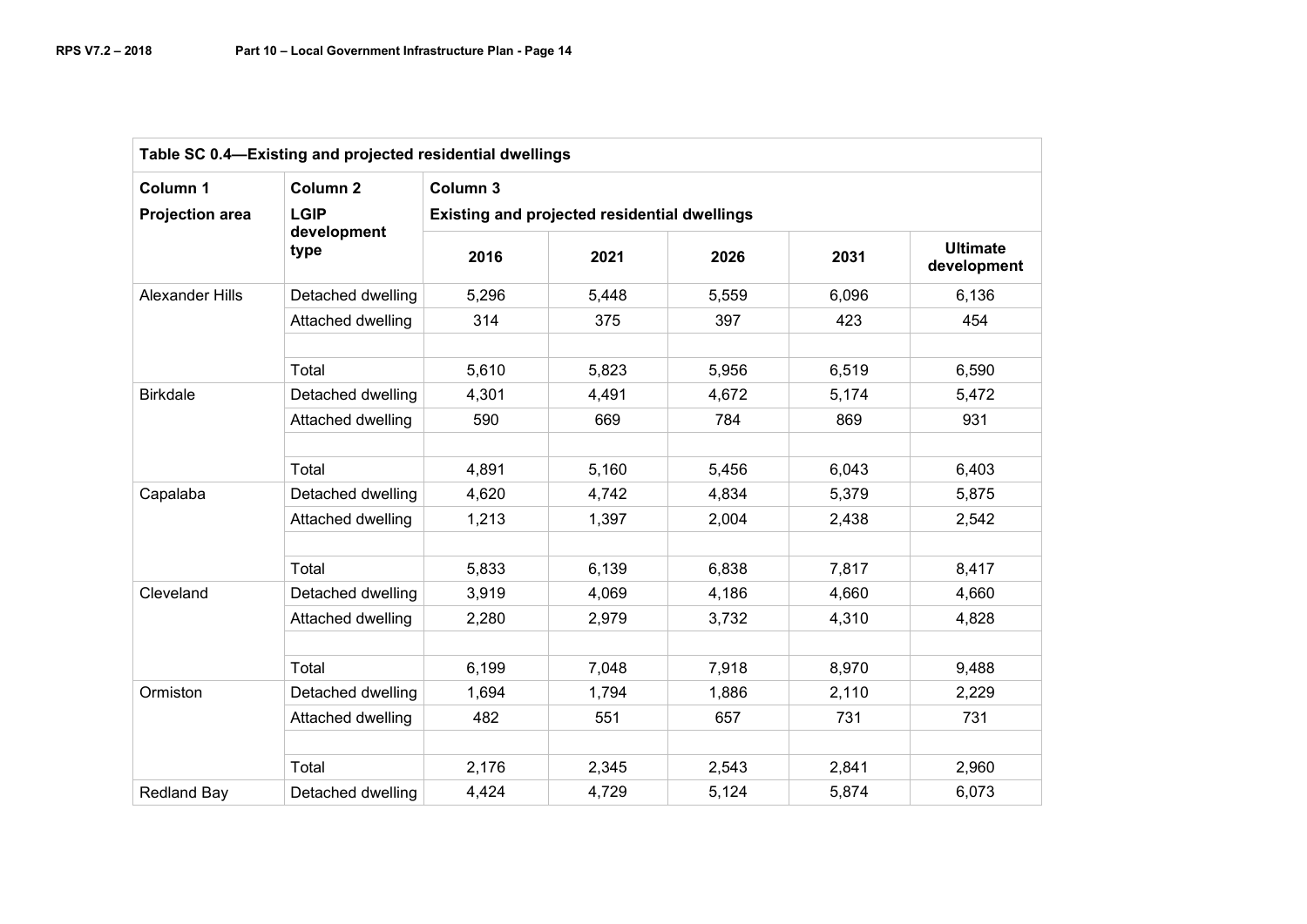| Table SC 0.4-Existing and projected residential dwellings |                     |          |                                              |                |                |                                |
|-----------------------------------------------------------|---------------------|----------|----------------------------------------------|----------------|----------------|--------------------------------|
| Column 1                                                  | Column <sub>2</sub> | Column 3 |                                              |                |                |                                |
| <b>Projection area</b>                                    | <b>LGIP</b>         |          | Existing and projected residential dwellings |                |                |                                |
|                                                           | development<br>type | 2016     | 2021                                         | 2026           | 2031           | <b>Ultimate</b><br>development |
|                                                           | Attached dwelling   | 207      | 417                                          | 685            | 907            | 907                            |
|                                                           | Total               | 4,631    | 5,146                                        | 5,809          | 6,781          | 6,980                          |
| <b>Redland Islands</b>                                    | Detached dwelling   | 5,646    | 6,049                                        | 6,586          | 7,802          | 8,754                          |
|                                                           | Attached dwelling   | 391      | 411                                          | 486            | 524            | 524                            |
|                                                           | Total               | 6,037    | 6,460                                        | 7,072          | 8,326          | 9,278                          |
| Sheldon - Mount<br>Cotton                                 | Detached dwelling   | 1,621    | 1,879                                        | 1,936          | 2,212          | 2,212                          |
|                                                           | Attached dwelling   | 6        | 7                                            | $\overline{7}$ | $\overline{7}$ | $\overline{7}$                 |
|                                                           | Total               | 1,627    | 1,886                                        | 1,943          | 2,219          | 2,219                          |
| Thorneside                                                | Detached dwelling   | 1,055    | 1,072                                        | 1,080          | 1,179          | 1,179                          |
|                                                           | Attached dwelling   | 498      | 521                                          | 567            | 574            | 574                            |
|                                                           | Total               | 1,553    | 1,593                                        | 1,647          | 1,753          | 1,753                          |
| Thornlands                                                | Detached dwelling   | 4,066    | 4,639                                        | 5,259          | 6,173          | 6,371                          |
|                                                           | Attached dwelling   | 232      | 384                                          | 542            | 796            | 2,038                          |
|                                                           | Total               | 4,298    | 5,023                                        | 5,801          | 6,969          | 8,409                          |
| Victoria Point                                            | Detached dwelling   | 4,611    | 4,693                                        | 4,744          | 5,253          | 5,649                          |
|                                                           | Attached dwelling   | 819      | 897                                          | 1,108          | 1,229          | 1,478                          |
|                                                           | Total               | 5,430    | 5,590                                        | 5,852          | 6,482          | 7,127                          |
|                                                           |                     |          |                                              |                |                |                                |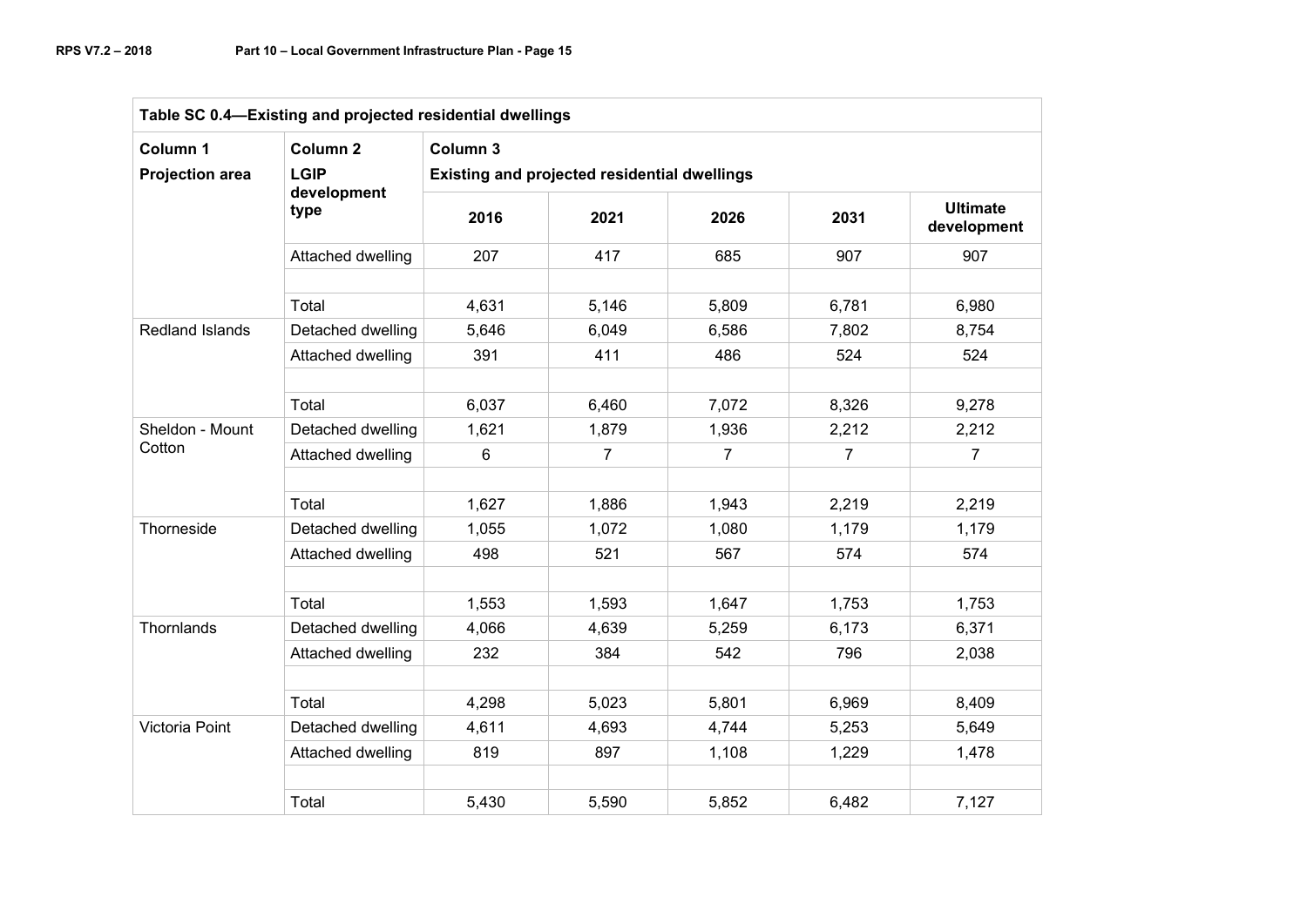| Table SC 0.4-Existing and projected residential dwellings |                             |                                              |        |        |        |                                |  |  |
|-----------------------------------------------------------|-----------------------------|----------------------------------------------|--------|--------|--------|--------------------------------|--|--|
| Column 1                                                  | Column <sub>2</sub>         | Column <sub>3</sub>                          |        |        |        |                                |  |  |
| <b>Projection area</b>                                    | <b>LGIP</b>                 | Existing and projected residential dwellings |        |        |        |                                |  |  |
|                                                           | development<br>type         | 2016                                         | 2021   | 2026   | 2031   | <b>Ultimate</b><br>development |  |  |
| <b>Wellington Point</b>                                   | Detached dwelling           | 3,478                                        | 3,628  | 3,801  | 4,234  | 4,333                          |  |  |
|                                                           | Attached dwelling           | 402                                          | 466    | 534    | 584    | 584                            |  |  |
|                                                           | Total                       | 3,880                                        | 4,094  | 4,335  | 4,818  | 4,917                          |  |  |
| Inside priority<br>infrastructure area<br>(total)         | Detached<br>dwelling        | 44,731                                       | 47,233 | 49,667 | 56,144 | 58,943                         |  |  |
|                                                           | Attached dwelling           | 7,434                                        | 9,074  | 11,503 | 13,392 | 15,598                         |  |  |
|                                                           | Total                       | 52,165                                       | 56,307 | 61,170 | 69,536 | 74,541                         |  |  |
| Outside priority<br>infrastructure area                   | Detached<br>dwelling        | 1,630                                        | 1,783  | 1,934  | 2,090  | 2,090                          |  |  |
| (total)                                                   | Attached dwelling           | 43                                           | 102    | 168    | 252    | 252                            |  |  |
|                                                           | Total                       | 1,673                                        | 1,885  | 2,102  | 2,342  | 2,342                          |  |  |
| <b>Redland City</b>                                       | <b>Detached</b><br>dwelling | 46,361                                       | 49,016 | 51,601 | 58,235 | 61,033                         |  |  |
|                                                           | <b>Attached</b><br>dwelling | 7,477                                        | 9,176  | 11,671 | 13,644 | 15,850                         |  |  |
|                                                           | <b>Total</b>                | 53,838                                       | 58,192 | 63,272 | 71,879 | 76,883                         |  |  |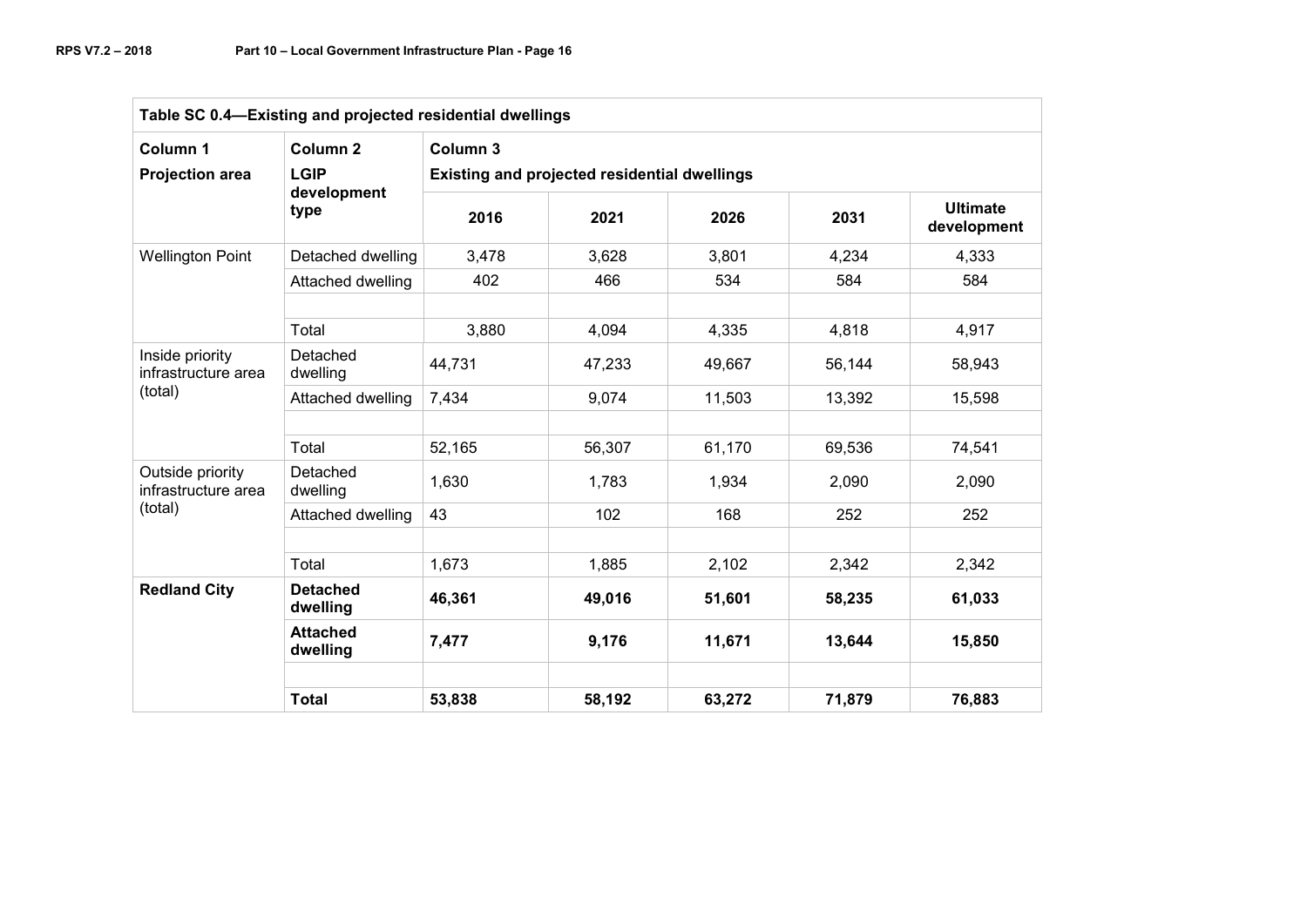| Column 1               | Column <sub>2</sub>   | Column 3                                                       |         |         |         |                                |  |  |
|------------------------|-----------------------|----------------------------------------------------------------|---------|---------|---------|--------------------------------|--|--|
| <b>Projection area</b> | <b>LGIP</b>           | Existing and projected non-residential floor space $(m^2 GFA)$ |         |         |         |                                |  |  |
|                        | development<br>type   | 2016                                                           | 2021    | 2026    | 2031    | <b>Ultimate</b><br>development |  |  |
| <b>Alexander Hills</b> | Retail                | 44,198                                                         | 44,198  | 44,583  | 44,968  | 45,738                         |  |  |
|                        | Commercial            | 8,925                                                          | 9,300   | 9,350   | 9,425   | 9,425                          |  |  |
|                        | Industrial            | 31,970                                                         | 31,970  | 31,970  | 31,970  | 31,970                         |  |  |
|                        | Community<br>Purposes | 72,072                                                         | 72,648  | 73,224  | 73,800  | 73,800                         |  |  |
|                        | Total                 | 157,165                                                        | 158,116 | 159,127 | 160,163 | 160,933                        |  |  |
| <b>Birkdale</b>        | Retail                | 36,190                                                         | 36,344  | 36,498  | 36,652  | 36,960                         |  |  |
|                        | Commercial            | 10,425                                                         | 11,000  | 11,150  | 11,625  | 12,550                         |  |  |
|                        | Industrial            | 40,365                                                         | 40,365  | 40,365  | 40,365  | 40,365                         |  |  |
|                        | Community<br>Purposes | 52,128                                                         | 52,992  | 53,640  | 54,072  | 54,504                         |  |  |
|                        | Total                 | 139,108                                                        | 140,701 | 141,653 | 142,714 | 144,379                        |  |  |
| Capalaba               | Retail                | 327,635                                                        | 364,903 | 402,171 | 439,439 | 513,975                        |  |  |
|                        | Commercial            | 39,500                                                         | 41,100  | 42,525  | 43,875  | 47,800                         |  |  |
|                        | Industrial            | 345,920                                                        | 347,070 | 347,990 | 348,910 | 350,750                        |  |  |
|                        | Community<br>Purposes | 68,616                                                         | 70,344  | 72,072  | 73,656  | 79,272                         |  |  |
|                        |                       |                                                                |         |         |         |                                |  |  |
|                        | Total                 | 781,671                                                        | 823,417 | 864,758 | 905,880 | 991,797                        |  |  |
| Cleveland              | Retail                | 209,055                                                        | 250,635 | 292,215 | 333,795 | 416,955                        |  |  |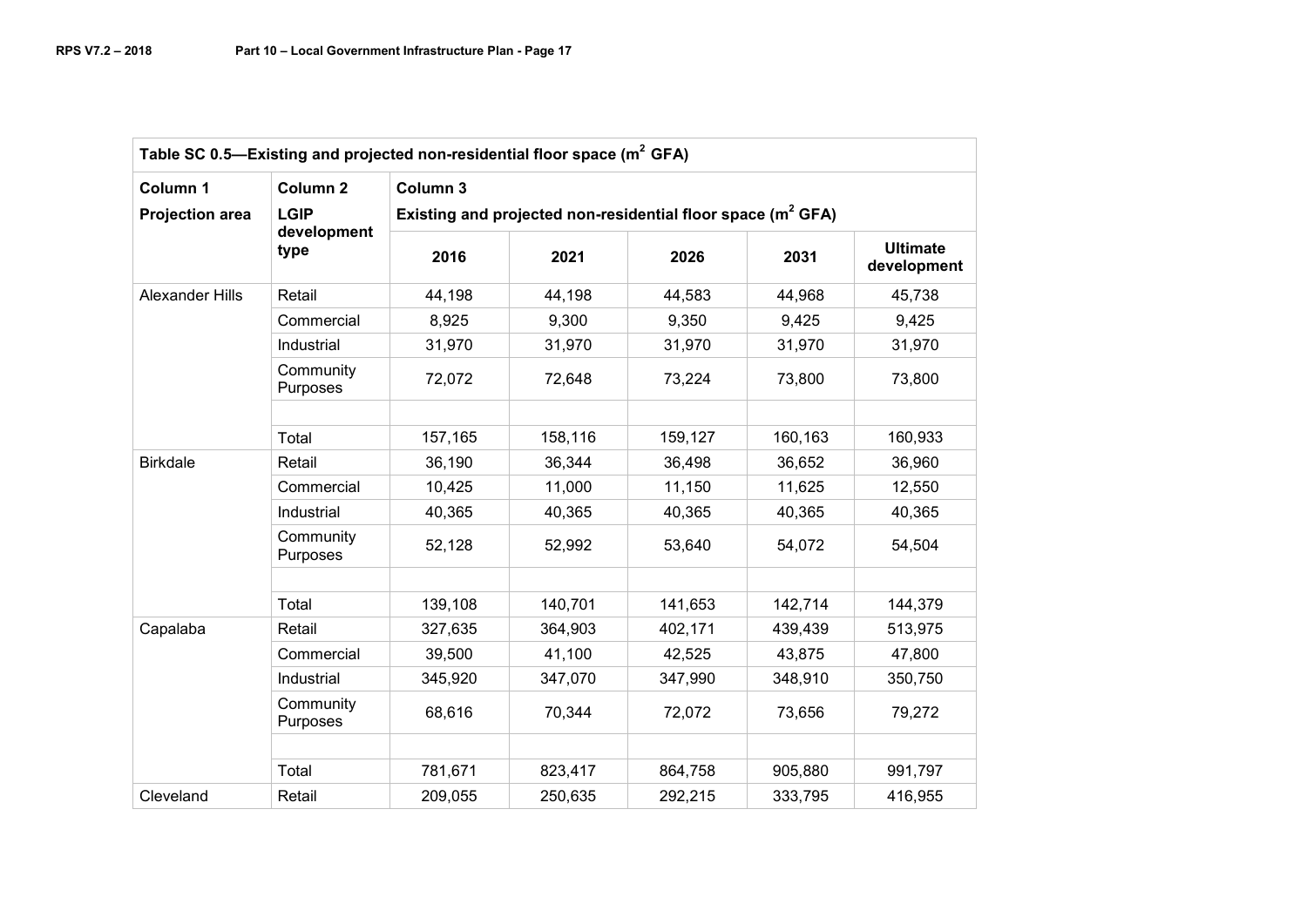| Column 1               | Column <sub>2</sub>   | Column 3 |                                                                 |         |         |                                                                                                                                         |  |  |
|------------------------|-----------------------|----------|-----------------------------------------------------------------|---------|---------|-----------------------------------------------------------------------------------------------------------------------------------------|--|--|
| <b>Projection area</b> | <b>LGIP</b>           |          | Existing and projected non-residential floor space ( $m^2$ GFA) |         |         |                                                                                                                                         |  |  |
|                        | development<br>type   | 2016     | 2021                                                            | 2026    | 2031    | <b>Ultimate</b><br>development<br>53,850<br>263,235<br>280,800<br>1,014,840<br>18,557<br>10,925<br>25,530<br>31,680<br>86,692<br>46,662 |  |  |
|                        | Commercial            | 52,600   | 52,900                                                          | 53,025  | 53,350  |                                                                                                                                         |  |  |
|                        | Industrial            | 236,210  | 241,615                                                         | 247,020 | 252,425 |                                                                                                                                         |  |  |
|                        | Community<br>Purposes | 168,840  | 170,136                                                         | 192,816 | 231,408 |                                                                                                                                         |  |  |
|                        | Total                 | 666,705  | 715,286                                                         | 785,076 | 870,978 |                                                                                                                                         |  |  |
| Ormiston               | Retail                | 18,557   | 18,557                                                          | 18,557  | 18,557  |                                                                                                                                         |  |  |
|                        | Commercial            | 8,325    | 9,075                                                           | 9,600   | 10,075  |                                                                                                                                         |  |  |
|                        | Industrial            | 25,530   | 25,530                                                          | 25,530  | 25,530  |                                                                                                                                         |  |  |
|                        | Community<br>Purposes | 28,080   | 29,088                                                          | 29,952  | 30,528  |                                                                                                                                         |  |  |
|                        |                       |          |                                                                 |         |         |                                                                                                                                         |  |  |
|                        | Total                 | 80,492   | 82,250                                                          | 83,639  | 84,690  |                                                                                                                                         |  |  |
| <b>Redland Bay</b>     | Retail                | 32,802   | 35,574                                                          | 38,346  | 41,118  |                                                                                                                                         |  |  |
|                        | Commercial            | 11,400   | 13,375                                                          | 14,325  | 15,475  | 19,525                                                                                                                                  |  |  |
|                        | Industrial            | 72,450   | 75,555                                                          | 78,660  | 81,765  | 87,975                                                                                                                                  |  |  |
|                        | Community<br>Purposes | 23,904   | 24,840                                                          | 25,560  | 25,992  | 26,568                                                                                                                                  |  |  |
|                        |                       |          |                                                                 |         |         |                                                                                                                                         |  |  |
|                        | Total                 | 140,556  | 149,344                                                         | 156,891 | 164,350 | 180,730                                                                                                                                 |  |  |
| Redland Islands        | Retail                | 42,658   | 43,890                                                          | 45,122  | 46,354  | 48,895                                                                                                                                  |  |  |
|                        | Commercial            | 6,800    | 7,100                                                           | 7,125   | 7,150   | 7,200                                                                                                                                   |  |  |
|                        | Industrial            | 35,075   | 35,075                                                          | 35,075  | 35,075  | 35,075                                                                                                                                  |  |  |
|                        | Community             | 19,440   | 20,376                                                          | 20,808  | 21,240  | 22,968                                                                                                                                  |  |  |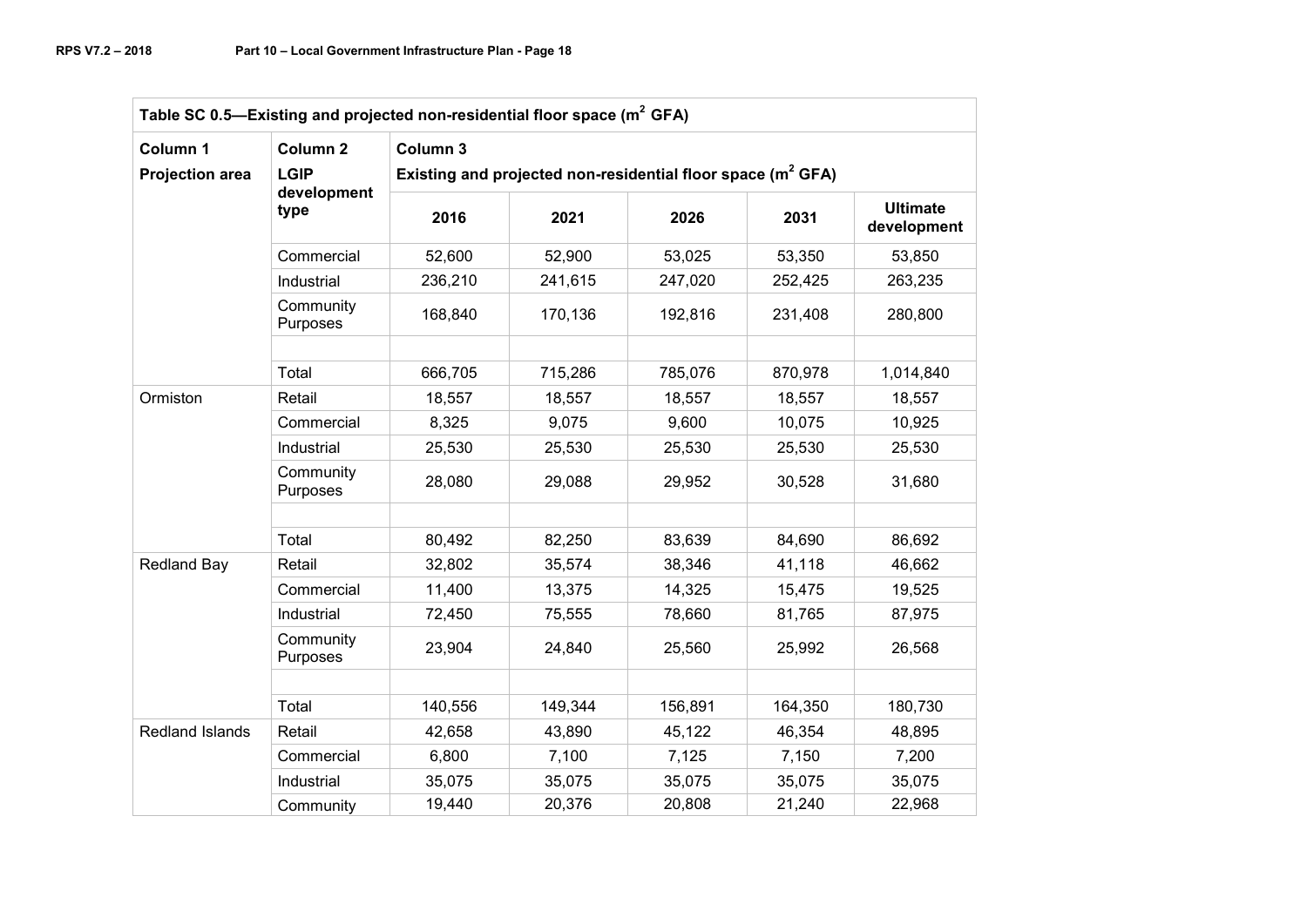| Column 1               | Column <sub>2</sub>   | Column 3                                                       |             |             |          |                                |  |  |
|------------------------|-----------------------|----------------------------------------------------------------|-------------|-------------|----------|--------------------------------|--|--|
| <b>Projection area</b> | <b>LGIP</b>           | Existing and projected non-residential floor space $(m^2 GFA)$ |             |             |          |                                |  |  |
|                        | development<br>type   | 2016                                                           | 2021        | 2026        | 2031     | <b>Ultimate</b><br>development |  |  |
|                        | Purposes              |                                                                |             |             |          |                                |  |  |
|                        | Total                 | 103,973                                                        | 106,441     | 108,130     | 109,819  | 114,138                        |  |  |
| Sheldon-Mount          | Retail                | 10,549                                                         | 14,014      | 17,479      | 20,944   | 27,874                         |  |  |
| Cotton                 | Commercial            | 4,775                                                          | 6,100       | 7,000       | 7,000    | 7,000                          |  |  |
|                        | Industrial            | $\mathbf 0$                                                    | $\mathbf 0$ | $\mathbf 0$ | $\Omega$ | $\mathbf 0$                    |  |  |
|                        | Community<br>Purposes | 12,168                                                         | 13,248      | 13,752      | 14,184   | 15,696                         |  |  |
|                        | Total                 | 27,492                                                         | 33,362      | 38,231      | 42,128   | 50,570                         |  |  |
| Thornlands             | Retail                | 17,941                                                         | 19,173      | 20,405      | 21,637   | 24,101                         |  |  |
|                        | Commercial            | 10,500                                                         | 12,900      | 13,850      | 14,575   | 14,625                         |  |  |
|                        | Industrial            | 58,650                                                         | 58,650      | 58,650      | 58,650   | 58,650                         |  |  |
|                        | Community<br>Purposes | 49,896                                                         | 53,424      | 57,528      | 61,560   | 67,392                         |  |  |
|                        | Total                 | 136,987                                                        | 144,147     | 150,433     | 156,422  | 164,768                        |  |  |
| Thorneside             | Retail                | 5,005                                                          | 5,005       | 5,005       | 5,005    | 5,005                          |  |  |
|                        | Commercial            | 2,325                                                          | 2,850       | 3,350       | 3,850    | 4,850                          |  |  |
|                        | Industrial            | 17,135                                                         | 17,595      | 18,055      | 18,515   | 19,435                         |  |  |
|                        | Community<br>Purposes | 2,664                                                          | 2,664       | 2,664       | 2,664    | 2,664                          |  |  |
|                        |                       |                                                                |             |             |          |                                |  |  |
|                        | Total                 | 27,129                                                         | 28,114      | 29,074      | 30,034   | 31,954                         |  |  |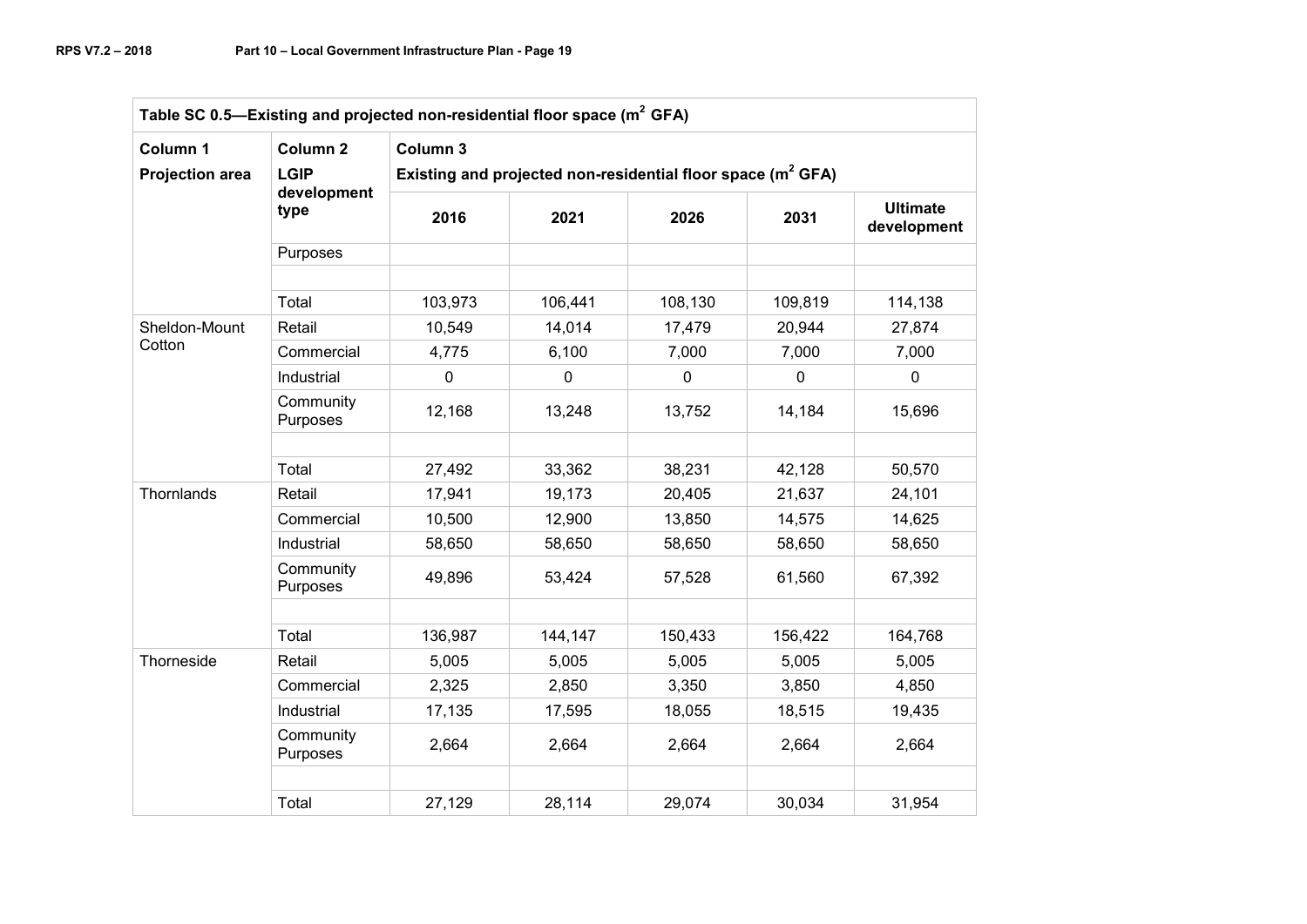| Column 1                       | Column <sub>2</sub>   | Column 3                                                       |           |           |           |                                |  |  |
|--------------------------------|-----------------------|----------------------------------------------------------------|-----------|-----------|-----------|--------------------------------|--|--|
| <b>Projection area</b>         | <b>LGIP</b>           | Existing and projected non-residential floor space $(m^2 GFA)$ |           |           |           |                                |  |  |
|                                | development<br>type   | 2016                                                           | 2021      | 2026      | 2031      | <b>Ultimate</b><br>development |  |  |
| Victoria Point                 | Retail                | 132,363                                                        | 137,368   | 147,994   | 159,005   | 197,197                        |  |  |
|                                | Commercial            | 16,950                                                         | 18,325    | 20,925    | 23,675    | 35,200                         |  |  |
|                                | Industrial            | 46,115                                                         | 46,115    | 46,115    | 46,115    | 46,115                         |  |  |
|                                | Community<br>Purposes | 76,392                                                         | 80,856    | 88,416    | 95,400    | 113,472                        |  |  |
|                                | Total                 | 271,820                                                        | 282,664   | 303,450   | 324,195   | 391,984                        |  |  |
| <b>Wellington Point</b>        | Retail                | 34,188                                                         | 35,112    | 36,036    | 36,960    | 38,808                         |  |  |
|                                | Commercial            | 7,675                                                          | 8,050     | 8,175     | 8,175     | 11,225                         |  |  |
|                                | Industrial            | 24,150                                                         | 24,150    | 24,150    | 24,150    | 24,150                         |  |  |
|                                | Community<br>Purposes | 48,672                                                         | 49,968    | 51,120    | 51,840    | 52,920                         |  |  |
|                                | Total                 | 114,685                                                        | 117,280   | 119,481   | 121,125   | 127,103                        |  |  |
| Inside priority                | Retail                | 911,141                                                        | 1,004,773 | 1,104,411 | 1,204,434 | 1,420,727                      |  |  |
| infrastructure<br>area (total) | Commercial            | 180,200                                                        | 192,075   | 200,400   | 208,250   | 234,175                        |  |  |
|                                | Industrial            | 933,570                                                        | 943,690   | 953,580   | 963,470   | 983,250                        |  |  |
|                                | Community<br>Purposes | 622,872                                                        | 640,584   | 681,552   | 736,344   | 821,736                        |  |  |
|                                |                       |                                                                |           |           |           |                                |  |  |
|                                | Total                 | 2,647,783                                                      | 2,781,122 | 2,939,943 | 3,112,498 | 3,459,888                      |  |  |
| Outside priority               | Retail                | 4,697                                                          | 15,400    | 30,415    | 35,112    | 35,882                         |  |  |
| infrastructure<br>area (total) | Commercial            | 1,925                                                          | 6,075     | 12,350    | 14,900    | 16,300                         |  |  |
|                                | Industrial            | 155,250                                                        | 155,365   | 155,480   | 155,595   | 155,825                        |  |  |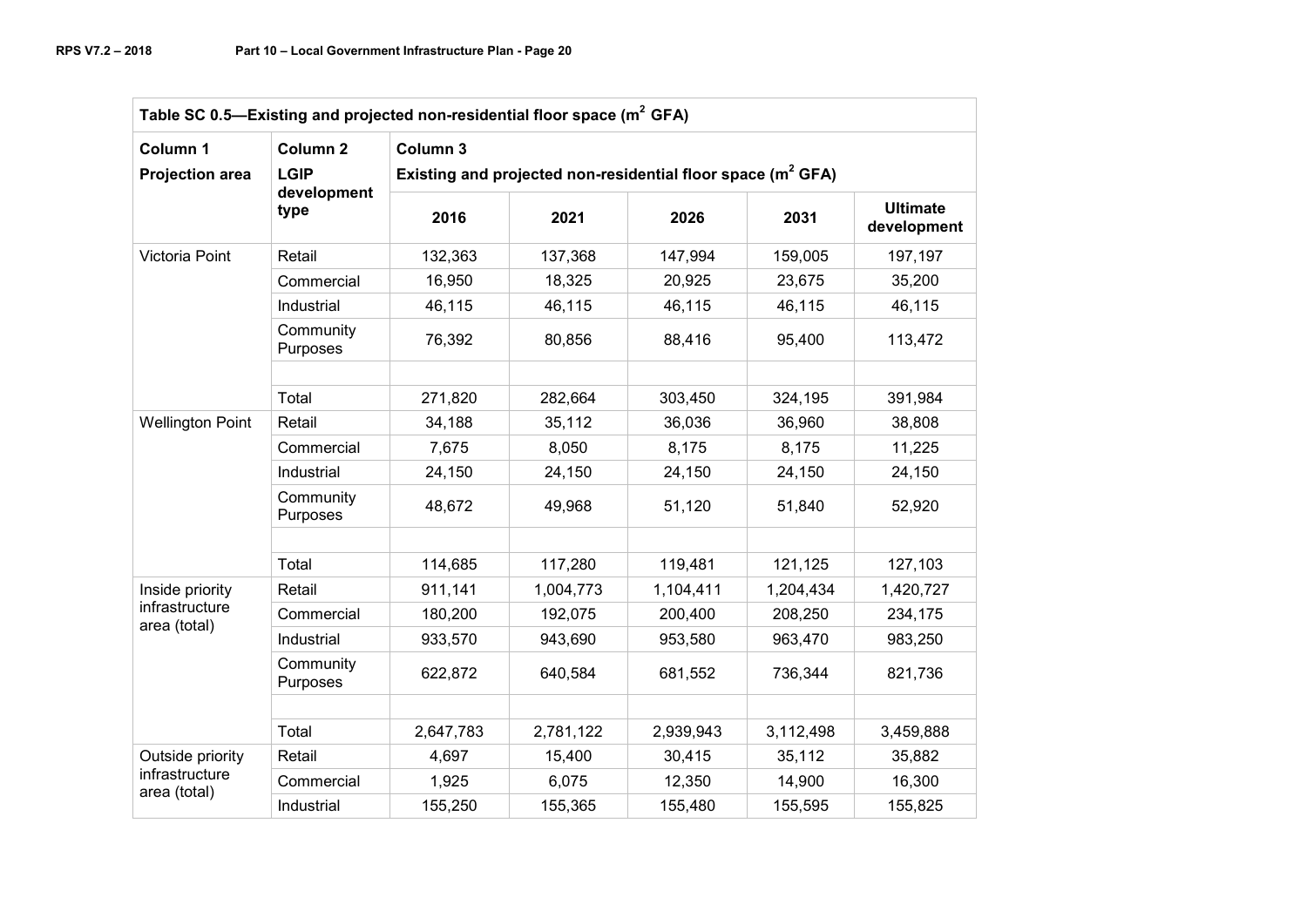| Table SC 0.5-Existing and projected non-residential floor space (m <sup>2</sup> GFA) |                                     |                                                                            |           |           |           |                                |  |  |
|--------------------------------------------------------------------------------------|-------------------------------------|----------------------------------------------------------------------------|-----------|-----------|-----------|--------------------------------|--|--|
| Column 1<br><b>Projection area</b>                                                   | Column 2<br><b>LGIP</b>             | Column 3<br>Existing and projected non-residential floor space $(m^2 GFA)$ |           |           |           |                                |  |  |
|                                                                                      | development<br>type                 | 2016                                                                       | 2021      | 2026      | 2031      | <b>Ultimate</b><br>development |  |  |
|                                                                                      | Community<br><b>Purposes</b>        | 18,288                                                                     | 20,016    | 21,168    | 22,248    | 24,696                         |  |  |
|                                                                                      |                                     |                                                                            |           |           |           |                                |  |  |
|                                                                                      | Total                               | 180,160                                                                    | 196,856   | 219,413   | 227,855   | 232,703                        |  |  |
| <b>Redland City</b>                                                                  | Retail                              | 915,838                                                                    | 1,020,173 | 1,134,826 | 1,239,546 | 1,456,609                      |  |  |
|                                                                                      | <b>Commercial</b>                   | 182,125                                                                    | 198,150   | 212,750   | 223,200   | 250,475                        |  |  |
|                                                                                      | <b>Industrial</b>                   | 1,088,820                                                                  | 1,099,055 | 1,109,060 | 1,119,065 | 1,139,075                      |  |  |
|                                                                                      | <b>Community</b><br><b>Purposes</b> | 641,160                                                                    | 660,600   | 702,720   | 758,592   | 846,432                        |  |  |
|                                                                                      |                                     |                                                                            |           |           |           |                                |  |  |
|                                                                                      | Total                               | 2,827,943                                                                  | 2,977,978 | 3,159,356 | 3,340,403 | 3,692,591                      |  |  |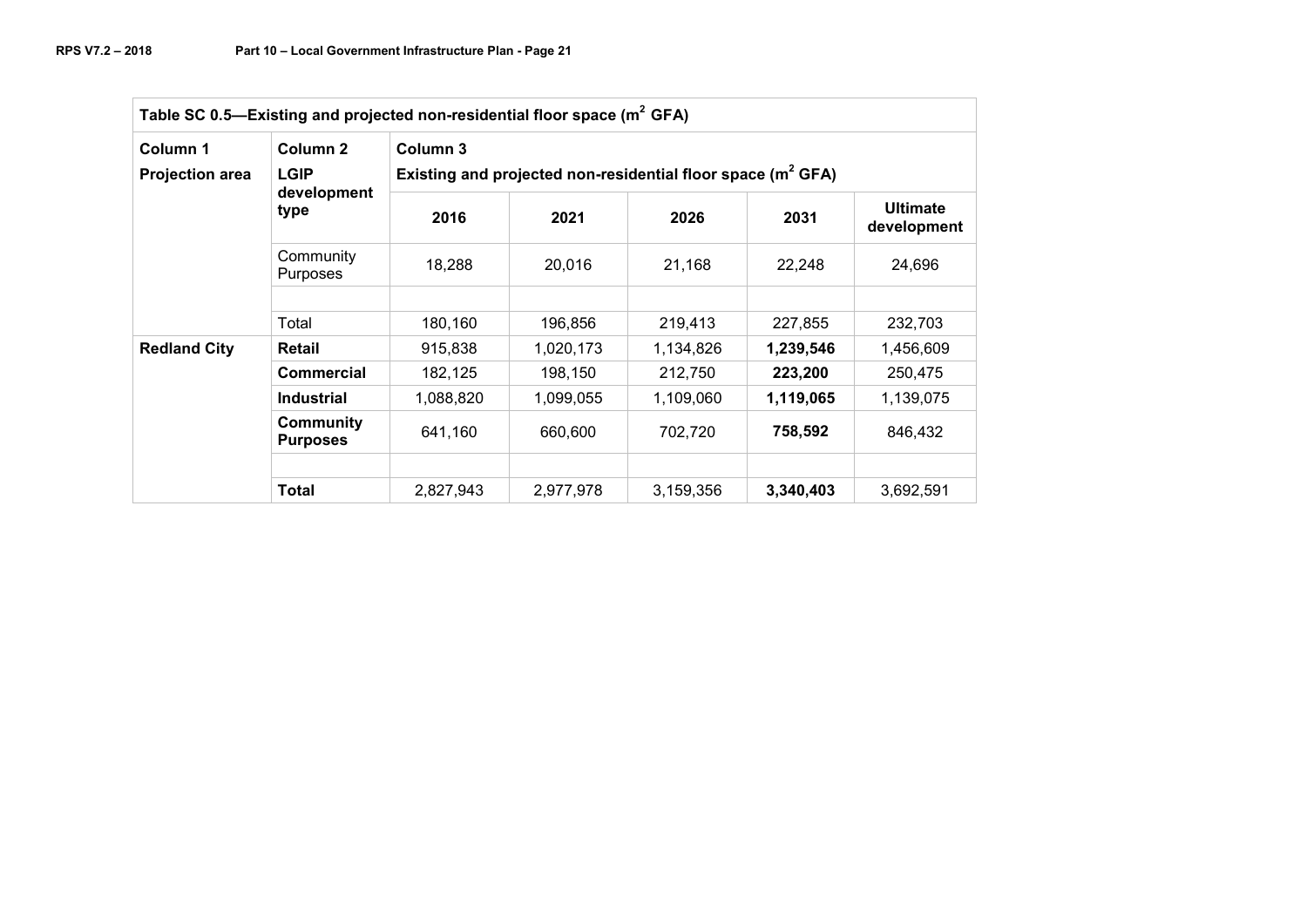| Column 1                       | Column <sub>2</sub><br><b>Existing and projected demand (EP)</b> |        |        |         |                                |  |  |
|--------------------------------|------------------------------------------------------------------|--------|--------|---------|--------------------------------|--|--|
| Service catchment <sup>3</sup> | 2016<br>(base date)                                              | 2021   | 2026   | 2031    | <b>Ultimate</b><br>development |  |  |
| Alexandra Hills                | 89,613                                                           | 93,713 | 97,959 | 101,712 | 102,719                        |  |  |
| Mount Cotton                   | 21,165                                                           | 21,890 | 22,965 | 23,961  | 24,250                         |  |  |
| <b>Dunwich</b>                 | 1.372                                                            | 1,575  | 1,607  | 1,633   | 1,636                          |  |  |
| <b>Amity Point</b>             | 841                                                              | 885    | 903    | 935     | 935                            |  |  |
| Point Lookout                  | 1,132                                                            | 1,132  | 1,132  | 1,132   | 1,132                          |  |  |
| Southern Moreton Bay Islands   | 6,804                                                            | 8,153  | 9,511  | 10,855  | 12,148                         |  |  |
| Heinemann Road                 | 47,714                                                           | 52,069 | 55,198 | 57,362  | 58,047                         |  |  |

## **Table SC 0.6—Existing and projected demand for the water supply network**

<sup>&</sup>lt;sup>3</sup> Table SC 0.6 Column 1 – The service catchments for the water supply network are identified on Local Government Infrastructure Plan Map LGIP-02 Plan for trunk water supply infrastructure in SC3.2 Local<br>government infras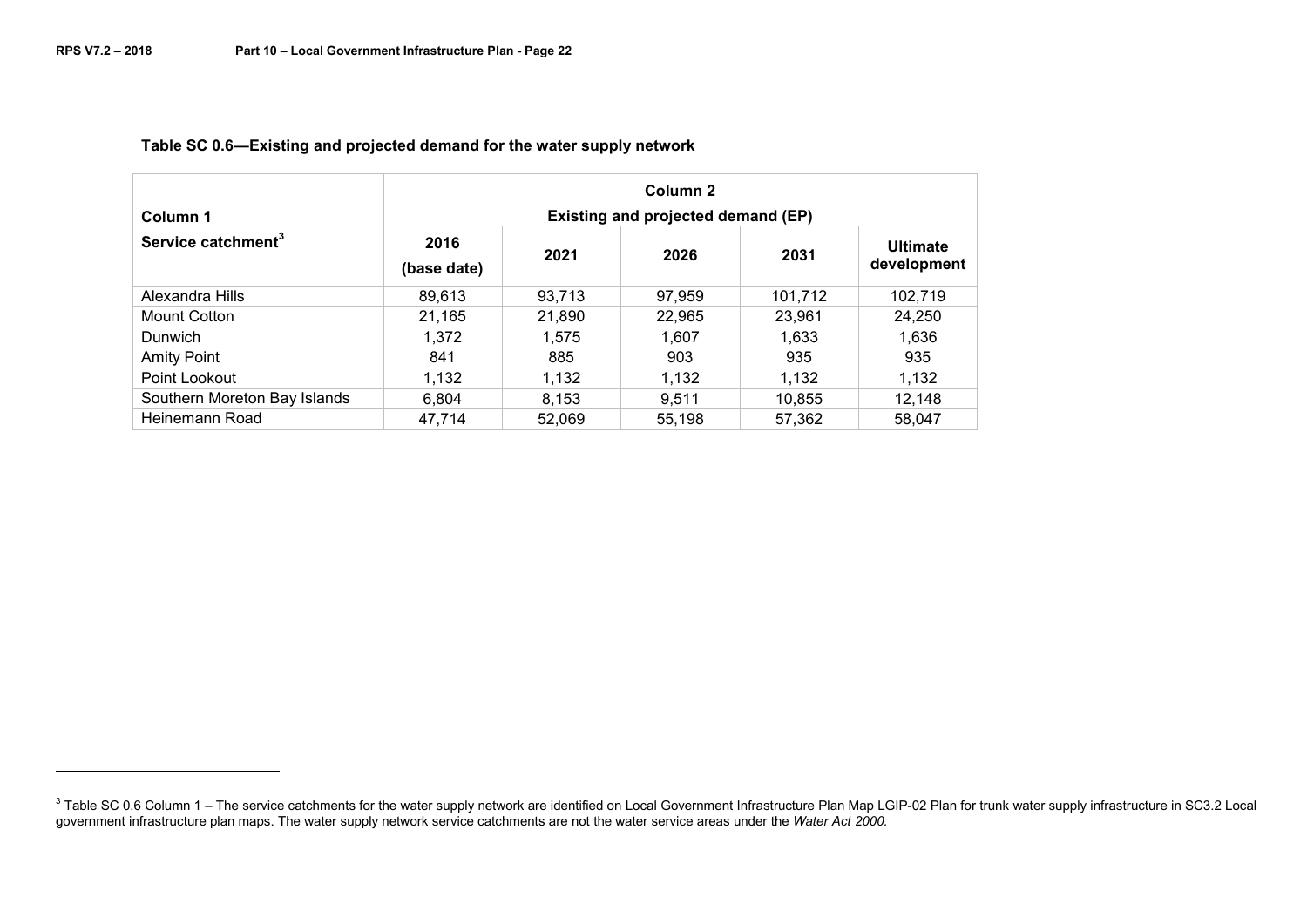| Column 1<br>Service catchment <sup>4</sup> | Column <sub>2</sub><br><b>Existing and projected demand (EP)</b> |        |        |        |                                |  |  |
|--------------------------------------------|------------------------------------------------------------------|--------|--------|--------|--------------------------------|--|--|
|                                            | 2016<br>(base date)                                              | 2021   | 2026   | 2031   | <b>Ultimate</b><br>development |  |  |
| Capalaba                                   | 28.110                                                           | 28,900 | 29,786 | 30.645 | 30,997                         |  |  |
| Cleveland                                  | 41,053                                                           | 45,071 | 47,964 | 50,590 | 51,381                         |  |  |
| Thorneside                                 | 42.615                                                           | 44.268 | 45.840 | 46.856 | 47.470                         |  |  |
| Victoria Point                             | 30,721                                                           | 32,940 | 34.813 | 36.243 | 36.642                         |  |  |
| Mount Cotton                               | 4.205                                                            | 5,314  | 5.352  | 5.409  | 5.494                          |  |  |
| Dunwich                                    | 1,003                                                            | 1.564  | 1,572  | 1.578  | 1,614                          |  |  |
| Point Lookout                              | 1.834                                                            | 7,116  | 7.600  | 7,600  | 7,600                          |  |  |

## **Table SC 0.7—Existing and projected demand for the sewerage network**

<sup>&</sup>lt;sup>4</sup> Table SC 0.7 Column 1 – The service catchments for the sewerage network are identified on Local Government Infrastructure Plan Map LGIP-03 Plan for trunk sewerage infrastructure in SC3.2 Local<br>government infrastructure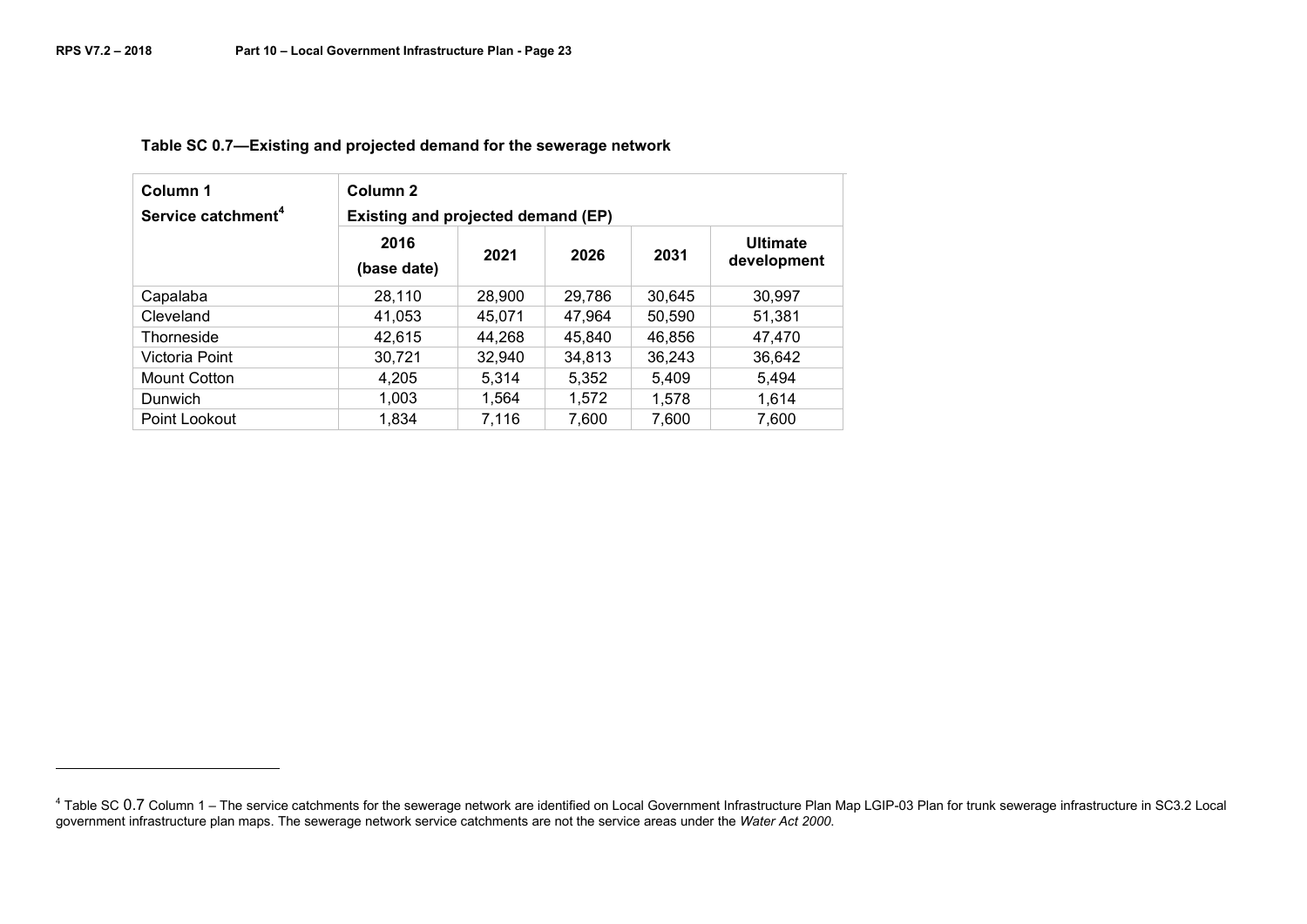| Column 1                       | Column <sub>2</sub>                    |          |          |          |                                |  |  |
|--------------------------------|----------------------------------------|----------|----------|----------|--------------------------------|--|--|
| Service catchment <sup>5</sup> | Existing and projected demand (imp ha) |          |          |          |                                |  |  |
|                                | 2016                                   | 2021     | 2026     | 2031     | <b>Ultimate</b><br>development |  |  |
| Cleveland CBD                  | 121.88                                 | 132.88   | 143.23   | 151.04   | 156.00                         |  |  |
| Kinross Road Precinct          | 28.36                                  | 32.54    | 37.11    | 40.24    | 44.48                          |  |  |
| Lower Tingalpa Creek           | 34.61                                  | 36.66    | 38.69    | 40.69    | 45.00                          |  |  |
| Native Dog Creek               | 28.79                                  | 33.22    | 34.95    | 34.95    | 34.95                          |  |  |
| <b>SE Thornlands Precinct</b>  | 20.25                                  | 23.24    | 26.51    | 28.74    | 31.77                          |  |  |
| <b>Torquay Creek</b>           | 27.36                                  | 29.83    | 33.08    | 35.15    | 35.73                          |  |  |
| <b>Upper Eprapah Creek</b>     | 30.43                                  | 30.93    | 31.75    | 32.11    | 34.44                          |  |  |
| <b>Weinam Creek</b>            | 58.01                                  | 63.25    | 70.13    | 74.52    | 75.76                          |  |  |
| Redlands Balance               | 2,089.17                               | 2,215.39 | 2,359.80 | 2,667.37 | 3,531.35                       |  |  |

#### **Table SC 0.8—Existing and projected demand for the stormwater network**

<sup>&</sup>lt;sup>5</sup> Table SC 0.8 Column 1 - The service catchments for the stormwater network are identified on Local Government Infrastructure Plan Map LGIP-04 Plan for trunk stormwater infrastructure in SC3.2 Local government infrastructure plan maps.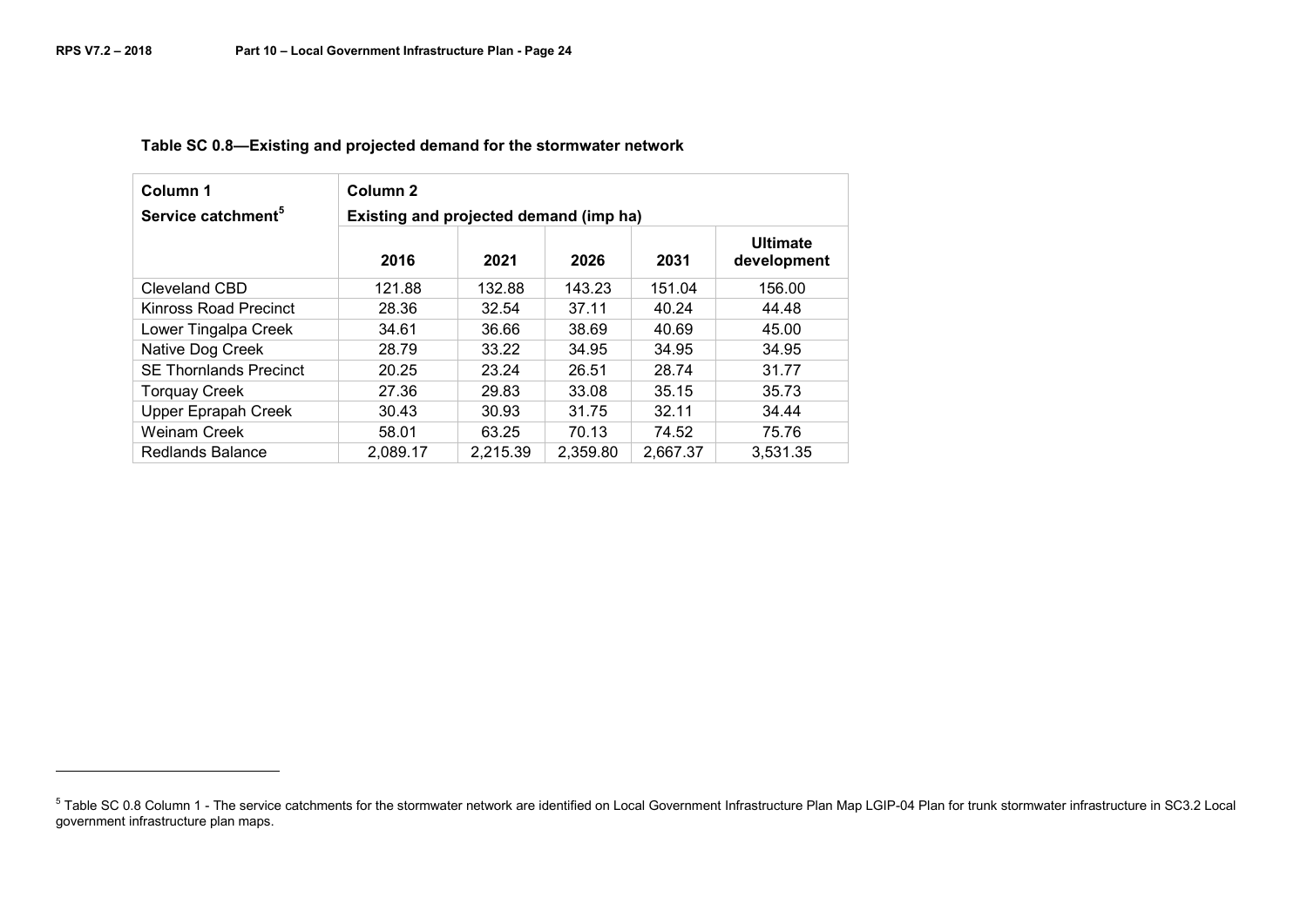| Column 1                       | Column <sub>2</sub> |                                                            |         |         |                                |  |
|--------------------------------|---------------------|------------------------------------------------------------|---------|---------|--------------------------------|--|
| Service catchment <sup>6</sup> |                     | Existing and projected demand (vehicle trips per day, vpd) |         |         |                                |  |
|                                | 2016                | 2021                                                       | 2026    | 2031    | <b>Ultimate</b><br>development |  |
| Alexandra Hills                | 65,347              | 66,484                                                     | 67,620  | 68,756  | 87,497                         |  |
| <b>Birkdale</b>                | 53,605              | 55,562                                                     | 57,519  | 59,476  | 75,688                         |  |
| Capalaba                       | 138,401             | 144,381                                                    | 150,362 | 156,342 | 198,957                        |  |
| Cleveland                      | 99,465              | 106,118                                                    | 112,772 | 119,425 | 151,977                        |  |
| Mt Cotton                      | 18.756              | 20.320                                                     | 21,884  | 23,448  | 29,839                         |  |
| Ormiston                       | 24,082              | 25,264                                                     | 26,446  | 27,628  | 35,159                         |  |
| <b>Redland Bay</b>             | 47,277              | 50,045                                                     | 52,812  | 55,579  | 70,729                         |  |
| Sheldon                        | 7,847               | 7,865                                                      | 7,883   | 7,901   | 10,055                         |  |
| Thorneside                     | 10,214              | 10,315                                                     | 10,415  | 10,516  | 13,382                         |  |
| Thornlands                     | 47,778              | 52,637                                                     | 57,495  | 62,353  | 79,349                         |  |
| Victoria Point                 | 77,539              | 81,493                                                     | 85,447  | 89,402  | 113,771                        |  |
| <b>Wellington Point</b>        | 39,591              | 40,936                                                     | 42,280  | 43,624  | 55,515                         |  |
| <b>Islands</b>                 | 23,847              | 26,186                                                     | 28,526  | 30,865  | 39,278                         |  |
| Citywide                       | 653,748             | 687,604                                                    | 721,459 | 755,315 | 961,196                        |  |

**Table SC 0.9—Existing and projected demand for the transport network**

 $^6$  Table SC 0.9 Column 1 - The service catchments for the transport network are identified on Local Government Infrastructure Plan Map LGIP-05 Plan for trunk transport infrastructure in SC3.2 Local government infrastructure plan maps.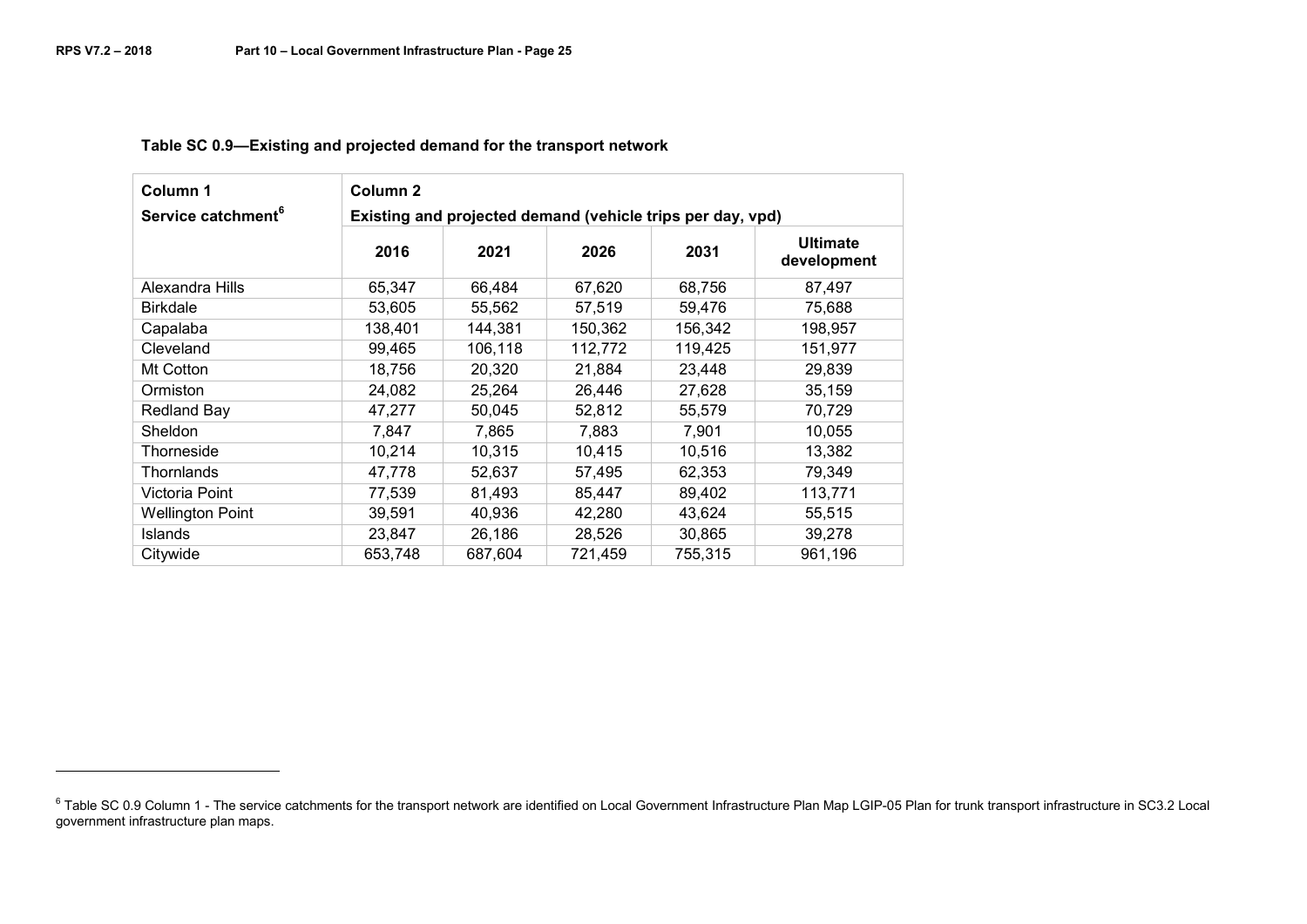#### **Table SC 0.10—Existing and projected demand for the parks and land for community facilities network**

| Column 1<br>Service catchment <sup>7</sup> | Column <sub>2</sub><br>Existing and projected demand (EP) |         |         |         |                                |
|--------------------------------------------|-----------------------------------------------------------|---------|---------|---------|--------------------------------|
|                                            | 2016                                                      | 2021    | 2026    | 2031    | <b>Ultimate</b><br>development |
| Catchment 1                                | 31,553                                                    | 32,795  | 34,246  | 34,704  | 35,528                         |
| Catchment 2                                | 35,506                                                    | 36,565  | 38,172  | 38,981  | 40,172                         |
| Catchment 3                                | 22,159                                                    | 23,970  | 25,730  | 26,951  | 27,837                         |
| Catchment 4                                | 46,762                                                    | 51,005  | 56.036  | 59,302  | 62,932                         |
| Catchment 5                                | 7,930                                                     | 8,741   | 8,925   | 8,936   | 8.794                          |
| Catchment 6                                | 9,752                                                     | 10,345  | 11,236  | 12,049  | 13,149                         |
| Citywide                                   | 153,662                                                   | 163,421 | 174,346 | 180,923 | 188,412                        |

<sup>7</sup> Table SC 0.10 Column 1 - The service catchments for the parks and land for community facilities network are identified on Local Government Infrastructure Plan Map LGIP-06 Plan for trunk parks<br>and land for community facil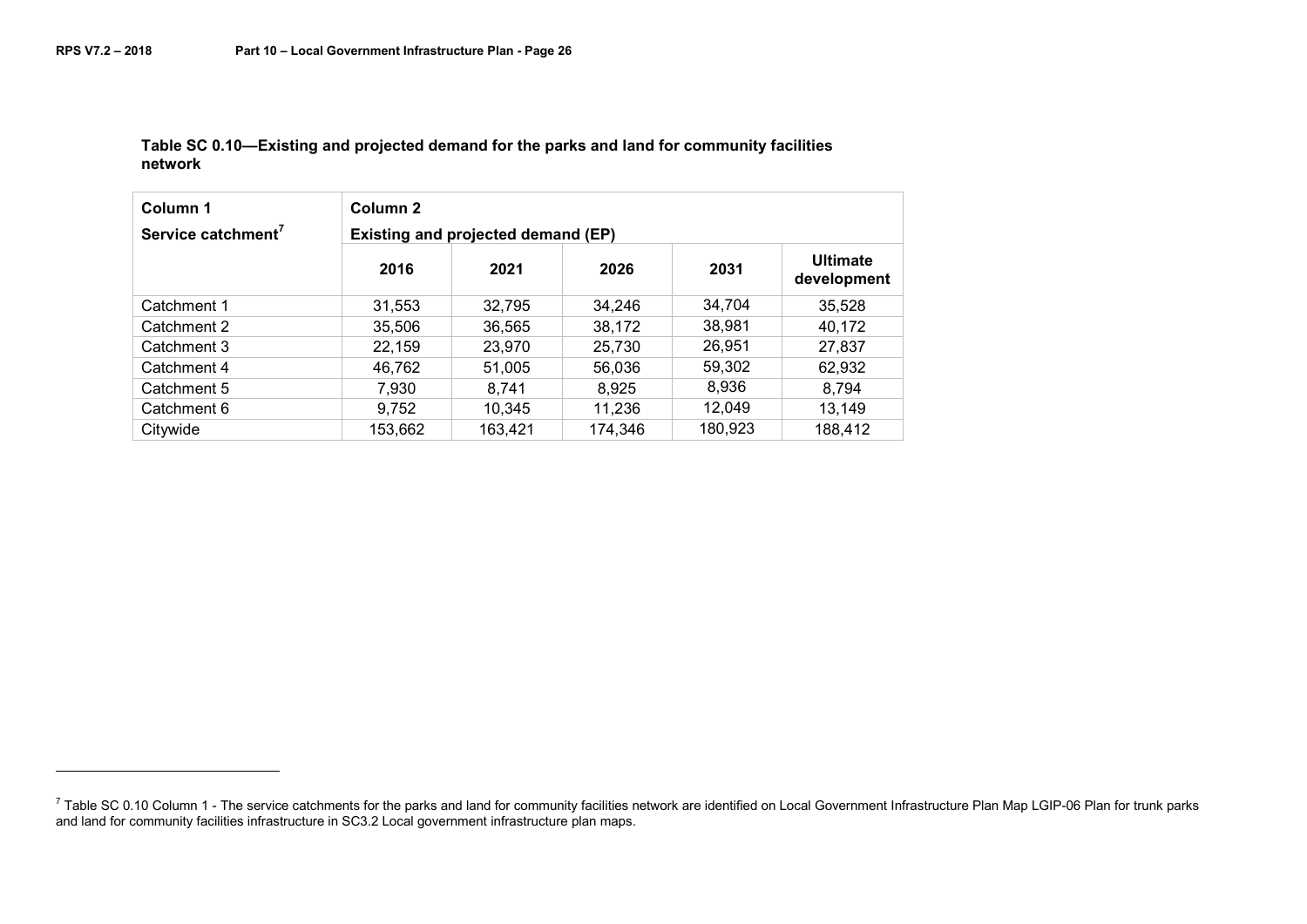-

# **SC3.1 Schedules of works**

| Table SC 3.1.1-Water supply network schedule of works |  |  |
|-------------------------------------------------------|--|--|
|-------------------------------------------------------|--|--|

| Column 1           | Column <sub>2</sub>                     | Column <sub>3</sub>     | Column 4                                  |
|--------------------|-----------------------------------------|-------------------------|-------------------------------------------|
| Map reference      | <b>Trunk infrastructure</b>             | <b>Estimated timing</b> | <b>Establishment</b><br>cost <sup>8</sup> |
| <b>DMA210</b>      | <b>Thornlands PRV</b>                   | 2021                    | \$96,584                                  |
| <b>DMA214</b>      | Ziegenfusz PRV                          | 2021                    | \$83,902                                  |
| PIP IC14A          | DN300 Trunk Main Good Soil Urban        | 2017                    | \$214,871                                 |
| <b>PIP IC13 P1</b> | DN300 Trunk Main Good Soil Urban        | 2021                    | \$145,401                                 |
| <b>PIP IC13 P2</b> | DN300 Trunk Main Good Soil Urban        | 2021                    | \$393,236                                 |
| PIP NEWAUG14 P2    | DN200 Trunk Main Sand Rural             | 2020                    | \$476,389                                 |
| PIP NEWAUG14 P1    | DN200 Trunk Main Acid Sulphate<br>Rural | 2020                    | \$771,877                                 |
| PIP_IC9_Opt2       | DN250 Trunk Main Good Soil HDU          | 2020                    | \$248,694                                 |
| <b>Total</b>       |                                         |                         | \$2,430,954                               |

#### **Table SC 3.1.2—Sewerage network schedule of works**

| Column 1          | Column <sub>2</sub>                | Column 3                | Column 4                                  |
|-------------------|------------------------------------|-------------------------|-------------------------------------------|
| Map reference     | <b>Trunk infrastructure</b>        | <b>Estimated timing</b> | <b>Establishment</b><br>cost <sup>9</sup> |
| FGM CL 13         | Gravity Main DN150 Good Soil Rural | 2016                    | \$13,300                                  |
| FGM CL 10         | Gravity Main DN150 Good Soil HDU   | 2016                    | \$20,137                                  |
| FGM_CL_11         | Gravity Main DN150 Good Soil HDU   | 2016                    | \$15,245                                  |
| SPS <sub>12</sub> | Pump Station Pump Station Upgrade  | 2017                    | \$130,813                                 |
| SPS35             | Pump Station Pump Station Upgrade  | 2017                    | \$3,162,500                               |
| <b>SPS138</b>     | Pump Station Pump Station Upgrade  | 2017                    | \$136,922                                 |
| CAP_STP_17        | <b>Treatment Plant STP Upgrade</b> | 2017                    | \$133,759                                 |
| FGM CA 03         | Gravity Main DN225 Good Soil Rural | 2017                    | \$2,871                                   |
| FGM CA 04         | Gravity Main DN225 Good Soil Rural | 2017                    | \$32,404                                  |
| FGM CL 03         | Gravity Main DN300 Good Soil Rural | 2017                    | \$123,267                                 |
| FGM CL 04         | Gravity Main DN300 Good Soil Rural | 2017                    | \$246,379                                 |
| FGM CL 07         | Gravity Main DN300 Good Soil Rural | 2017                    | \$93,850                                  |
| FGM_CL_12         | Gravity Main DN150 Good Soil HDU   | 2017                    | \$23,714                                  |
| FRM_TH_03         | Rising Main DN300 Good Soil Urban  | 2017                    | \$3,017                                   |
| FRM TH 01         | Rising Main DN450 Good Soil Rural  | 2017                    | \$582,327                                 |
| FRM TH 02         | Rising Main DN200 Good Soil Rural  | 2017                    | \$4,126                                   |
| FGM_TH_01         | Gravity Main DN675 Poor Soil Rural | 2017                    | \$19,546                                  |
| FRM_MC_01         | Rising Main DN225 Good Soil Rural  | 2017                    | \$33,218                                  |

Note—8 Table SC 3.1.1 Column 4 – The establishment cost is expressed in current cost terms as at the base date. Note—9 Table SC 3.1.2 Column 4 – The establishment cost is expressed in current cost terms as at the base date.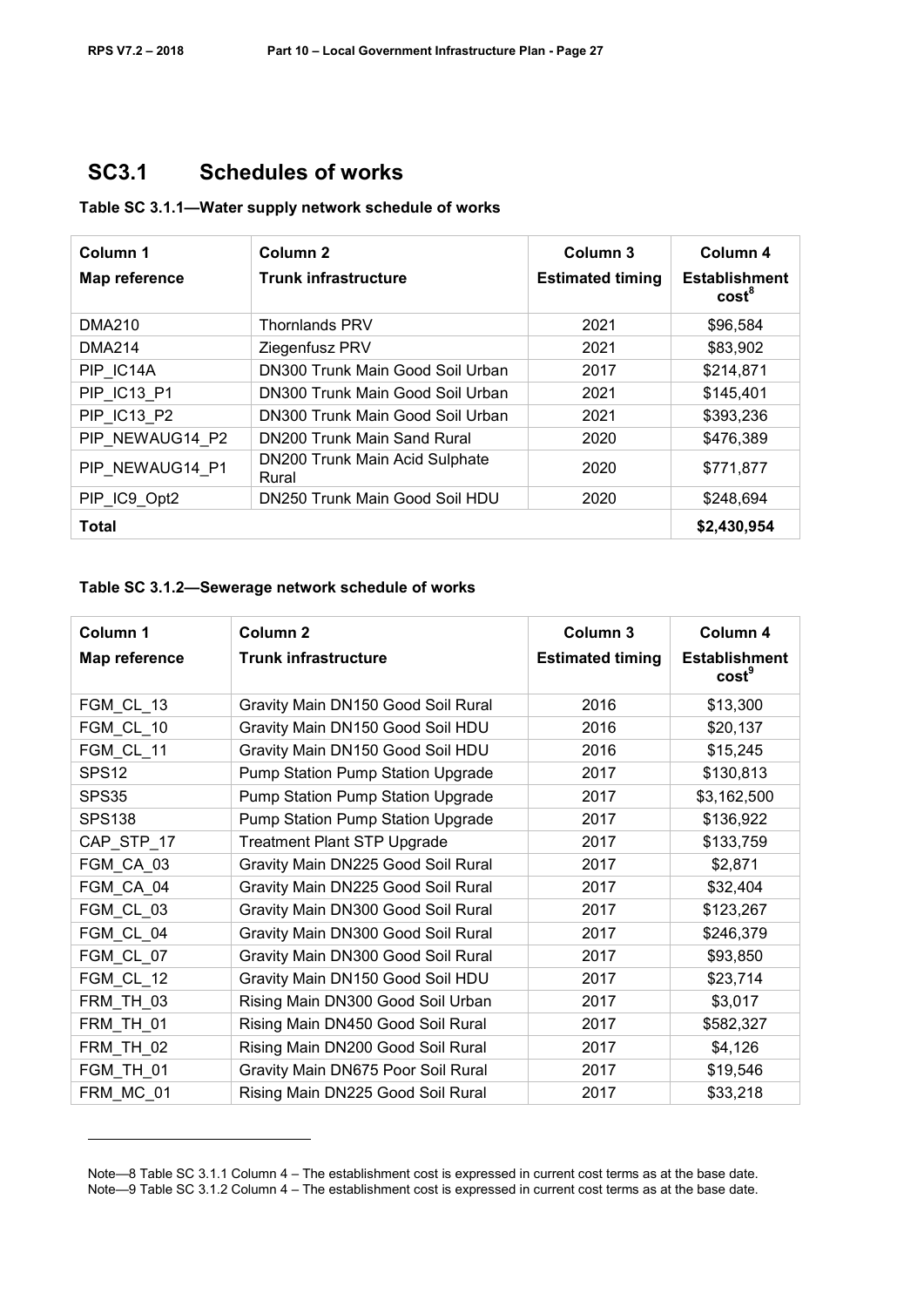| Table SC 3.1.2-Sewerage network schedule of works |  |  |  |
|---------------------------------------------------|--|--|--|
|---------------------------------------------------|--|--|--|

| Column 1      | Column <sub>2</sub>                  | Column 3                | Column 4                                  |
|---------------|--------------------------------------|-------------------------|-------------------------------------------|
| Map reference | <b>Trunk infrastructure</b>          | <b>Estimated timing</b> | <b>Establishment</b><br>cost <sup>9</sup> |
| FRM_MC_02     | Rising Main DN225 Good Soil Rural    | 2017                    | \$93,510                                  |
| FRM MC 03     | Rising Main DN225 Good Soil Rural    | 2017                    | \$274,630                                 |
| FRM MC 04     | Rising Main DN225 Good Soil Urban    | 2017                    | \$60,117                                  |
| FGM_PT_08     | Gravity Main DN150 Urban Sand Island | 2017                    | \$107,655                                 |
| FGM_PT_11     | Gravity Main DN150 Urban Sand Island | 2017                    | \$82,825                                  |
| FGM PT 09     | Gravity Main DN150 Urban Sand Island | 2017                    | \$45,202                                  |
| FGM_PT_02     | Gravity Main DN225 Urban Sand Island | 2017                    | \$224,832                                 |
| FGM_PT_04     | Gravity Main DN150 Urban Sand Island | 2017                    | \$42,142                                  |
| FGM_PT_07     | Gravity Main DN150 Urban Sand Island | 2017                    | \$77,420                                  |
| FGM_PT_05     | Gravity Main DN150 Urban Sand Island | 2017                    | \$25,574                                  |
| FGM PT 01     | Gravity Main DN225 Urban Sand Island | 2017                    | \$152,641                                 |
| FGM PT 03     | Gravity Main DN225 Urban Sand Island | 2017                    | \$49,822                                  |
| FGM PT 06     | Gravity Main DN150 Urban Sand Island | 2017                    | \$45,788                                  |
| FGM_PT_10     | Gravity Main DN150 Urban Sand Island | 2017                    | \$51,304                                  |
| CAP STP 18    | <b>Treatment Plant STP Upgrade</b>   | 2018                    | \$1,228,919                               |
| CLE_STP_18    | <b>Treatment Plant STP Upgrade</b>   | 2018                    | \$17,250                                  |
| MC_STP_18     | <b>Treatment Plant STP Upgrade</b>   | 2018                    | \$28,750                                  |
| CLE_STP_19    | <b>Treatment Plant STP Upgrade</b>   | 2019                    | \$155,250                                 |
| THORNE STP 19 | <b>Treatment Plant STP Upgrade</b>   | 2019                    | \$129,375                                 |
| MC_STP_19     | <b>Treatment Plant STP Upgrade</b>   | 2019                    | \$669,875                                 |
| CLE STP 20    | <b>Treatment Plant STP Upgrade</b>   | 2020                    | \$567,813                                 |
| THORNE_STP_20 | <b>Treatment Plant STP Upgrade</b>   | 2020                    | \$510,313                                 |
| MC_STP_20     | <b>Treatment Plant STP Upgrade</b>   | 2020                    | \$431,250                                 |
| SPS68         | Pump Station Pump Station Upgrade    | 2021                    | \$136,922                                 |
| MC_STP_21     | <b>Treatment Plant STP Upgrade</b>   | 2021                    | \$4,240,625                               |
| DUN STP 21    | <b>Treatment Plant STP Upgrade</b>   | 2021                    | \$339,000                                 |
| FGM_TH_02     | Gravity Main DN525 Good Soil Urban   | 2021                    | \$97,281                                  |
| FGM VP 22     | Gravity Main DN450 Hdu Good Soil     | 2021                    | \$45,119                                  |
| FGM_VP_23     | Gravity Main DN450 Hdu Good Soil     | 2021                    | \$32,295                                  |
| FGM VP 24     | Gravity Main DN375 Hdu Good Soil     | 2021                    | \$173,955                                 |
| CLE_STP_22    | <b>Treatment Plant STP Upgrade</b>   | 2022                    | \$215,625                                 |
| MC_STP_22     | <b>Treatment Plant STP Upgrade</b>   | 2022                    | \$8,855,000                               |
| CLE_STP_23    | <b>Treatment Plant STP Upgrade</b>   | 2023                    | \$6,933,063                               |
| MC_STP_23     | <b>Treatment Plant STP Upgrade</b>   | 2023                    | \$7,848,750                               |
| FRM PT 01     | Rising Main DN225 Urban Sand Island  | 2023                    | \$1,205,295                               |
| MC_STP_24     | <b>Treatment Plant STP Upgrade</b>   | 2024                    | \$747,500                                 |
| CLE_STP_25    | <b>Treatment Plant STP Upgrade</b>   | 2025                    | \$3,113,625                               |
| SPS69         | Pump Station Pump Station Upgrade    | 2026                    | \$71,875                                  |
| SPS70         | Pump Station Pump Station Upgrade    | 2026                    | \$71,875                                  |
| SPS71         | Pump Station Pump Station Upgrade    | 2026                    | \$6,296,250                               |
| SPS72         | Pump Station Pump Station Upgrade    | 2026                    | \$71,875                                  |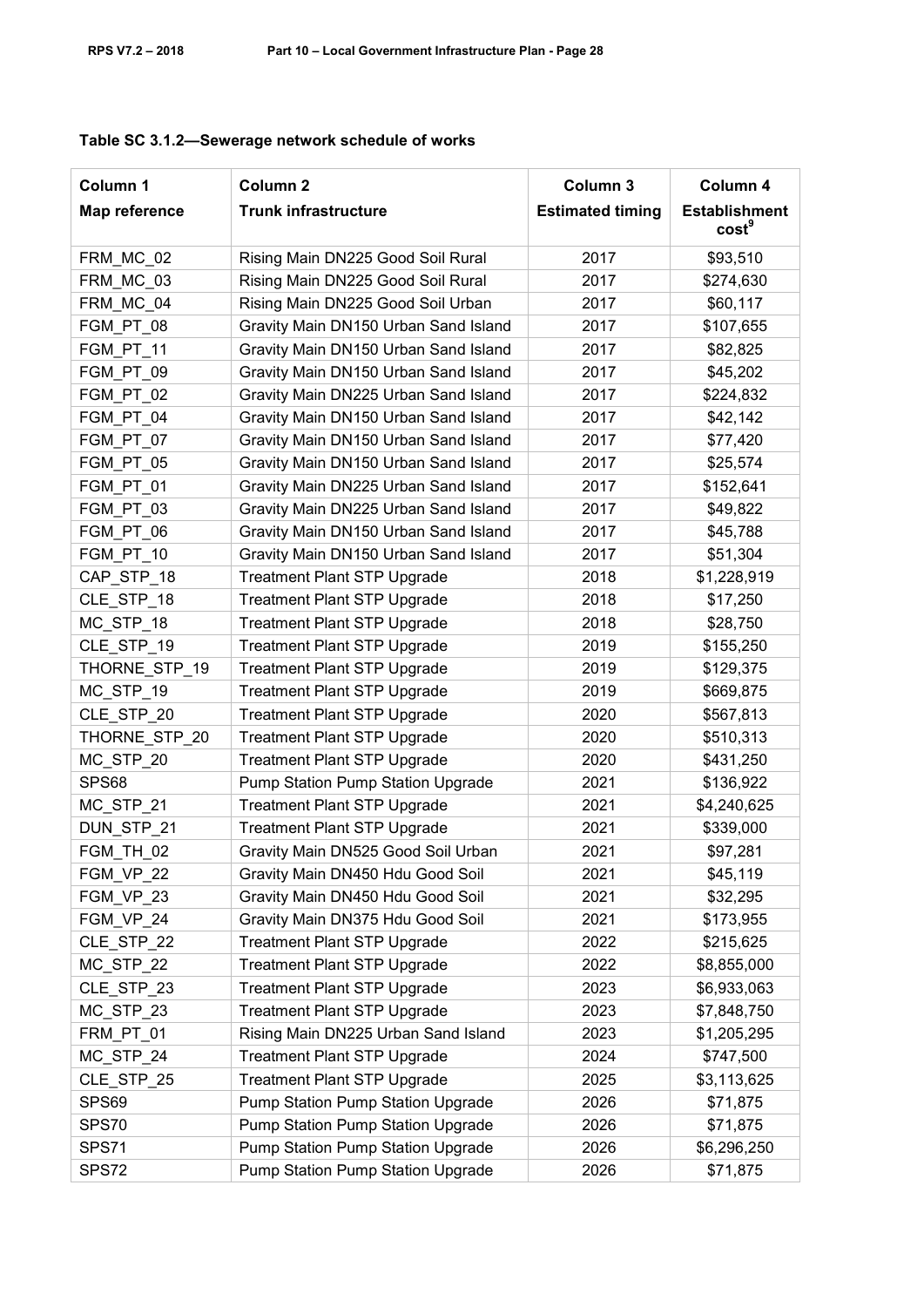-

| Column 1<br>Map reference | Column 2<br><b>Trunk infrastructure</b> | Column 3<br><b>Estimated timing</b> | Column 4<br><b>Establishment</b><br>cost <sup>9</sup> |
|---------------------------|-----------------------------------------|-------------------------------------|-------------------------------------------------------|
| CAP STP 26                | <b>Treatment Plant STP Upgrade</b>      | 2026                                | \$209,875                                             |
| FGM CL 08                 | Gravity Main DN150 Good Soil CBD        | 2026                                | \$53,669                                              |
| FGM CL 14                 | Gravity Main DN150                      | 2017                                | \$275,000                                             |
| FRM CL 01                 | Rising Main DN300                       | 2017                                | \$275,000                                             |
| FPS A                     | Pump station                            | 2017                                | \$550,000                                             |
| Total                     |                                         |                                     | \$51,852,640                                          |

#### **Table SC 3.1.2—Sewerage network schedule of works**

#### **Table SC 3.1.3—Stormwater network schedule of works**

| Column 1        | Column <sub>2</sub>                                                 | Column <sub>3</sub>        | Column 4                                   |
|-----------------|---------------------------------------------------------------------|----------------------------|--------------------------------------------|
| Map reference   | <b>Trunk infrastructure</b>                                         | <b>Estimated</b><br>timing | <b>Establishment</b><br>cost <sup>10</sup> |
| <b>SW-P-25</b>  | Kinross GPT C                                                       | 2017                       | \$51,376                                   |
| SW-A-305        | <b>Bioretention Basin C</b>                                         | 2017                       | \$210,243                                  |
| SW-P-8          | Kinross GPT D                                                       | 2017 - 2020                | \$71,172                                   |
| SW-A-199        | Wetland System                                                      | 2017 - 2021                | \$2,243,426                                |
| <b>SW-A-257</b> | <b>Bioretention A</b>                                               | 2017 - 2021                | \$439,965                                  |
| <b>SW-A-258</b> | Infiltration Bioretention B                                         | 2017 - 2021                | \$109,658                                  |
| <b>SW-A-262</b> | Infiltration Bioretention A                                         | 2017 - 2021                | \$267,760                                  |
| <b>SW-A-263</b> | Infiltration Bioretention A                                         | 2017 - 2021                | \$267,760                                  |
| <b>SW-A-264</b> | Infiltration Bioretention A                                         | 2017 - 2021                | \$267,760                                  |
| SW-A-266        | Infiltration Bioretention B                                         | 2017 - 2021                | \$109,658                                  |
| <b>SW-A-267</b> | Infiltration Bioretention B                                         | 2017 - 2021                | \$109,658                                  |
| <b>SW-A-268</b> | Infiltration Bioretention B                                         | 2017 - 2021                | \$109,658                                  |
| SW-A-269        | <b>Bioretention C</b>                                               | 2017 - 2021                | \$89,640                                   |
| <b>SW-A-272</b> | Bio retention Basin D                                               | 2017 - 2021                | \$95,517                                   |
| <b>SW-A-279</b> | <b>Bioretention Basin D</b>                                         | 2017 - 2021                | \$814,032                                  |
| <b>SW-A-287</b> | Kinross                                                             | 2017 - 2021                | \$691,578                                  |
| <b>SW-P-26</b>  | Kinross GPT J                                                       | 2019                       | \$51,376                                   |
| SW-A-306        | <b>Bioretention Basin J</b>                                         | 2019                       | \$772,090                                  |
| <b>SW-L-17</b>  | South East Thornlands Drainage System 1<br>(pipes, pits & headwall) | 2021 - 2026                | \$1,216,650                                |
| <b>SW-A-198</b> | <b>Wetland System</b>                                               | 2021 - 2026                | \$1,442,477                                |
| <b>SW-A-275</b> | Wetland C (including inlet pond)                                    | 2021 - 2026                | \$1,596,610                                |
| $SW-P-3$        | South East Thornlands GPT D                                         | 2022 - 2026                | \$62,123                                   |
| <b>SW-P-16</b>  | South East Thornlands Scour Protection<br>Works                     | 2022 - 2026                | \$20,471                                   |
| <b>SW-A-294</b> | Bioretention Basin - Native Dog Creek                               | 2026                       | \$446,342                                  |

Note—10 Table SC 3.1.3 Column 4 – The establishment cost is expressed in current cost terms as at the base date.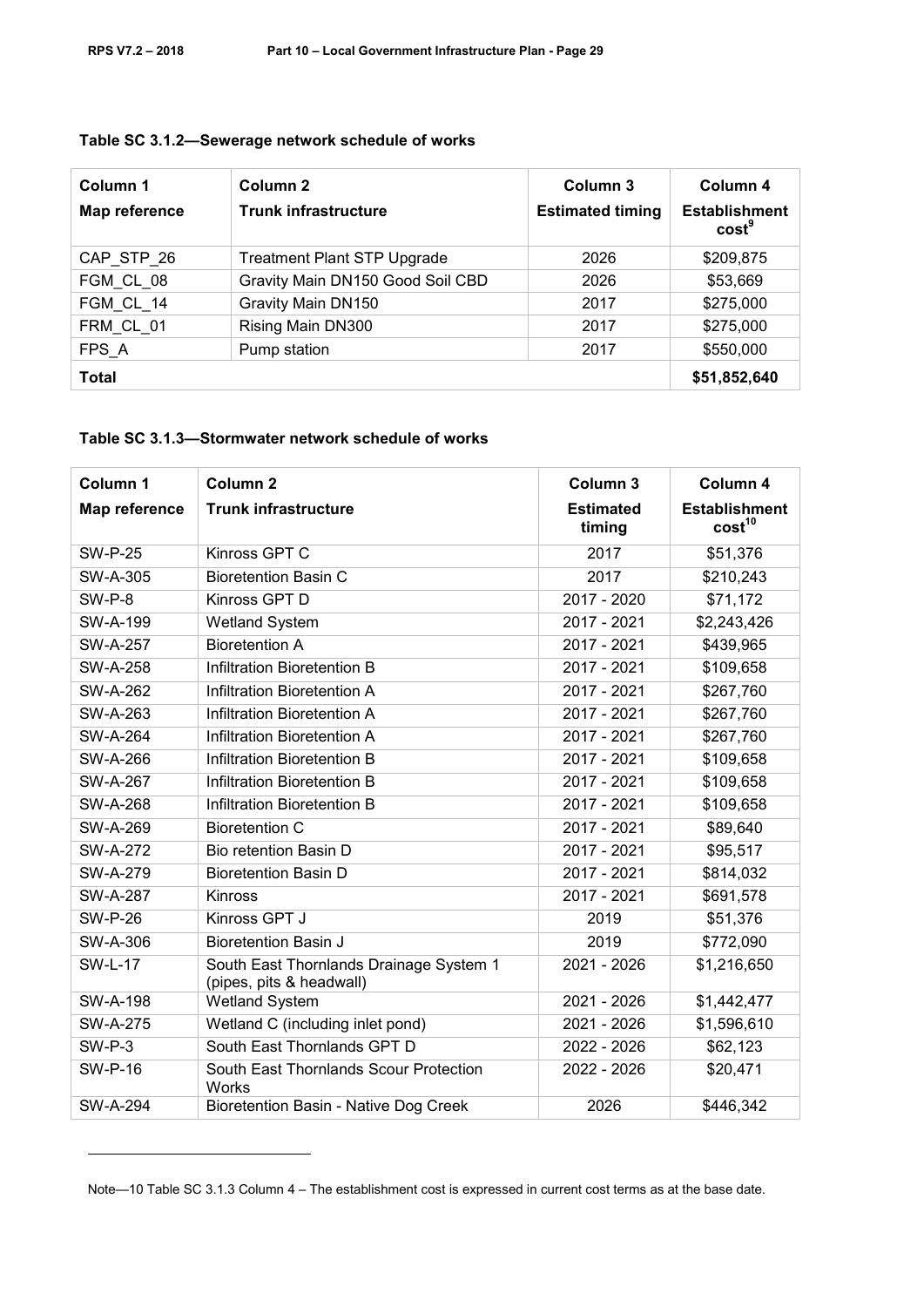| Column 1      | Column <sub>2</sub>                   | Column 3                   | Column 4                                   |
|---------------|---------------------------------------|----------------------------|--------------------------------------------|
| Map reference | <b>Trunk infrastructure</b>           | <b>Estimated</b><br>timing | <b>Establishment</b><br>cost <sup>10</sup> |
| SW-A-297      | Bioretention Basin - Native Dog Creek | 2026                       | \$271,688                                  |
| SW-A-302      | Bioretention Basin - Native Dog Creek | 2026                       | \$455,938                                  |
| SW-A-303      | Bioretention Basin - Native Dog Creek | 2026                       | \$455,938                                  |
| SW-A-304      | Bioretention Basin - Thornlands       | 2026                       | \$455,938                                  |
| SW-A-200      | <b>Bioretention Basin System</b>      | 2026 - 2031                | \$375,392                                  |
| SW-A-201      | <b>Bioretention Basin System</b>      | 2026 - 2031                | \$308,565                                  |
| SW-A-202      | <b>Bioretention Basin System</b>      | 2026 - 2031                | \$695,598                                  |
| SW-A-249      | Wetland                               | 2026 - 2031                | \$784,585                                  |
| SW-A-250      | Sediment Basin                        | 2026 - 2031                | \$253,392                                  |
| <b>Total</b>  |                                       |                            | \$15,614,034                               |

#### **Table SC 3.1.3—Stormwater network schedule of works**

#### **Table SC 3.1.4—Transport network schedule of works**

-

| Column <sub>1</sub> | Column <sub>2</sub>                                                                                        | Column <sub>3</sub>        | Column 4                                   |
|---------------------|------------------------------------------------------------------------------------------------------------|----------------------------|--------------------------------------------|
| Map reference       | <b>Trunk infrastructure</b>                                                                                | <b>Estimated</b><br>timing | <b>Establishment</b><br>cost <sup>11</sup> |
| TR-L-111            | Beveridge Rd: Upgrade collector Redland Bay<br>Rd to Rachow St                                             | 2018                       | \$3,017,406                                |
| <b>TR-L-91</b>      | German Church Rd: Seal widening Cleveland<br>Redland Bay to Gordon Rd and realignment<br>School of Arts Rd | 2019                       | \$3,304,685                                |
| TR-L-105            | Panorama Drive (Arterial Road): Upgrade from 2<br>to 4 lanes from Boundary Road to Wellington Rd           | 2020                       | \$9,825,972                                |
| <b>TR-P-8</b>       | Long Street (Major Collector Road): Intersection<br>upgrade at Smith Street                                | 2021                       | \$1,102,912                                |
| $TR-P-9$            | Ziegenfusz Road (Major Collector Road): New<br>single lane roundabout at Trundle Street                    | 2021                       | \$735,275                                  |
| <b>TR-P-14</b>      | Passage Street (Major Collector Road):<br>Intersection upgrade at Princess Street                          | 2021                       | \$52,520                                   |
| <b>TR-P-15</b>      | Collingwood Road (Major Collector Road):<br>Intersection upgrade at Spoonbill Street                       | 2021                       | \$502,688                                  |
| TR-P-16             | Collingwood Road (Major Collector Road):<br>Intersection upgrade at Lorna Street                           | 2021                       | \$1,102,912                                |
| $TR-P-6$            | Mount Cotton Road: Change priority at existing<br>signalised intersection at Redland Bay Road              | 2026                       | \$727,772                                  |
| $TR-P-7$            | Starkey Street (Major Collector Road):<br>Channelisation improvements at Old Cleveland<br>Road             | 2026                       | \$748,679                                  |
| <b>TR-P-11</b>      | Hardy Road (Major Collector Road): Intersection<br>upgrade at Collingwood                                  | 2026                       | \$502,688                                  |
| <b>TR-P-10</b>      | Benfer Road (Major Collector Road):<br>Signalisation of intersection at Link Road                          | 2027                       | \$300,112                                  |
| <b>TR-P-12</b>      | Old Cleveland Road East (Sub Arterial Road):                                                               | 2027                       | \$300,112                                  |

Note—11 Table SC 3.1.4 Column 4 – The establishment cost is expressed in current cost terms as at the base date.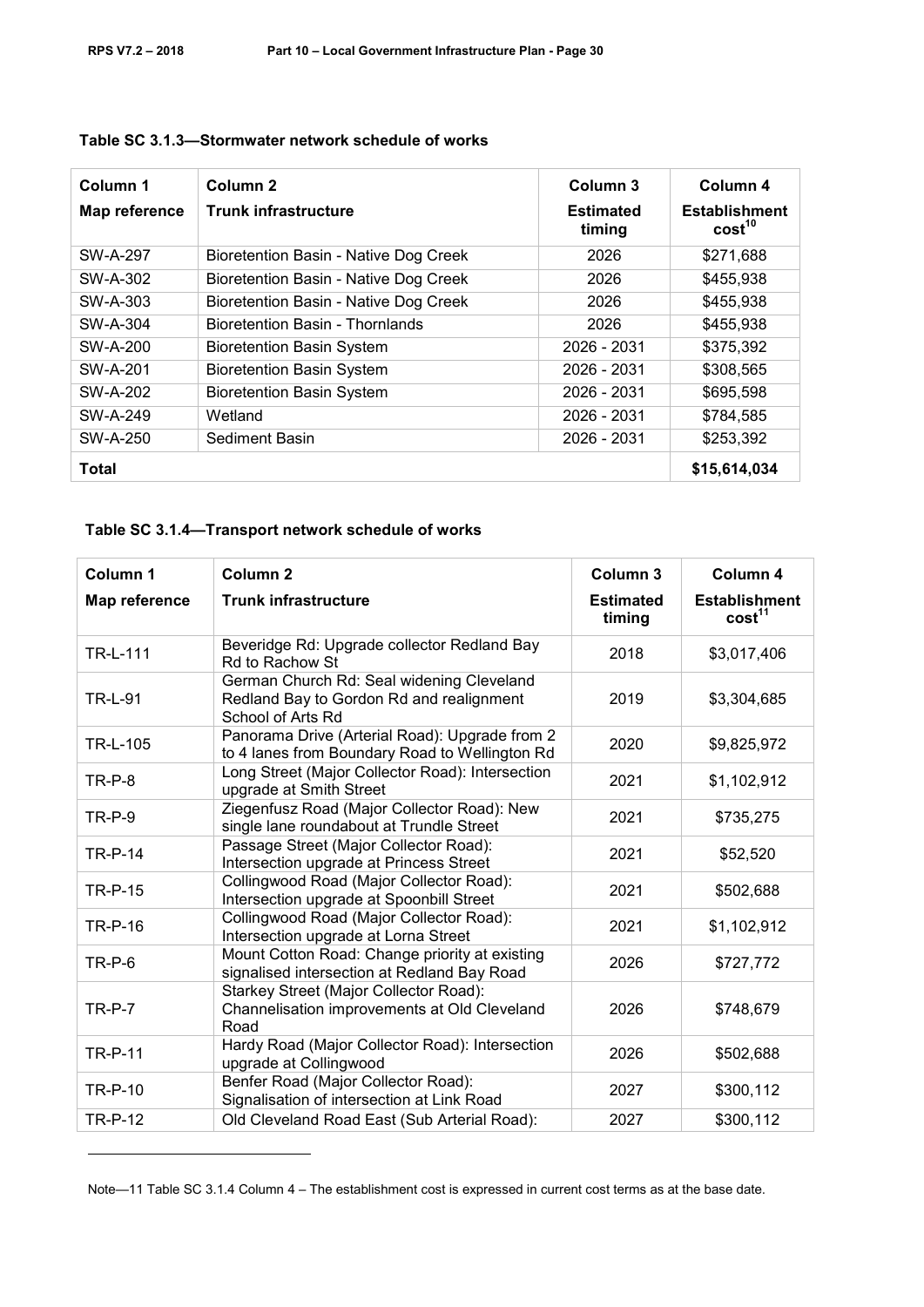| Column 1        | Column <sub>2</sub>                                                                                               | Column 3                   | Column 4                                   |
|-----------------|-------------------------------------------------------------------------------------------------------------------|----------------------------|--------------------------------------------|
| Map reference   | <b>Trunk infrastructure</b>                                                                                       | <b>Estimated</b><br>timing | <b>Establishment</b><br>cost <sup>11</sup> |
|                 | Signals at Randall Road                                                                                           |                            |                                            |
| <b>TR-P-13</b>  | Old Cleveland Road East (Sub Arterial Road):<br>Signals at Barron Street                                          | 2027                       | \$300,112                                  |
| <b>TR-P-21</b>  | Northern Arterial Road (Arterial Road): Upgrade<br>and signalisation of intersection at Sturgeon<br><b>Street</b> | 2027                       | \$727,772                                  |
| <b>TR-P-26</b>  | Northern Arterial Road (Arterial Road):<br>Roundabout at Wellington Street                                        | 2027                       | \$735,275                                  |
| <b>TR-L-92</b>  | School of Arts Road: Seal widening and<br>channelisation from German Church Road to<br><b>Collins Street</b>      | 2017 - 2019                | \$6,835,279                                |
| <b>TR-L-297</b> | New 2.5m Off-Road Cycle Path                                                                                      | 2017 - 2020                | \$107,160                                  |
| <b>TR-P-17</b>  | Pitt Road (Major Collector Road): Intersection<br>upgrade at Nelson Street                                        | 2017 - 2021                | \$502,688                                  |
| <b>TR-P-19</b>  | Broadwater Terrace (Major Collector Road):<br>Intersection upgrade Stradbroke Street                              | 2017 - 2021                | \$727,772                                  |
| <b>TR-P-20</b>  | Heinemann Road (Sub Arterial Road):<br>Intersection upgrade at Double Jump Road                                   | 2017 - 2021                | \$555,208                                  |
| TR-L-115        | Double Jump Rd: Realignment Heinemann to<br>Kingfisher, new intersection Heinemann,<br>roundabout Bunker          | 2017 - 2021                | \$3,278,190                                |
| TR-L-100        | Kinross Road: Divided major collector w/<br>breakdowns from Boundary Rd to 3rd new<br>roundabout                  | 2017 - 2021                | \$7,052,897                                |
| TR-L-103        | Dinwoodie Road: Upgrade to 2 lane major<br>collector Cleveland-Redland Bay Road to<br><b>Boundary Rd</b>          | 2017 - 2021                | \$6,397,616                                |
| TR-L-110        | Main Road (Sub Arterial Road): Seal widening to<br>divided 2 lane sub arterial from Plumer to Duncan<br><b>St</b> | 2017 - 2021                | \$1,638,612                                |
| TR-L-112        | Meissner Street: Seal widening and intersection<br>upgrade at Weinam Street Government Road                       | 2017 - 2021                | \$805,201                                  |
| TR-L-114        | New 2.5m Off-Road Cycle Path                                                                                      | 2017 - 2021                | \$1,805,035                                |
| <b>TR-L-78</b>  | New Major Collector - South East Thornlands: 2<br>lane collector Boundary Rd to Cleveland-Redland<br>Bay          | 2017 - 2021                | \$5,369,884                                |
| <b>TR-L-79</b>  | New 2.5m Off-Road Cycle Path                                                                                      | 2017 - 2021                | \$2,109,558                                |
| TR-L-124        | New 2.5m Off-Road Cycle Path                                                                                      | 2017 - 2021                | \$52,691                                   |
| TR-L-125        | Upgrade 2.5m Off-Road Cycle Path                                                                                  | 2017 - 2021                | \$15,670                                   |
| TR-L-126        | New 2.5m Off-Road Cycle Path                                                                                      | 2017 - 2021                | \$96,971                                   |
| TR-L-127        | Upgrade 2.5m Off-Road Cycle Path                                                                                  | 2017 - 2021                | \$269,806                                  |
| TR-L-128        | New 2.5m Off-Road Cycle Path                                                                                      | 2017 - 2021                | \$86,274                                   |
| TR-L-129        | New 2.5m Off-Road Cycle Path                                                                                      | 2017 - 2021                | \$76,848                                   |
| TR-L-133        | New 2.5m Off-Road Cycle Path                                                                                      | 2017 - 2021                | \$98,000                                   |
| TR-L-134        | New 2.5m Off-Road Cycle Path                                                                                      | 2017 - 2021                | \$53,540                                   |
| TR-L-135        | New 2.5m Off-Road Cycle Path                                                                                      | 2017 - 2021                | \$162,189                                  |
| TR-L-136        | New 2.5m Off-Road Cycle Path                                                                                      | 2017 - 2021                | \$109,841                                  |
| TR-L-137        | New 2.5m Off-Road Cycle Path                                                                                      | 2017 - 2021                | \$108,498                                  |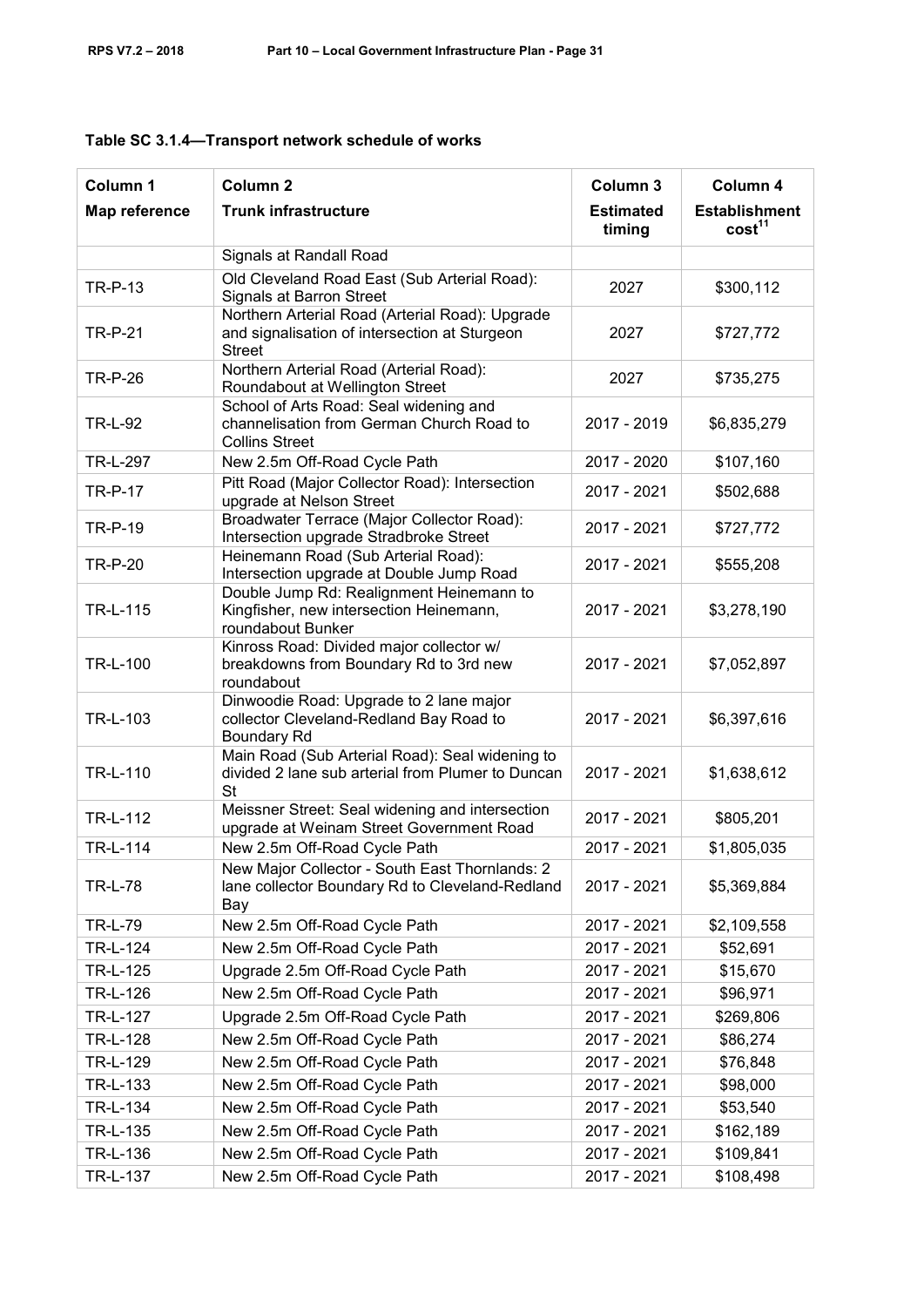| Column 1      | Column <sub>2</sub>              | Column 3                   | Column 4                                   |
|---------------|----------------------------------|----------------------------|--------------------------------------------|
| Map reference | <b>Trunk infrastructure</b>      | <b>Estimated</b><br>timing | <b>Establishment</b><br>cost <sup>11</sup> |
| TR-L-138      | New 2.5m Off-Road Cycle Path     | 2017 - 2021                | \$103,123                                  |
| TR-L-139      | New 2.5m Off-Road Cycle Path     | 2017 - 2021                | \$226,364                                  |
| TR-L-140      | Upgrade 2.5m Off-Road Cycle Path | 2017 - 2021                | \$75,715                                   |
| TR-L-141      | New 2.5m Off-Road Cycle Path     | 2017 - 2021                | \$34,325                                   |
| TR-L-142      | Upgrade 2.5m Off-Road Cycle Path | 2017 - 2021                | \$80,136                                   |
| TR-L-143      | New 2.5m Off-Road Cycle Path     | 2017 - 2021                | \$84,284                                   |
| TR-L-144      | New 2.5m Off-Road Cycle Path     | 2017 - 2021                | \$38,311                                   |
| TR-L-145      | New 2.5m Off-Road Cycle Path     | 2017 - 2021                | \$82,512                                   |
| TR-L-146      | New 2.5m Off-Road Cycle Path     | 2017 - 2021                | \$96,512                                   |
| TR-L-147      | New 2.5m Off-Road Cycle Path     | 2017 - 2021                | \$146,285                                  |
| TR-L-148      | New 2.5m Off-Road Cycle Path     | 2017 - 2021                | \$54,142                                   |
| TR-L-149      | New 2.5m Off-Road Cycle Path     | 2017 - 2021                | \$101,844                                  |
| TR-L-150      | New 2.5m Off-Road Cycle Path     | 2017 - 2021                | \$50,468                                   |
| TR-L-151      | Upgrade 2.5m Off-Road Cycle Path | 2017 - 2021                | \$45,199                                   |
| TR-L-152      | Upgrade 2.5m Off-Road Cycle Path | 2017 - 2021                | \$183,835                                  |
| TR-L-153      | Upgrade 2.5m Off-Road Cycle Path | 2017 - 2021                | \$237,373                                  |
| TR-L-154      | Upgrade 2.5m Off-Road Cycle Path | 2017 - 2021                | \$33,435                                   |
| TR-L-155      | New 2.5m Off-Road Cycle Path     | 2017 - 2021                | \$107,586                                  |
| TR-L-156      | New 2.5m Off-Road Cycle Path     | 2017 - 2021                | \$119,783                                  |
| TR-L-157      | Upgrade 2.5m Off-Road Cycle Path | 2017 - 2021                | \$33,074                                   |
| TR-L-158      | Upgrade 2.5m Off-Road Cycle Path | 2017 - 2021                | \$105,323                                  |
| TR-L-159      | New 2.5m Off-Road Cycle Path     | 2017 - 2021                | \$53,814                                   |
| TR-L-160      | New 2.5m Off-Road Cycle Path     | 2017 - 2021                | \$112,155                                  |
| TR-L-161      | Upgrade 2.5m Off-Road Cycle Path | 2017 - 2021                | \$64,939                                   |
| TR-L-162      | New 2.5m Off-Road Cycle Path     | 2017 - 2021                | \$42,477                                   |
| TR-L-163      | New 2.5m Off-Road Cycle Path     | 2017 - 2021                | \$29,343                                   |
| TR-L-164      | New 2.5m Off-Road Cycle Path     | 2017 - 2021                | \$86,965                                   |
| TR-L-165      | New 2.5m Off-Road Cycle Path     | 2017 - 2021                | \$90,360                                   |
| TR-L-166      | New 2.5m Off-Road Cycle Path     | 2017 - 2021                | \$42,630                                   |
| TR-L-185      | New 2.5m Off-Road Cycle Path     | 2017 - 2021                | \$54,413                                   |
| TR-L-186      | Upgrade 2.5m Off-Road Cycle Path | 2017 - 2021                | \$185,372                                  |
| TR-L-187      | New 2.5m Off-Road Cycle Path     | 2017 - 2021                | \$67,124                                   |
| TR-L-189      | Upgrade 2.5m Off-Road Cycle Path | 2017 - 2021                | \$32,201                                   |
| TR-L-190      | Upgrade 2.5m Off-Road Cycle Path | 2017 - 2021                | \$149,988                                  |
| TR-L-191      | New 2.5m Off-Road Cycle Path     | 2017 - 2021                | \$406,745                                  |
| TR-L-193      | New 2.5m Off-Road Cycle Path     | 2017 - 2021                | \$226,152                                  |
| TR-L-194      | Upgrade 2.5m Off-Road Cycle Path | 2017 - 2021                | \$453,185                                  |
| TR-L-195      | Upgrade 2.5m Off-Road Cycle Path | 2017 - 2021                | \$466,561                                  |
| TR-L-196      | Upgrade 2.5m Off-Road Cycle Path | 2017 - 2021                | \$171,424                                  |
| TR-L-197      | Upgrade 2.5m Off-Road Cycle Path | 2017 - 2021                | \$304,768                                  |
| TR-L-198      | Upgrade 2.5m Off-Road Cycle Path | 2017 - 2021                | \$215,915                                  |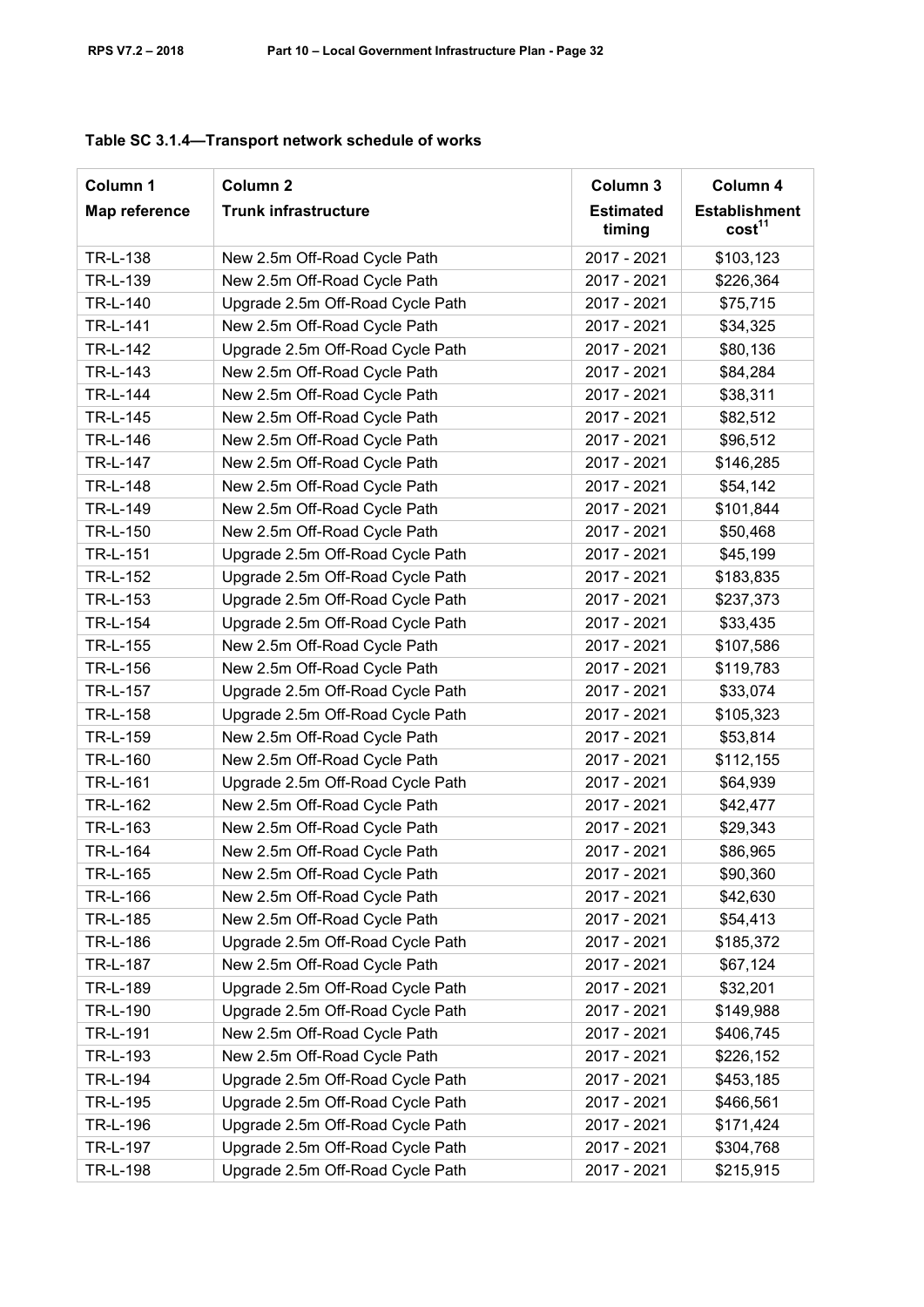| Column 1        | Column <sub>2</sub>              | Column 3                   | Column 4                                   |
|-----------------|----------------------------------|----------------------------|--------------------------------------------|
| Map reference   | <b>Trunk infrastructure</b>      | <b>Estimated</b><br>timing | <b>Establishment</b><br>cost <sup>11</sup> |
| TR-L-199        | Upgrade 2.5m Off-Road Cycle Path | 2017 - 2021                | \$213,868                                  |
| TR-L-200        | Upgrade 2.5m Off-Road Cycle Path | 2017 - 2021                | \$347,423                                  |
| TR-L-201        | Upgrade 2.5m Off-Road Cycle Path | 2017 - 2021                | \$116,030                                  |
| TR-L-234        | New 2.5m Off-Road Cycle Path     | 2017 - 2021                | \$560,771                                  |
| TR-L-235        | Upgrade 2.5m Off-Road Cycle Path | 2017 - 2021                | \$312,613                                  |
| TR-L-236        | New 2.5m Off-Road Cycle Path     | 2017 - 2021                | \$238,516                                  |
| TR-L-249        | Upgrade 2.5m Off-Road Cycle Path | 2017 - 2021                | \$230,137                                  |
| TR-L-254        | New 2.5m Off-Road Cycle Path     | 2017 - 2021                | \$452,314                                  |
| TR-L-255        | New 2.5m Off-Road Cycle Path     | 2017 - 2021                | \$70,132                                   |
| TR-L-256        | New 2.5m Off-Road Cycle Path     | 2017 - 2021                | \$400,891                                  |
| TR-L-257        | New 2.5m Off-Road Cycle Path     | 2017 - 2021                | \$366,358                                  |
| TR-L-258        | Upgrade 2.5m Off-Road Cycle Path | 2017 - 2021                | \$206,785                                  |
| TR-L-259        | Upgrade 2.5m Off-Road Cycle Path | 2017 - 2021                | \$366,851                                  |
| TR-L-261        | Upgrade 2.5m Off-Road Cycle Path | 2017 - 2021                | \$260,096                                  |
| TR-L-263        | New 2.5m Off-Road Cycle Path     | 2017 - 2021                | \$128,404                                  |
| TR-L-264        | Upgrade 2.5m Off-Road Cycle Path | 2017 - 2021                | \$84,205                                   |
| TR-L-266        | New 2.5m Off-Road Cycle Path     | 2017 - 2021                | \$145,914                                  |
| TR-L-267        | Upgrade 2.5m Off-Road Cycle Path | 2017 - 2021                | \$42,384                                   |
| TR-L-268        | Upgrade 2.5m Off-Road Cycle Path | 2017 - 2021                | \$167,317                                  |
| TR-L-270        | New 2.5m Off-Road Cycle Path     | 2017 - 2021                | \$318,166                                  |
| TR-L-271        | New 2.5m Off-Road Cycle Path     | 2017 - 2021                | \$306,399                                  |
| TR-L-275        | New 2.5m Off-Road Cycle Path     | 2017 - 2021                | \$335,241                                  |
| TR-L-276        | New 2.5m Off-Road Cycle Path     | 2017 - 2021                | \$335,196                                  |
| <b>TR-L-277</b> | New 2.5m Off-Road Cycle Path     | 2017 - 2021                | \$244,007                                  |
| TR-L-278        | New 2.5m Off-Road Cycle Path     | 2017 - 2021                | \$97,759                                   |
| TR-L-279        | New 2.5m Off-Road Cycle Path     | 2017 - 2021                | \$163,853                                  |
| TR-L-280        | Upgrade 2.5m Off-Road Cycle Path | 2017 - 2021                | \$163,584                                  |
| TR-L-288        | New 2.5m Off-Road Cycle Path     | 2017 - 2021                | \$168,087                                  |
| TR-L-289        | New 2.5m Off-Road Cycle Path     | 2017 - 2021                | \$53,531                                   |
| TR-L-290        | Upgrade 2.5m Off-Road Cycle Path | 2017 - 2021                | \$137,347                                  |
| TR-L-291        | Upgrade 2.5m Off-Road Cycle Path | 2017 - 2021                | \$45,595                                   |
| TR-L-292        | New 2.5m Off-Road Cycle Path     | 2017 - 2021                | \$103,993                                  |
| TR-L-293        | New 2.5m Off-Road Cycle Path     | 2017 - 2021                | \$31,627                                   |
| <b>TR-L-294</b> | New 2.5m Off-Road Cycle Path     | 2017 - 2021                | \$89,099                                   |
| TR-L-295        | New 2.5m Off-Road Cycle Path     | 2017 - 2021                | \$77,338                                   |
| TR-L-296        | New 2.5m Off-Road Cycle Path     | 2017 - 2021                | \$228,593                                  |
| TR-L-298        | New 2.5m Off-Road Cycle Path     | 2017 - 2021                | \$290,719                                  |
| TR-L-299        | New 2.5m Off-Road Cycle Path     | 2017 - 2021                | \$291,825                                  |
| TR-L-300        | New 2.5m Off-Road Cycle Path     | 2017 - 2021                | \$474,133                                  |
| TR-L-301        | New 2.5m Off-Road Cycle Path     | 2017 - 2021                | \$47,312                                   |
| TR-L-302        | Upgrade 2.5m Off-Road Cycle Path | 2017 - 2021                | \$38,265                                   |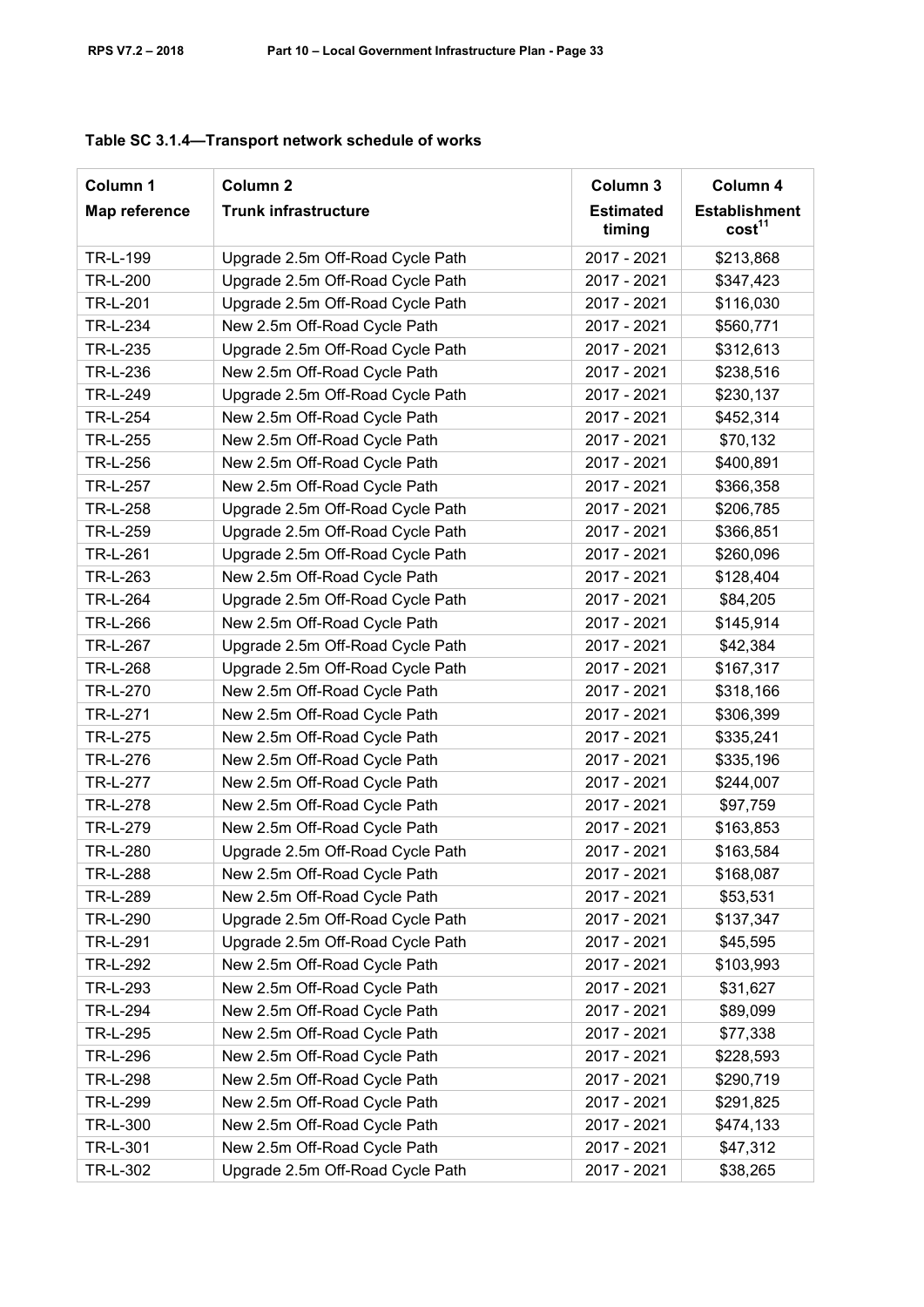| Column 1      | Column <sub>2</sub>              | Column 3                   | Column 4                                   |
|---------------|----------------------------------|----------------------------|--------------------------------------------|
| Map reference | <b>Trunk infrastructure</b>      | <b>Estimated</b><br>timing | <b>Establishment</b><br>cost <sup>11</sup> |
| TR-L-303      | Upgrade 2.5m Off-Road Cycle Path | 2017 - 2021                | \$91,777                                   |
| TR-L-304      | New 2.5m Off-Road Cycle Path     | 2017 - 2021                | \$66,863                                   |
| TR-L-305      | Upgrade 2.5m Off-Road Cycle Path | 2017 - 2021                | \$142,467                                  |
| TR-L-306      | New 2.5m Off-Road Cycle Path     | 2017 - 2021                | \$208,748                                  |
| TR-L-307      | New 2.5m Off-Road Cycle Path     | 2017 - 2021                | \$118,850                                  |
| TR-L-308      | New 2.5m Off-Road Cycle Path     | 2017 - 2021                | \$99,609                                   |
| TR-L-309      | Upgrade 2.5m Off-Road Cycle Path | 2017 - 2021                | \$92,133                                   |
| TR-L-310      | New 2.5m Off-Road Cycle Path     | 2017 - 2021                | \$69,954                                   |
| TR-L-311      | Upgrade 2.5m Off-Road Cycle Path | 2017 - 2021                | \$244,220                                  |
| TR-L-312      | Upgrade 2.5m Off-Road Cycle Path | 2017 - 2021                | \$71,489                                   |
| TR-L-313      | New 2.5m Off-Road Cycle Path     | 2017 - 2021                | \$109,351                                  |
| TR-L-314      | Upgrade 2.5m Off-Road Cycle Path | 2017 - 2021                | \$159,174                                  |
| TR-L-315      | Upgrade 2.5m Off-Road Cycle Path | 2017 - 2021                | \$128,317                                  |
| TR-L-316      | New 2.5m Off-Road Cycle Path     | 2017 - 2021                | \$114,430                                  |
| TR-L-317      | Upgrade 2.5m Off-Road Cycle Path | 2017 - 2021                | \$92,781                                   |
| TR-L-318      | New 2.5m Off-Road Cycle Path     | 2017 - 2021                | \$45,042                                   |
| TR-L-347      | Upgrade 2.5m Off-Road Cycle Path | 2017 - 2021                | \$18,406                                   |
| TR-L-348      | Upgrade 2.5m Off-Road Cycle Path | 2017 - 2021                | \$69,945                                   |
| TR-L-349      | Upgrade 2.5m Off-Road Cycle Path | 2017 - 2021                | \$16,156                                   |
| TR-L-350      | Upgrade 2.5m Off-Road Cycle Path | 2017 - 2021                | \$21,830                                   |
| TR-L-352      | New 2.5m Off-Road Cycle Path     | 2017 - 2021                | \$41,433                                   |
| TR-L-353      | Upgrade 2.5m Off-Road Cycle Path | 2017 - 2021                | \$55,635                                   |
| TR-L-354      | Upgrade 2.5m Off-Road Cycle Path | 2017 - 2021                | \$15,533                                   |
| TR-L-356      | New 2.5m Off-Road Cycle Path     | 2017 - 2021                | \$58,724                                   |
| TR-L-357      | New 2.5m Off-Road Cycle Path     | 2017 - 2021                | \$31,753                                   |
| TR-L-370      | Upgrade 3m Off-Road Cycle Path   | 2017 - 2021                | \$220,730                                  |
| TR-L-371      | Upgrade 3m Off-Road Cycle Path   | 2017 - 2021                | \$79,379                                   |
| TR-L-372      | New 3m Off-Road Cycle Path       | 2017 - 2021                | \$354,628                                  |
| TR-L-387      | New 3m Off-Road Cycle Path       | 2017 - 2021                | \$199,459                                  |
| TR-L-388      | New 3m Off-Road Cycle Path       | 2017 - 2021                | \$351,650                                  |
| TR-L-389      | New 3m Off-Road Cycle Path       | 2017 - 2021                | \$168,399                                  |
| TR-L-390      | Upgrade 3m Off-Road Cycle Path   | 2017 - 2021                | \$40,114                                   |
| TR-L-392      | New 3m Off-Road Cycle Path       | 2017 - 2021                | \$270,096                                  |
| TR-L-393      | Upgrade 3m Off-Road Cycle Path   | 2017 - 2021                | \$180,906                                  |
| TR-L-394      | New 3m Off-Road Cycle Path       | 2017 - 2021                | \$253,110                                  |
| TR-L-400      | Upgrade 1.5m On-Road Cycle Lane  | 2017 - 2021                | \$17,143                                   |
| TR-L-401      | Upgrade 1.5m On-Road Cycle Lane  | 2017 - 2021                | \$10,381                                   |
| TR-L-402      | Upgrade 1.5m On-Road Cycle Lane  | 2017 - 2021                | \$9,954                                    |
| TR-L-403      | Upgrade 1.5m On-Road Cycle Lane  | 2017 - 2021                | \$17,911                                   |
| TR-L-416      | Upgrade 2m On-Road Cycle Lane    | 2017 - 2021                | \$9,446                                    |
| TR-L-417      | Upgrade 2m On-Road Cycle Lane    | 2017 - 2021                | \$8,186                                    |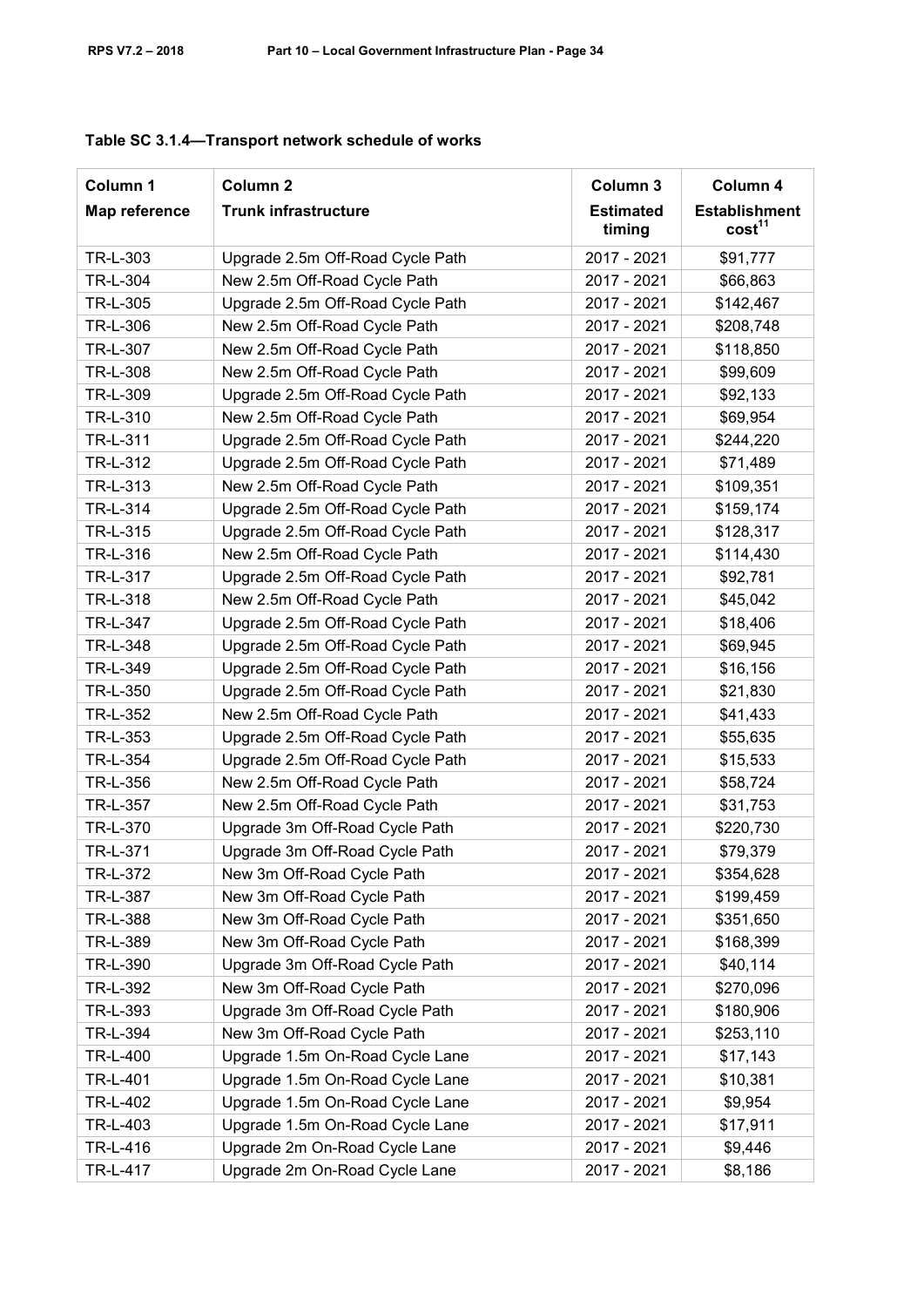| Column 1       | Column <sub>2</sub>                                                                                       | Column 3                   | Column 4                                   |
|----------------|-----------------------------------------------------------------------------------------------------------|----------------------------|--------------------------------------------|
| Map reference  | <b>Trunk infrastructure</b>                                                                               | <b>Estimated</b><br>timing | <b>Establishment</b><br>cost <sup>11</sup> |
| TR-L-418       | Upgrade 2m On-Road Cycle Lane                                                                             | 2017 - 2021                | \$6,730                                    |
| TR-L-419       | Upgrade 2m On-Road Cycle Lane                                                                             | 2017 - 2021                | \$1,560                                    |
| TR-L-420       | Upgrade 2m On-Road Cycle Lane                                                                             | 2017 - 2021                | \$2,700                                    |
| TR-L-421       | Upgrade 2m On-Road Cycle Lane                                                                             | 2017 - 2021                | \$1,347                                    |
| TR-L-422       | Upgrade 2m On-Road Cycle Lane                                                                             | 2017 - 2021                | \$16,920                                   |
| TR-L-423       | Upgrade 2m On-Road Cycle Lane                                                                             | 2017 - 2021                | \$1,440,538                                |
| TR-L-425       | Upgrade 2m On-Road Cycle Lane                                                                             | 2017 - 2021                | \$10,677                                   |
| TR-L-426       | Upgrade 2m On-Road Cycle Lane                                                                             | 2017 - 2021                | \$10,224                                   |
| TR-L-427       | Upgrade 2m On-Road Cycle Lane                                                                             | 2017 - 2021                | \$6,331                                    |
| TR-L-428       | Upgrade 2m On-Road Cycle Lane                                                                             | 2017 - 2021                | \$2,409                                    |
| TR-L-429       | Upgrade 2m On-Road Cycle Lane                                                                             | 2017 - 2021                | \$3,556                                    |
| TR-L-430       | Upgrade 2m On-Road Cycle Lane                                                                             | 2017 - 2021                | \$2,087                                    |
| TR-L-431       | Upgrade 2m On-Road Cycle Lane                                                                             | 2017 - 2021                | \$2,315                                    |
| TR-L-432       | Upgrade 2m On-Road Cycle Lane                                                                             | 2017 - 2021                | \$2,532                                    |
| TR-L-433       | Upgrade 2m On-Road Cycle Lane                                                                             | 2017 - 2021                | \$2,120                                    |
| TR-L-434       | Upgrade 2m On-Road Cycle Lane                                                                             | 2017 - 2021                | \$3,672                                    |
| TR-L-435       | Upgrade 2m On-Road Cycle Lane                                                                             | 2017 - 2021                | \$6,533                                    |
| TR-L-436       | Upgrade 2m On-Road Cycle Lane                                                                             | 2017 - 2021                | \$3,628                                    |
| TR-L-437       | Upgrade 2m On-Road Cycle Lane                                                                             | 2017 - 2021                | \$6,415                                    |
| TR-L-438       | Upgrade 2m On-Road Cycle Lane                                                                             | 2017 - 2021                | \$7,810                                    |
| TR-L-439       | Upgrade 2m On-Road Cycle Lane                                                                             | 2017 - 2021                | \$3,691                                    |
| TR-L-442       | New 2.5m Off-Road Cycle Path                                                                              | 2017 - 2021                | \$220,212                                  |
| TR-L-445       | Upgrade 2m On-Road Cycle Lane                                                                             | 2017 - 2021                | \$11,168                                   |
| TR-L-446       | Upgrade 2m On-Road Cycle Lane                                                                             | 2017 - 2021                | \$13,519                                   |
| TR-L-457       | Upgrade 2m On-Road Cycle Lane                                                                             | 2017 - 2021                | \$1,953,730                                |
| TR-L-458       | Upgrade 2m On-Road Cycle Lane                                                                             | 2017 - 2021                | \$585,219                                  |
| TR-L-459       | Upgrade 2m On-Road Cycle Lane                                                                             | 2017 - 2021                | \$810,303                                  |
| TR-L-462       | Upgrade 2m On-Road Cycle Lane                                                                             | 2017 - 2021                | \$270,101                                  |
| TR-L-463       | Upgrade 2m On-Road Cycle Lane                                                                             | 2017 - 2021                | \$1,440,538                                |
| TR-L-464       | Upgrade 2m On-Road Cycle Lane                                                                             | 2017 - 2021                | \$733,774                                  |
| TR-P-28        | Cleveland - Middle Street Major Bus Stop                                                                  | 2019 - 2021                | \$0                                        |
| <b>TR-P-27</b> | Capalaba Bus Interchange                                                                                  | 2021 - 2023                | \$0                                        |
| TR-L-102       | Pitt Street: Seal widening and channelisation<br>from Weinam Street to Hamilton Street                    | 2021 - 2026                | \$1,490,057                                |
| <b>TR-P-4</b>  | Upgrade to existing intersection Road A and<br>Road B                                                     | 2022 - 2024                | \$565,409                                  |
| <b>TR-L-80</b> | New Major Collector Stub: 2 lane undivided major<br>collector off Panorama Drive                          | 2022 - 2026                | \$1,089,550                                |
| <b>TR-L-84</b> | Mount Cotton Rd: Upgrade 2 lanes w/<br>breakdowns, intersection upgrades Moreton Bay<br>Rd to Howlett Rd  | 2022 - 2026                | \$16,074,712                               |
| <b>TR-L-93</b> | Serpentine Creek Road: seal widening and<br>channelisation from Collins St to Cleveland<br>Redland Bay Rd | 2022 - 2026                | \$3,618,752                                |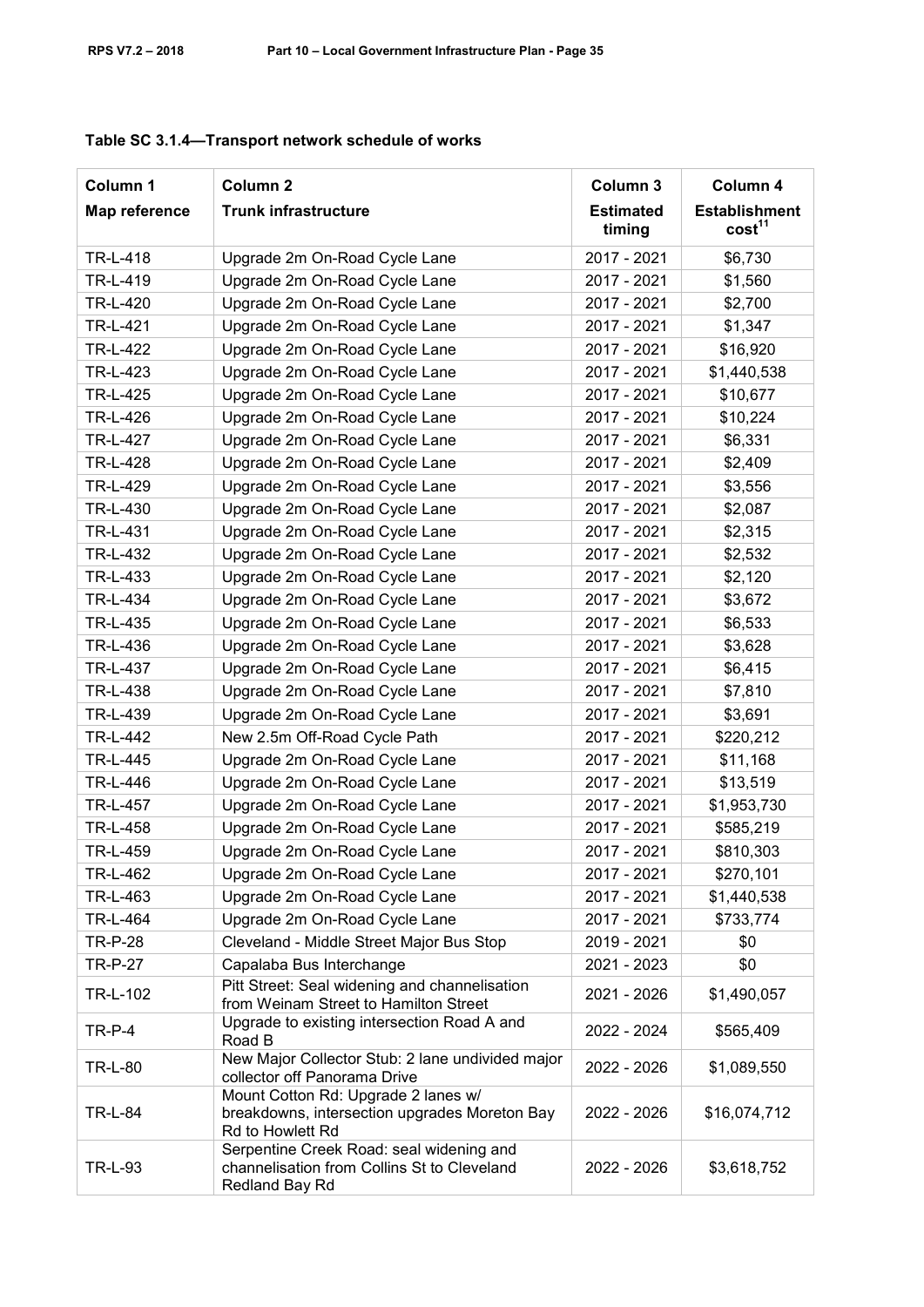| Column 1       | Column <sub>2</sub>                                                                            | Column 3                   | Column 4                                   |
|----------------|------------------------------------------------------------------------------------------------|----------------------------|--------------------------------------------|
| Map reference  | <b>Trunk infrastructure</b>                                                                    | <b>Estimated</b><br>timing | <b>Establishment</b><br>cost <sup>11</sup> |
| <b>TR-L-94</b> | Sturgeon Street: upgrade with auxiliary lanes<br>from Northern Arterial Road to Starkey Street | 2022 - 2026                | \$7,974,067                                |
| <b>TR-L-95</b> | McDonald Road (Sub Arterial Road): Seal<br>widening from Finucane Road to McMillan Road        | 2022 - 2026                | \$909,115                                  |
| <b>TR-L-96</b> | Weinam Street: seal widening and chanelisation<br>from Meissner Street to Pitt Street          | 2022 - 2026                | \$939,126                                  |
| <b>TR-L-97</b> | Kingfisher Road: Seal widening and intersection<br>upgrade from Eprapah Creek to Realignment   | 2022 - 2026                | \$2,123,294                                |
| <b>TR-L-98</b> | Hamilton Street: Seal widening and<br>channelisation from Pitt Street to Peel Street           | 2022 - 2026                | \$1,375,264                                |
| <b>TR-L-99</b> | Springacre Road: Seal widening and intersection<br>upgrade from Eprapah Creek to Eprapah Road  | 2022 - 2026                | \$745,779                                  |
| TR-L-104       | Wellington Street: upgrade 2 to 4 lanes from<br><b>Enterprise Street to Russell Street</b>     | 2022 - 2026                | \$16,165,242                               |
| TR-L-106       | Bunker Road (Sub Arterial Road): Seal widening<br>from Brookvale Drive to Realignment          | 2022 - 2026                | \$1,708,388                                |
| TR-L-107       | Springacre Road: Seal widening and intersection<br>upgrade from Boundary Road to Eprapah Road  | 2022 - 2026                | \$2,663,495                                |
| TR-L-108       | Double Jump Road: Seal widening from<br>Cleveland-Redland Bay Road to Heinemann<br>Road        | 2022 - 2026                | \$3,468,096                                |
| TR-L-109       | Gordon Road: Intersection upgrades from<br>Cleveland Redland Bay Road to Government<br>Road    | 2022 - 2026                | \$1,958,232                                |
| TR-L-120       | New 2.5m Off-Road Cycle Path                                                                   | 2022 - 2026                | \$114,084                                  |
| TR-L-121       | New 2.5m Off-Road Cycle Path                                                                   | 2022 - 2026                | \$42,054                                   |
| TR-L-122       | New 2.5m Off-Road Cycle Path                                                                   | 2022 - 2026                | \$61,654                                   |
| TR-L-123       | New 2.5m Off-Road Cycle Path                                                                   | 2022 - 2026                | \$59,258                                   |
| TR-L-130       | Upgrade 2.5m Off-Road Cycle Path                                                               | 2022 - 2026                | \$137,418                                  |
| TR-L-131       | Upgrade 2.5m Off-Road Cycle Path                                                               | 2022 - 2026                | \$178,512                                  |
| TR-L-132       | Upgrade 2.5m Off-Road Cycle Path                                                               | 2022 - 2026                | \$97,667                                   |
| TR-L-167       | New 2.5m Off-Road Cycle Path                                                                   | 2022 - 2026                | \$37,207                                   |
| TR-L-168       | New 2.5m Off-Road Cycle Path                                                                   | 2022 - 2026                | \$56,316                                   |
| TR-L-169       | New 2.5m Off-Road Cycle Path                                                                   | 2022 - 2026                | \$198,384                                  |
| TR-L-170       | New 2.5m Off-Road Cycle Path                                                                   | 2022 - 2026                | \$91,772                                   |
| TR-L-171       | New 2.5m Off-Road Cycle Path                                                                   | 2022 - 2026                | \$93,911                                   |
| TR-L-172       | New 2.5m Off-Road Cycle Path                                                                   | 2022 - 2026                | \$79,771                                   |
| TR-L-173       | Upgrade 2.5m Off-Road Cycle Path                                                               | 2022 - 2026                | \$53,914                                   |
| TR-L-174       | New 2.5m Off-Road Cycle Path                                                                   | 2022 - 2026                | \$29,569                                   |
| TR-L-175       | New 2.5m Off-Road Cycle Path                                                                   | 2022 - 2026                | \$54,103                                   |
| TR-L-176       | New 2.5m Off-Road Cycle Path                                                                   | 2022 - 2026                | \$32,587                                   |
| TR-L-179       | Upgrade 2.5m Off-Road Cycle Path                                                               | 2022 - 2026                | \$167,666                                  |
| TR-L-180       | New 2.5m Off-Road Cycle Path                                                                   | 2022 - 2026                | \$111,279                                  |
| TR-L-181       | New 2.5m Off-Road Cycle Path                                                                   | 2022 - 2026                | \$48,630                                   |
| TR-L-182       | New 2.5m Off-Road Cycle Path                                                                   | 2022 - 2026                | \$93,190                                   |
| TR-L-183       | New 2.5m Off-Road Cycle Path                                                                   | 2022 - 2026                | \$216,092                                  |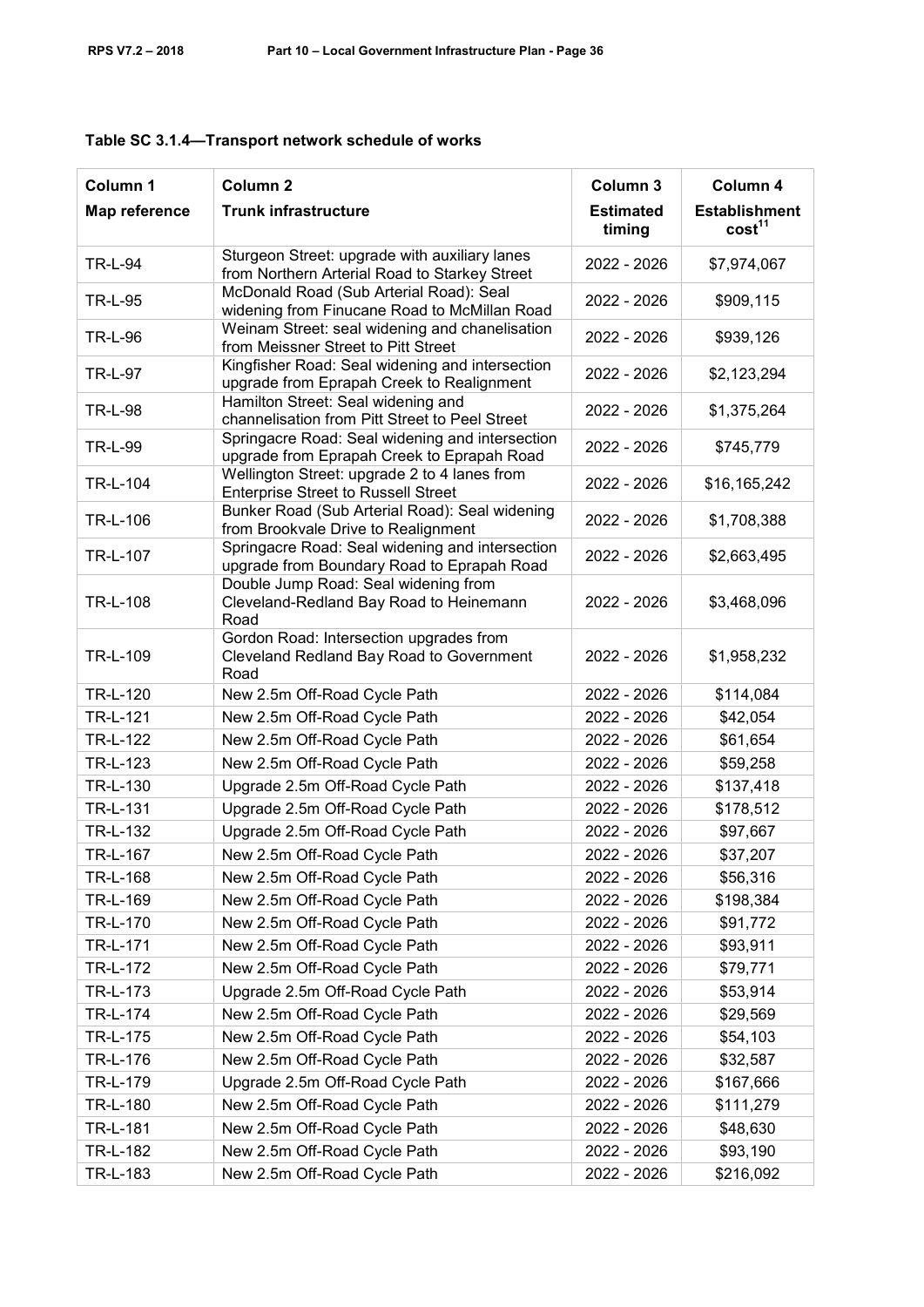| Column 1        | Column <sub>2</sub>              | Column 3                   | Column 4                                   |
|-----------------|----------------------------------|----------------------------|--------------------------------------------|
| Map reference   | <b>Trunk infrastructure</b>      | <b>Estimated</b><br>timing | <b>Establishment</b><br>cost <sup>11</sup> |
| TR-L-184        | New 2.5m Off-Road Cycle Path     | 2022 - 2026                | \$69,462                                   |
| TR-L-202        | Upgrade 2.5m Off-Road Cycle Path | 2022 - 2026                | \$90,635                                   |
| TR-L-203        | Upgrade 2.5m Off-Road Cycle Path | 2022 - 2026                | \$103,067                                  |
| <b>TR-L-204</b> | New 2.5m Off-Road Cycle Path     | 2022 - 2026                | \$203,376                                  |
| TR-L-205        | Upgrade 2.5m Off-Road Cycle Path | 2022 - 2026                | \$201,771                                  |
| TR-L-206        | New 2.5m Off-Road Cycle Path     | 2022 - 2026                | \$251,005                                  |
| TR-L-207        | New 2.5m Off-Road Cycle Path     | 2022 - 2026                | \$39,237                                   |
| TR-L-208        | Upgrade 2.5m Off-Road Cycle Path | 2022 - 2026                | \$44,778                                   |
| TR-L-209        | Upgrade 2.5m Off-Road Cycle Path | 2022 - 2026                | \$102,699                                  |
| TR-L-210        | New 2.5m Off-Road Cycle Path     | 2022 - 2026                | \$211,738                                  |
| TR-L-211        | Upgrade 2.5m Off-Road Cycle Path | 2022 - 2026                | \$71,281                                   |
| TR-L-212        | New 2.5m Off-Road Cycle Path     | 2022 - 2026                | \$406,448                                  |
| TR-L-213        | New 2.5m Off-Road Cycle Path     | 2022 - 2026                | \$83,345                                   |
| TR-L-214        | Upgrade 2.5m Off-Road Cycle Path | 2022 - 2026                | \$480,597                                  |
| TR-L-215        | New 2.5m Off-Road Cycle Path     | 2022 - 2026                | \$156,574                                  |
| TR-L-216        | New 2.5m Off-Road Cycle Path     | 2022 - 2026                | \$532,357                                  |
| TR-L-217        | Upgrade 2.5m Off-Road Cycle Path | 2022 - 2026                | \$310,296                                  |
| TR-L-218        | Upgrade 2.5m Off-Road Cycle Path | 2022 - 2026                | \$151,143                                  |
| TR-L-219        | New 2.5m Off-Road Cycle Path     | 2022 - 2026                | \$118,097                                  |
| TR-L-220        | New 2.5m Off-Road Cycle Path     | 2022 - 2026                | \$190,339                                  |
| TR-L-221        | Upgrade 2.5m Off-Road Cycle Path | 2022 - 2026                | \$169,604                                  |
| TR-L-222        | New 2.5m Off-Road Cycle Path     | 2022 - 2026                | \$228,866                                  |
| TR-L-223        | New 2.5m Off-Road Cycle Path     | 2022 - 2026                | \$377,247                                  |
| TR-L-224        | New 2.5m Off-Road Cycle Path     | 2022 - 2026                | \$225,214                                  |
| TR-L-225        | New 2.5m Off-Road Cycle Path     | 2022 - 2026                | \$142,167                                  |
| TR-L-226        | Upgrade 2.5m Off-Road Cycle Path | 2022 - 2026                | \$43,300                                   |
| TR-L-227        | New 2.5m Off-Road Cycle Path     | 2022 - 2026                | \$131,913                                  |
| TR-L-228        | Upgrade 2.5m Off-Road Cycle Path | 2022 - 2026                | \$17,091                                   |
| TR-L-229        | Upgrade 2.5m Off-Road Cycle Path | 2022 - 2026                | \$126,261                                  |
| TR-L-243        | New 3m Off-Road Cycle Path       | 2022 - 2026                | \$123,044                                  |
| TR-L-244        | Upgrade 3m Off-Road Cycle Path   | 2022 - 2026                | \$11,766                                   |
| TR-L-246        | New 3m Off-Road Cycle Path       | 2022 - 2026                | \$20,168                                   |
| TR-L-247        | New 3m Off-Road Cycle Path       | 2022 - 2026                | \$123,576                                  |
| TR-L-272        | Upgrade 2.5m Off-Road Cycle Path | 2022 - 2026                | \$249,822                                  |
| TR-L-273        | Upgrade 2.5m Off-Road Cycle Path | 2022 - 2026                | \$302,450                                  |
| TR-L-274        | New 2.5m Off-Road Cycle Path     | 2022 - 2026                | \$153,289                                  |
| TR-L-285        | New 2.5m Off-Road Cycle Path     | 2022 - 2026                | \$298,173                                  |
| TR-L-286        | Upgrade 2.5m Off-Road Cycle Path | 2022 - 2026                | \$162,184                                  |
| TR-L-287        | New 2.5m Off-Road Cycle Path     | 2022 - 2026                | \$278,168                                  |
| TR-L-320        | New 2.5m Off-Road Cycle Path     | 2022 - 2026                | \$78,217                                   |
| TR-L-321        | New 2.5m Off-Road Cycle Path     | 2022 - 2026                | \$119,187                                  |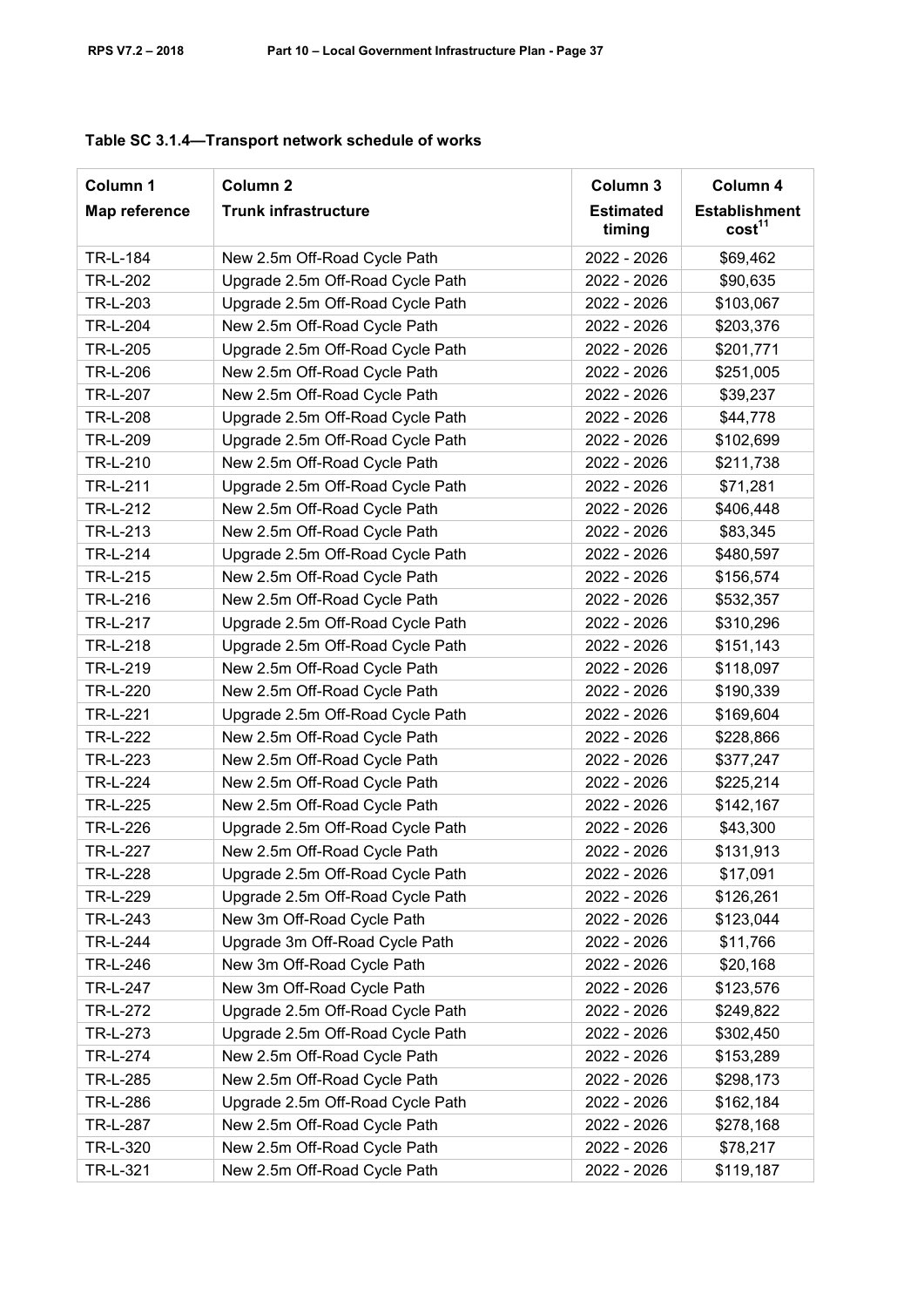| Column 1      | Column <sub>2</sub>              | Column 3                   | Column 4                                   |
|---------------|----------------------------------|----------------------------|--------------------------------------------|
| Map reference | <b>Trunk infrastructure</b>      | <b>Estimated</b><br>timing | <b>Establishment</b><br>cost <sup>11</sup> |
| TR-L-323      | New 2.5m Off-Road Cycle Path     | 2022 - 2026                | \$103,436                                  |
| TR-L-330      | New 2.5m Off-Road Cycle Path     | 2022 - 2026                | \$215,428                                  |
| TR-L-332      | Upgrade 2.5m Off-Road Cycle Path | 2022 - 2026                | \$17,863                                   |
| TR-L-333      | New 2.5m Off-Road Cycle Path     | 2022 - 2026                | \$152,780                                  |
| TR-L-334      | New 2.5m Off-Road Cycle Path     | 2022 - 2026                | \$177,743                                  |
| TR-L-336      | New 2.5m Off-Road Cycle Path     | 2022 - 2026                | \$191,970                                  |
| TR-L-337      | New 2.5m Off-Road Cycle Path     | 2022 - 2026                | \$144,047                                  |
| TR-L-338      | New 2.5m Off-Road Cycle Path     | 2022 - 2026                | \$80,166                                   |
| TR-L-339      | Upgrade 2.5m Off-Road Cycle Path | 2022 - 2026                | \$91,360                                   |
| TR-L-340      | New 2.5m Off-Road Cycle Path     | 2022 - 2026                | \$81,424                                   |
| TR-L-341      | New 2.5m Off-Road Cycle Path     | 2022 - 2026                | \$93,336                                   |
| TR-L-342      | New 2.5m Off-Road Cycle Path     | 2022 - 2026                | \$75,880                                   |
| TR-L-345      | New 2.5m Off-Road Cycle Path     | 2022 - 2026                | \$117,142                                  |
| TR-L-346      | Upgrade 2.5m Off-Road Cycle Path | 2022 - 2026                | \$14,344                                   |
| TR-L-358      | Upgrade 2.5m Off-Road Cycle Path | 2022 - 2026                | \$21,815                                   |
| TR-L-359      | Upgrade 2.5m Off-Road Cycle Path | 2022 - 2026                | \$44,989                                   |
| TR-L-361      | Upgrade 2.5m Off-Road Cycle Path | 2022 - 2026                | \$23,846                                   |
| TR-L-362      | New 2.5m Off-Road Cycle Path     | 2022 - 2026                | \$73,914                                   |
| TR-L-363      | Upgrade 2.5m Off-Road Cycle Path | 2022 - 2026                | \$17,493                                   |
| TR-L-365      | Upgrade 3m Off-Road Cycle Path   | 2022 - 2026                | \$257,759                                  |
| TR-L-366      | New 3m Off-Road Cycle Path       | 2022 - 2026                | \$72,212                                   |
| TR-L-367      | Upgrade 3m Off-Road Cycle Path   | 2022 - 2026                | \$262,653                                  |
| TR-L-368      | New 3m Off-Road Cycle Path       | 2022 - 2026                | \$391,340                                  |
| TR-L-369      | New 3m Off-Road Cycle Path       | 2022 - 2026                | \$307,063                                  |
| TR-L-373      | New 3m Off-Road Cycle Path       | 2022 - 2026                | \$137,951                                  |
| TR-L-374      | Upgrade 3m Off-Road Cycle Path   | 2022 - 2026                | \$166,768                                  |
| TR-L-375      | New 3m Off-Road Cycle Path       | 2022 - 2026                | \$146,279                                  |
| TR-L-376      | Upgrade 3m Off-Road Cycle Path   | 2022 - 2026                | \$646,598                                  |
| TR-L-377      | New 3m Off-Road Cycle Path       | 2022 - 2026                | \$263,296                                  |
| TR-L-379      | New 2.5m Off-Road Cycle Path     | 2022 - 2026                | \$107,740                                  |
| TR-L-382      | New 3m Off-Road Cycle Path       | 2022 - 2026                | \$316,475                                  |
| TR-L-383      | New 3m Off-Road Cycle Path       | 2022 - 2026                | \$192,856                                  |
| TR-L-384      | Upgrade 3m Off-Road Cycle Path   | 2022 - 2026                | \$204,065                                  |
| TR-L-385      | Upgrade 3m Off-Road Cycle Path   | 2022 - 2026                | \$66,169                                   |
| TR-L-386      | Upgrade 3m Off-Road Cycle Path   | 2022 - 2026                | \$71,103                                   |
| TR-L-391      | New 3m Cycle Boardwalk           | 2022 - 2026                | \$293,369                                  |
| TR-L-395      | New 3m Off-Road Cycle Path       | 2022 - 2026                | \$325,776                                  |
| TR-L-396      | New 3m Off-Road Cycle Path       | 2022 - 2026                | \$298,047                                  |
| TR-L-397      | Upgrade 1.5m On-Road Cycle Lane  | 2022 - 2026                | \$2,855                                    |
| TR-L-398      | Upgrade 1.5m On-Road Cycle Lane  | 2022 - 2026                | \$28,042                                   |
| TR-L-399      | Upgrade 1.5m On-Road Cycle Lane  | 2022 - 2026                | \$7,589                                    |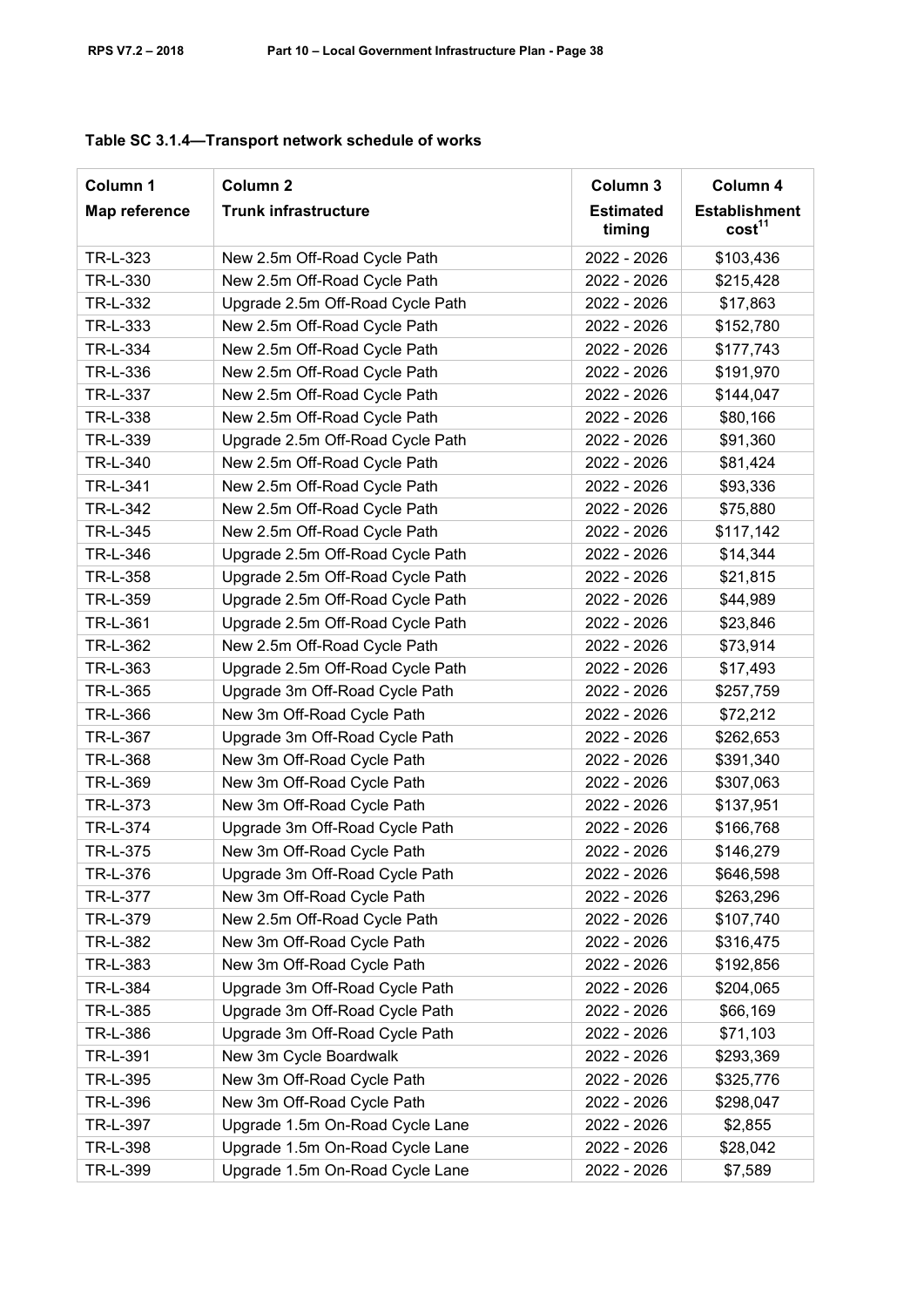| Column 1       | Column <sub>2</sub>                                                                                    | Column 3                   | Column 4                                   |
|----------------|--------------------------------------------------------------------------------------------------------|----------------------------|--------------------------------------------|
| Map reference  | <b>Trunk infrastructure</b>                                                                            | <b>Estimated</b><br>timing | <b>Establishment</b><br>cost <sup>11</sup> |
| TR-L-404       | Upgrade 1.5m On-Road Cycle Lane                                                                        | 2022 - 2026                | \$2,306                                    |
| TR-L-405       | Upgrade 1.5m On-Road Cycle Lane                                                                        | 2022 - 2026                | \$1,935                                    |
| TR-L-407       | Upgrade 1.5m On-Road Cycle Lane                                                                        | 2022 - 2026                | \$2,973                                    |
| TR-L-408       | Upgrade 1.5m On-Road Cycle Lane                                                                        | 2022 - 2026                | \$6,395                                    |
| TR-L-409       | Upgrade 1.5m On-Road Cycle Lane                                                                        | 2022 - 2026                | \$4,356                                    |
| TR-L-410       | Upgrade 1.5m On-Road Cycle Lane                                                                        | 2022 - 2026                | \$1,404                                    |
| TR-L-411       | Upgrade 1.5m On-Road Cycle Lane                                                                        | 2022 - 2026                | \$1,496                                    |
| TR-L-412       | Upgrade 1.5m On-Road Cycle Lane                                                                        | 2022 - 2026                | \$8,956                                    |
| TR-L-413       | Upgrade 1.5m On-Road Cycle Lane                                                                        | 2022 - 2026                | \$3,838                                    |
| TR-L-414       | Upgrade 1.5m On-Road Cycle Lane                                                                        | 2022 - 2026                | \$15,566                                   |
| TR-L-415       | Upgrade 0m Cycle Bridge                                                                                | 2022 - 2026                | \$180,067                                  |
| TR-L-441       | New 2.5m Off-Road Cycle Path                                                                           | 2022 - 2026                | \$90,627                                   |
| TR-L-443       | New 2.5m Off-Road Cycle Path                                                                           | 2022 - 2026                | \$198,907                                  |
| TR-L-444       | New 2.5m Off-Road Cycle Path                                                                           | 2022 - 2026                | \$61,335                                   |
| TR-L-448       | New 2.5m Off-Road Cycle Path                                                                           | 2022 - 2026                | \$213,065                                  |
| TR-L-449       | Upgrade 2m On-Road Cycle Lane                                                                          | 2022 - 2026                | \$1,289                                    |
| TR-L-450       | Upgrade 2m On-Road Cycle Lane                                                                          | 2022 - 2026                | \$1,750                                    |
| TR-L-451       | Upgrade 2m On-Road Cycle Lane                                                                          | 2022 - 2026                | \$7,854                                    |
| TR-L-452       | Upgrade 2m On-Road Cycle Lane                                                                          | 2022 - 2026                | \$1,729                                    |
| TR-L-453       | Upgrade 2m On-Road Cycle Lane                                                                          | 2022 - 2026                | \$2,852                                    |
| TR-L-454       | New 2.5m Cycle Boardwalk                                                                               | 2022 - 2026                | \$104,905                                  |
| TR-L-460       | Upgrade 2m On-Road Cycle Lane                                                                          | 2022 - 2026                | \$738,276                                  |
| TR-L-461       | Upgrade 2m On-Road Cycle Lane                                                                          | 2022 - 2026                | \$1,305,488                                |
| TR-L-465       | Upgrade 2m On-Road Cycle Lane                                                                          | 2022 - 2026                | \$8,386                                    |
| TR-L-466       | Upgrade 2m On-Road Cycle Lane                                                                          | 2022 - 2026                | \$6,547                                    |
| TR-L-468       | Upgrade 2m On-Road Cycle Lane                                                                          | 2022 - 2026                | \$4,051,514                                |
| TR-L-469       | Upgrade 1.5m On-Road Cycle Lane                                                                        | 2022 - 2026                | \$17,606                                   |
| TR-L-470       | Upgrade 1.5m On-Road Cycle Lane                                                                        | 2022 - 2026                | \$17,250                                   |
| TR-L-471       | Upgrade 1.5m On-Road Cycle Lane                                                                        | 2022 - 2026                | \$45,484                                   |
| TR-L-472       | Upgrade 1.5m On-Road Cycle Lane                                                                        | 2022 - 2026                | \$1,935,723                                |
| TR-L-473       | New 1.5m On-Road Cycle Lane                                                                            | 2022 - 2026                | \$495,185                                  |
| TR-L-474       | Upgrade 2.5m Off-Road Cycle Path                                                                       | 2022 - 2026                | \$149,490                                  |
| TR-L-83        | German Church Road: Seal widening from<br>Cleveland-Redland Bay Road to Heinemann<br>Road              | 2027 - 2031                | \$1,876,987                                |
| <b>TR-L-85</b> | Woodlands Drive: Seal widening and intersection<br>upgrade from Taylor Road to Boundary Road           | 2027 - 2031                | \$4,301,808                                |
| TR-L-86        | Woodlands Drive: Seal widening and intersection<br>upgrade from Mt Cotton Road to Taylor Road          | 2027 - 2031                | \$2,257,144                                |
| TR-L-87        | Wellington Street: Upgrade to 2 lanes plus<br>breakdowns from South Street to Panorama<br><b>Drive</b> | 2027 - 2031                | \$6,010,346                                |
| <b>TR-L-90</b> | Giles Road: Road improvement and upgraded<br>intersection from Heinemann to Cleveland-                 | 2027 - 2031                | \$2,296,158                                |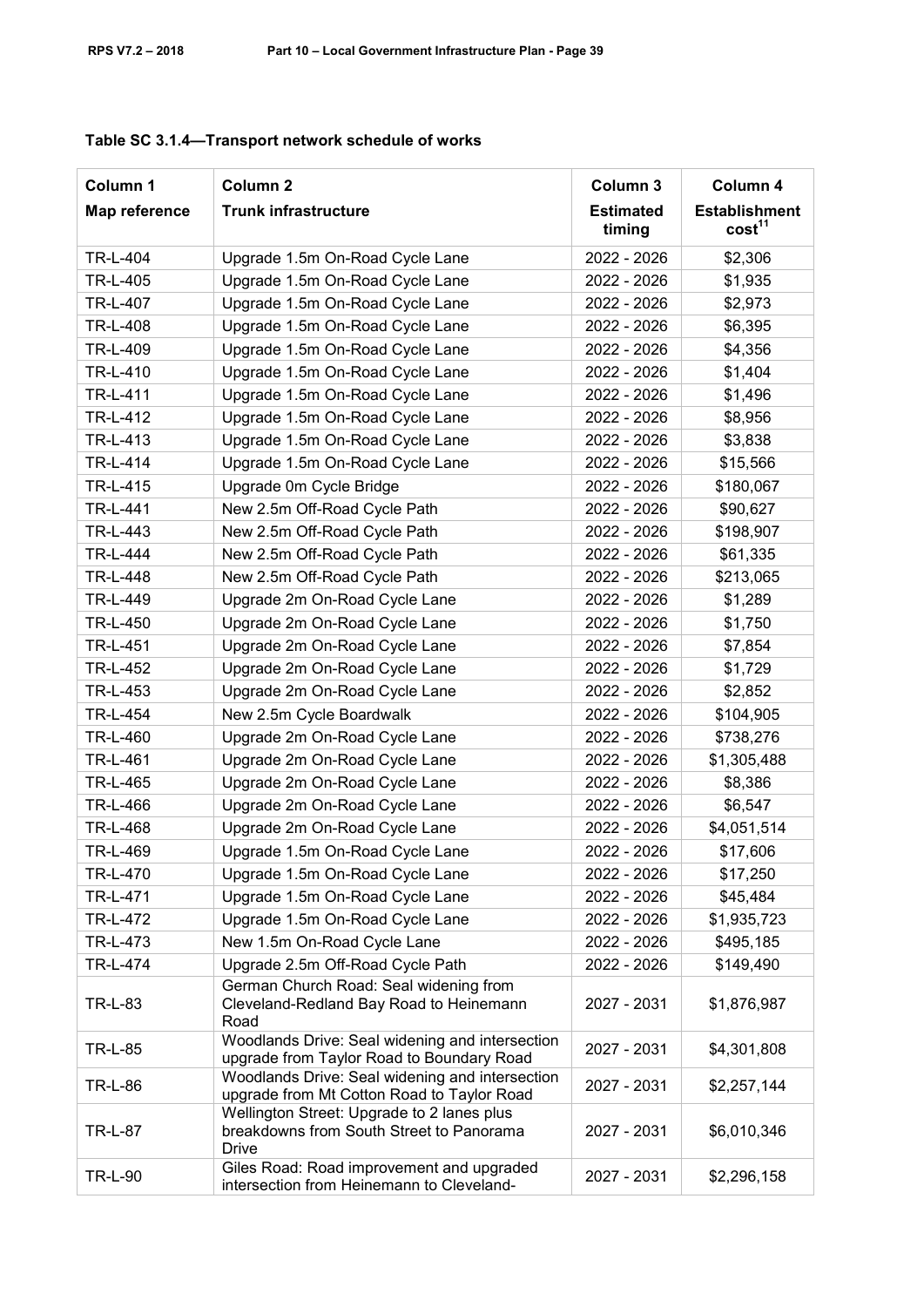| Column 1<br>Map reference | Column 2<br><b>Trunk infrastructure</b>                                                 | Column 3<br><b>Estimated</b><br>timing | Column 4<br><b>Establishment</b><br>cost <sup>11</sup> |
|---------------------------|-----------------------------------------------------------------------------------------|----------------------------------------|--------------------------------------------------------|
|                           | Redland Bay Rd                                                                          |                                        |                                                        |
| TR-L-101                  | Ney Road (Sub Arterial Road): Seal widening<br>from Wildflower Street to Mt Cotton Road | 2027 - 2031                            | \$462,867                                              |
| TR-L-113                  | Future Northern Public Transport corridor                                               | 2027 - 2031                            | \$0                                                    |
| <b>Total</b>              |                                                                                         |                                        | \$193,628,042                                          |

#### **Table SC 3.1.5—Parks and land for community facilities schedule of works**

| Column 1         | Column <sub>2</sub>                                                | Column 3                   | Column 4                                   |
|------------------|--------------------------------------------------------------------|----------------------------|--------------------------------------------|
| Map<br>reference | <b>Trunk Infrastructure</b>                                        | <b>Estimated</b><br>timing | <b>Establishment</b><br>cost <sup>12</sup> |
| 5945             | Thornlands - Thornlands Community Park Upgrade                     | 2017                       | \$2,342,546                                |
| C4N43            | New Rec Park T3 Redland Bay                                        | 2017                       | \$667,269                                  |
| 5217             | <b>Cleveland - Cleveland Point Recreation Reserve</b><br>Upgrade   | 2018                       | \$31,149                                   |
| 5913             | Russell Island - Russell Island Sport & Recreation Park<br>Upgrade | 2018                       | \$4,374,348                                |
| 5274             | Ormiston - Raby Esplanade Park Upgrade                             | 2019                       | \$547,939                                  |
| 5319             | Coochiemudlo Island - Pioneer Park (Coochie)<br>Upgrade            | 2019                       | \$239,281                                  |
| 5416             | Point Lookout - Headland Park Upgrade                              | 2019                       | \$72,209                                   |
| 5772             | Macleay Island - Macleay Island Community Park<br>Upgrade          | 2019                       | \$1,110,745                                |
| 5028             | Keith Surridge Sportsfields                                        | 2019                       | \$118,225                                  |
| 5237             | Cleveland - Henry Ziegenfusz Park Upgrade                          | 2020                       | \$1,110,711                                |
| 5303             | Cleveland - Wellington Street Park Upgrade                         | 2020                       | \$723,506                                  |
| 5421             | Point Lookout - Point Lookout Oval Upgrade                         | 2020                       | \$14,159                                   |
| 5443             | Redland Bay - Fielding Park Upgrade                                | 2020                       | \$284,588                                  |
| 5485             | Redland Bay - Denham Boulevard Park Upgrade                        | 2020                       | \$2,988,887                                |
| 5586             | Thornlands - Manning Esplanade Foreshore Upgrade                   | 2020                       | \$74,333                                   |
| 5831             | Redland Bay - Grevillea Street Park Upgrade                        | 2020                       | \$60,174                                   |
| 5833             | Redland Bay - Cliftonville Place Park Upgrade                      | 2020                       | \$60,174                                   |
| 5089             | Birkdale - Judy Holt Recreation Reserve Upgrade                    | 2021                       | \$1,886,189                                |
| 5350-16          | Lamb Island - Pioneer Park (Lamb) Upgrade                          | 2021                       | \$1,127,735                                |
| 5367             | Mount Cotton - Mount Cotton Community Park<br>Upgrade              | 2021                       | \$4,296,437                                |
| 5432             | Redland Bay - Charlie Buckler Sportsfield Upgrade                  | 2021                       | \$2,283,432                                |
| 5508             | Russell Island - Jock Kennedy Park Upgrade                         | 2021                       | \$297,331                                  |
| 5644             | Victoria Point - Cascades Gardens Upgrade                          | 2021                       | \$56,635                                   |
| 5915             | Norm Price Park                                                    | 2021                       | \$4,091,844                                |

Note—12 Table SC 3.1.5 Column 4 – The establishment cost is expressed in current cost terms as at the base date.

-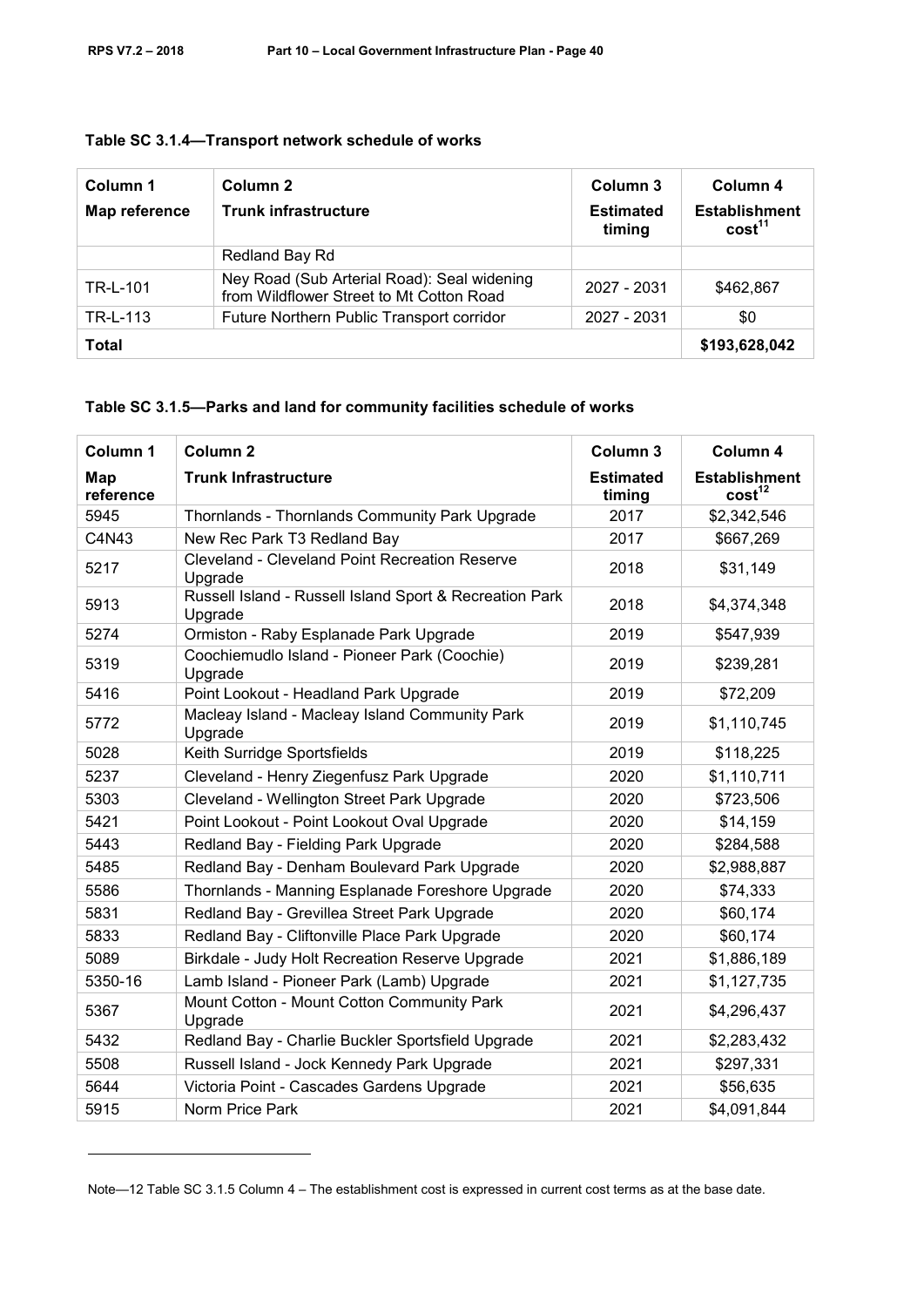| Column 1         | Column <sub>2</sub>                                           | Column 3                   | Column 4                                   |
|------------------|---------------------------------------------------------------|----------------------------|--------------------------------------------|
| Map<br>reference | <b>Trunk Infrastructure</b>                                   | <b>Estimated</b><br>timing | <b>Establishment</b><br>cost <sup>12</sup> |
| 5046             | Alexandra Hills - Valantine Park Upgrade                      | 2022                       | \$710,763                                  |
| 5049             | Alexandra Hills - Windemere Road Park Upgrade                 | 2022                       | \$505,463                                  |
| 5061             | Birkdale - Bailey Road Park Upgrade                           | 2022                       | \$755,363                                  |
| 5353             | Macleay Island - Corroboree Place Park Upgrade                | 2022                       | \$115,393                                  |
| 5382             | Mount Cotton - Valley Way Drainage Reserve Upgrade            | 2022                       | \$60,174                                   |
| 5425             | Redland Bay - Bedarra Street Park Upgrade                     | 2022                       | \$132,383                                  |
| 5453             | Redland Bay - Jack Gordon Park Upgrade                        | 2022                       | \$44,600                                   |
| 5454             | Redland Bay - Jack Gordon Pathway (Esplanade)<br>Upgrade      | 2022                       | \$87,784                                   |
| 5456             | Redland Bay - Junee Street Park Upgrade                       | 2022                       | \$60,882                                   |
| 5457             | Redland Bay - Lanyard Place Park Upgrade                      | 2022                       | \$14,159                                   |
| 5460             | Redland Bay - Point Talburpin Park Upgrade                    | 2022                       | \$191,142                                  |
| 5467             | Redland Bay - Nev Stafford Park Upgrade                       | 2022                       | \$44,600                                   |
| 5471             | Redland Bay - Orchard Beach Foreshore (South)<br>Upgrade      | 2022                       | \$56,635                                   |
| 5476             | Redland Bay - Pinelands Circuit Park Upgrade                  | 2022                       | \$104,774                                  |
| 5540             | Thornlands - Abbotsleigh Street Park Upgrade                  | 2022                       | \$148,666                                  |
| 5542             | Thornlands - Anniversary Park Upgrade                         | 2022                       | \$4,248                                    |
| 5553             | Thornlands - Conley Avenue Park Upgrade                       | 2022                       | \$147,958                                  |
| 5570             | Thornlands - Lorikeet Drive Park Upgrade                      | 2022                       | \$194,681                                  |
| 5583             | Thornlands - Robert Mackie Park Upgrade                       | 2022                       | \$60,174                                   |
| 5584             | Thornlands - Percy Ziegenfusz Park Upgrade                    | 2022                       | \$134,507                                  |
| 5590             | Thornlands - Tindappah Drive Foreshore Upgrade                | 2022                       | \$147,958                                  |
| 5592             | Thornlands - Tuna Court Park Upgrade                          | 2022                       | \$249,192                                  |
| 5630             | Victoria Point - Aspect Drive Pathway Upgrade                 | 2022                       | \$60,174                                   |
| 5636             | Victoria Point - Bill Scudamore-Smith Park Upgrade            | 2022                       | \$60,174                                   |
| 5639             | Victoria Point - Brookvale Drive Park Upgrade                 | 2022                       | \$249,900                                  |
| 5641             | Victoria Point - Bunker Road Bushland Refuge<br>Upgrade       | 2022                       | \$253,439                                  |
| 5652             | Victoria Point - Duncan Jenkins Eucalypt Park<br>Upgrade      | 2022                       | \$4,248                                    |
| 5656             | Victoria Point - Glen Road Park Upgrade                       | 2022                       | \$286,004                                  |
| 5659             | Victoria Point - Holly Road Urban Habitat Upgrade             | 2022                       | \$60,174                                   |
| 5665             | Victoria Point - Les Moore Park Upgrade                       | 2022                       | \$191,142                                  |
| 5672             | Victoria Point - Orana Esplanade Foreshore Park<br>Upgrade    | 2022                       | \$521,038                                  |
| 5675             | Victoria Point - Parklands Court Park Upgrade                 | 2022                       | \$60,174                                   |
| 5681             | Victoria Point - Poinciana Avenue Park Upgrade                | 2022                       | \$440,333                                  |
| 5689             | Victoria Point - Sandy Drive Creek Corridor Upgrade           | 2022                       | \$74,333                                   |
| 5690             | Victoria Point - Schmidt Street Road Reserve Upgrade          | 2022                       | \$249,192                                  |
| 5704             | Victoria Point - Victoria Point Recreation Reserve<br>Upgrade | 2022                       | \$724,922                                  |
| 5705             | Victoria Point - W H Yeo Park Upgrade                         | 2022                       | \$176,275                                  |
| 5773             | Redland Bay - Moogurrapum Creek Corridor - Pelorus            | 2022                       | \$56,635                                   |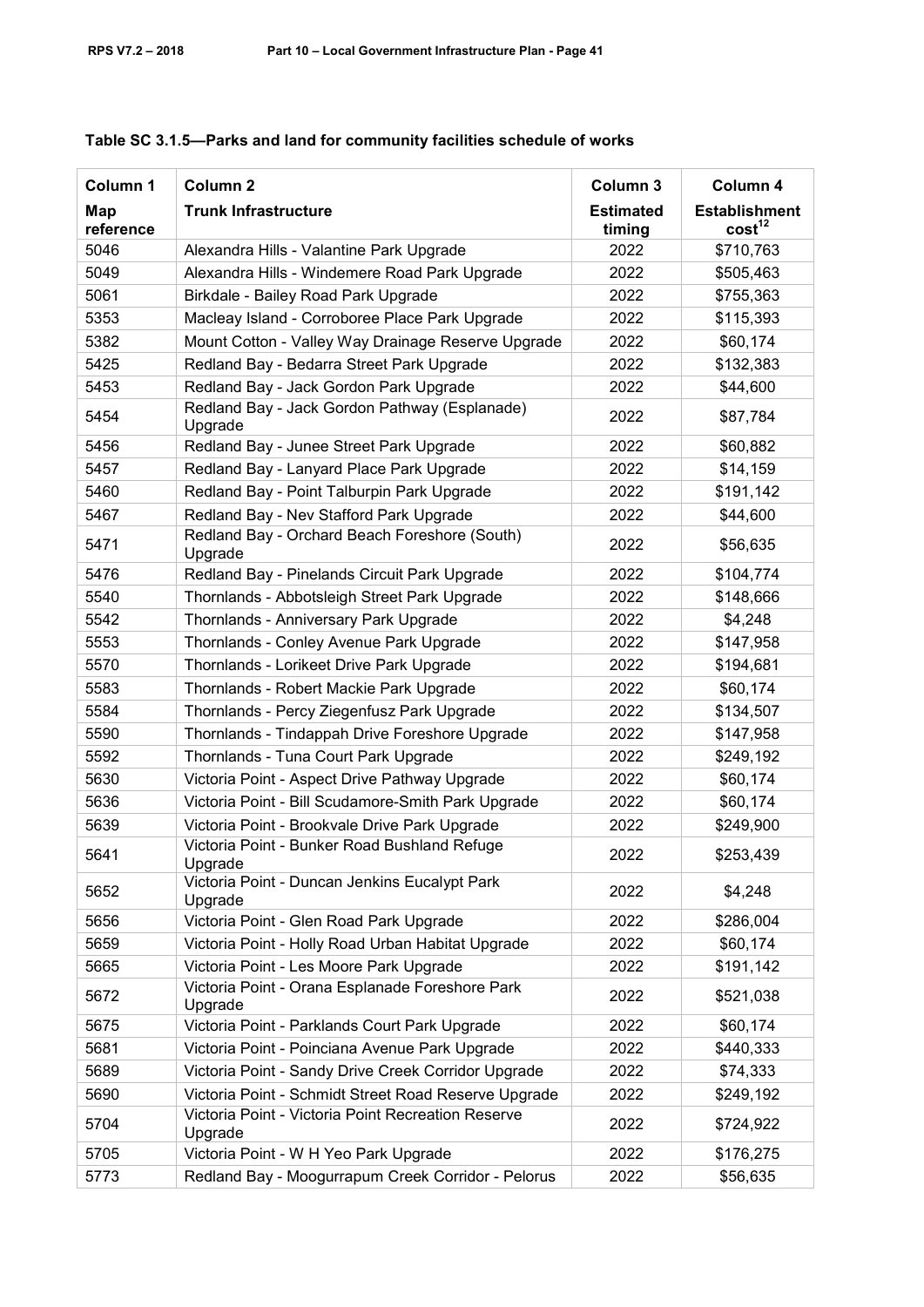| Column 1         | Column <sub>2</sub>                                                             | Column 3                   | Column 4                                   |
|------------------|---------------------------------------------------------------------------------|----------------------------|--------------------------------------------|
| Map<br>reference | <b>Trunk Infrastructure</b>                                                     | <b>Estimated</b><br>timing | <b>Establishment</b><br>cost <sup>12</sup> |
|                  | <b>Street Upgrade</b>                                                           |                            |                                            |
| 5777             | Redland Bay - Lime Street Wetlands Upgrade                                      | 2022                       | \$87,784                                   |
| 5778             | Redland Bay - Azure Park Upgrade                                                | 2022                       | \$134,507                                  |
| 5780             | Thornlands - George Thorn Drive Foreshore Upgrade                               | 2022                       | \$18,406                                   |
| 5819             | Thornlands - Ribonwood Street Park Upgrade                                      | 2022                       | \$60,174                                   |
| 5821             | Thornlands - Primrose Drive Wetlands Upgrade                                    | 2022                       | \$134,507                                  |
| 5822             | Thornlands - Primrose Drive Park Upgrade                                        | 2022                       | \$74,333                                   |
| 5828             | Redland Bay - Emperor Drive Bushland Refuge<br>Upgrade                          | 2022                       | \$44,600                                   |
| 5899             | Victoria Point - Bob & Delphine Douglas Reserve<br>Upgrade                      | 2022                       | \$14,159                                   |
| 5908             | Thornlands - Baythorn Drive Nature Belt Upgrade                                 | 2022                       | \$241,405                                  |
| NDCF1            | Multi-Purpose Community Centre (Cleveland) -<br><b>Cleveland Civic Precinct</b> | 2022                       | \$1,355,908                                |
| 5578             | <b>Pinklands Sporting Complex</b>                                               | 2022                       | \$2,693,002                                |
| C4N <sub>0</sub> | New Sport Park City Redland Bay                                                 | 2022 - 2032                | \$36,377,418                               |
| C6N56            | New Rec Park T3 Karragarra Island Esplanade                                     | 2023                       | \$828,498                                  |
| C6N54-5          | New Rec Park T3 Golden Sands Foreshore Park                                     | 2024                       | \$966,545                                  |
| C6N57-9          | New Rec Park T3 Trevanna Ave Park                                               | 2024                       | \$567,272                                  |
| 5150             | <b>Redland Baseball</b>                                                         | 2024                       | \$2,401,304                                |
| 5487             | Redland Bay - Sel Outridge Park Upgrade                                         | 2025                       | \$1,254,455                                |
| C4N29            | New Rec Park T2 Kinross Road - Kinross Community *                              | 2025                       | \$2,637,441                                |
| C4N29-1          | New Rec Park T3 Kinross Road                                                    | 2025                       | \$855,988                                  |
| C4N29-2          | New Rec Park T3 Kinross Road                                                    | 2025                       | \$855,988                                  |
| C4N29-3          | New Rec Park T3 Kinross Road                                                    | 2025                       | \$855,988                                  |
| C4N32-1          | New Rec Park T3 Se Thornlands                                                   | 2025                       | \$855,988                                  |
| C4N35-2          | New Rec Park T3 Se Thornlands                                                   | 2025                       | \$855,988                                  |
| 5655             | Ern And Alma Dowling Sportsfield                                                | 2025                       | \$1,254,455                                |
| 5400             | Redland Softball                                                                | 2025                       | \$1,211,979                                |
| 5048             | Alexandra Hills - Wimborne Road Park Upgrade                                    | 2026                       | \$579,796                                  |
| 5337             | Karragarra Island - Karragarra Island Foreshore<br>(North) Upgrade              | 2026                       | \$249,192                                  |
| 5340             | Karragarra Island - Karragarra Island Urban Habitat<br>Upgrade                  | 2026                       | \$60,174                                   |
| 5350-21          | Lamb Island - Pioneer Park (Lamb) Upgrade                                       | 2026                       | \$134,507                                  |
| 5687             | Victoria Point - Rosebud Esplanade Park Upgrade                                 | 2026                       | \$90,615                                   |
| 5703             | Victoria Point - Victoria Point Bushland Refuge<br>Upgrade                      | 2026                       | \$18,406                                   |
| 5751             | Wellington Point - Sovereign Waters Foreshore<br>Upgrade                        | 2026                       | \$90,615                                   |
| 5852             | Victoria Point - Cleveland Redland Bay Road Reserve<br>Upgrade                  | 2026                       | \$141,586                                  |
| 5906             | Wellington Point - Bibury Street Road Reserve<br>Upgrade                        | 2026                       | \$134,507                                  |
| 5924             | Russell Island - High Street Nature Belt Upgrade                                | 2026                       | \$249,192                                  |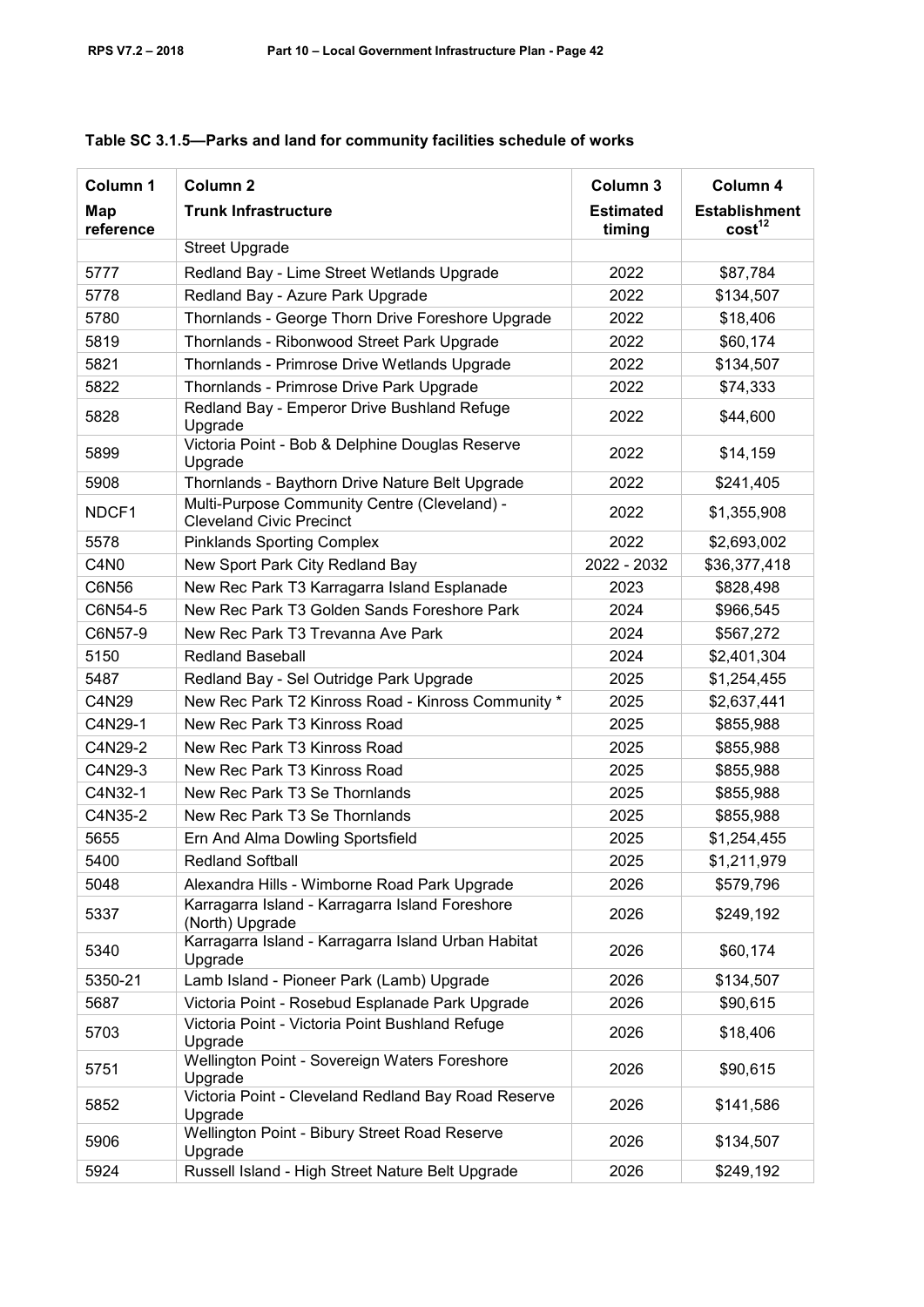| Column 1         | Column <sub>2</sub>                                                                               | Column 3                   | Column 4                                   |
|------------------|---------------------------------------------------------------------------------------------------|----------------------------|--------------------------------------------|
| Map<br>reference | <b>Trunk Infrastructure</b>                                                                       | <b>Estimated</b><br>timing | <b>Establishment</b><br>cost <sup>12</sup> |
| 5930             | Russell Island - Vista Street Park Upgrade                                                        | 2026                       | \$70,793                                   |
| 5934             | Mount Cotton - Baradine Street Park Upgrade                                                       | 2026                       | \$193,265                                  |
| 5942             | Thornlands - Redland Bay Road Bushland Refuge<br>Upgrade                                          | 2026                       | \$281,049                                  |
| 5947             | Macleay Island - Pecan Street Park Upgrade                                                        | 2026                       | \$60,174                                   |
| 5948             | Macleay Island - Beelong Street Park Upgrade                                                      | 2026                       | \$192,557                                  |
| 5949             | Macleay Island - Yacht Street Park Upgrade                                                        | 2026                       | \$132,383                                  |
| 5950             | Russell Island - Toolona Avenue Park Upgrade                                                      | 2026                       | \$192,557                                  |
| 5951             | Russell Island - Cowderoy Drive Park Upgrade                                                      | 2026                       | \$336,975                                  |
| 5952             | Russell Island - Monaco Avenue Park Upgrade                                                       | 2026                       | \$87,784                                   |
| 5953             | Russell Island - Villa Wood Road Park Upgrade                                                     | 2026                       | \$266,890                                  |
| 5954             | Macleay Island - Aruma Street Park Upgrade                                                        | 2026                       | \$282,465                                  |
| 5955             | Russell Island - Centre Road Park Upgrade                                                         | 2026                       | \$266,890                                  |
| 5956             | Russell Island - Cutler Drive Park Upgrade                                                        | 2026                       | \$824,740                                  |
| 5957             | Ormiston - Hilliards Creek Platypus Corridor Park<br>Upgrade                                      | 2026                       | \$130,967                                  |
| 5958             | Birkdale - Harrogate Park Upgrade                                                                 | 2026                       | \$60,174                                   |
| 5959             | Thornlands - Luke Street Park Upgrade                                                             | 2026                       | \$263,351                                  |
| 5960             | Redland Bay - Gordon Road Park Upgrade                                                            | 2026                       | \$60,174                                   |
| 5961             | Ormiston - Dundas Street Park Upgrade                                                             | 2026                       | \$14,159                                   |
| 5962             | Redland Bay - Potts Place Park Upgrade                                                            | 2026                       | \$58,758                                   |
| SDCF4            | Multi-Purpose Community Centre (Redland Bay) -<br>Community Well-Being Hub Reland Bay Youth Space | 2026                       | \$2,066,521                                |
| 5334             | Ron Stark Oval                                                                                    | 2026                       | \$716,427                                  |
| 5005             | Alexandra Hills - Babiana Street Park Upgrade                                                     | 2027                       | \$44,600                                   |
| 5025             | Alexandra Hills - Hyde Court Park Upgrade                                                         | 2027                       | \$4,248                                    |
| 5038             | Alexandra Hills - Princeton Avenue Park Upgrade                                                   | 2027                       | \$60,174                                   |
| 5044             | Alexandra Hills - Snowdon Street Park Upgrade                                                     | 2027                       | \$14,159                                   |
| 5051             | Alexandra Hills - Workington Street Park Upgrade                                                  | 2027                       | \$60,174                                   |
| 5053             | Amity Point - Amity Point Recreation Reserve Upgrade                                              | 2027                       | \$56,635                                   |
| 5083             | Birkdale - Goodge Court Park Upgrade                                                              | 2027                       | \$104,774                                  |
| 5087             | Birkdale - Juanita Street Park Upgrade                                                            | 2027                       | \$249,192                                  |
| 5090             | Birkdale - Lachlan Street Park Upgrade                                                            | 2027                       | \$70,793                                   |
| 5111             | Birkdale - Robinson Park Upgrade                                                                  | 2027                       | \$4,248                                    |
| 5125             | Birkdale - William Taylor Memorial Park Upgrade                                                   | 2027                       | \$161,408                                  |
| 5132             | Capalaba - Blarney Street Park Upgrade                                                            | 2027                       | \$60,174                                   |
| 5133             | Capalaba - Bowen Street Park Upgrade                                                              | 2027                       | \$60,174                                   |
| 5156             | Capalaba - Howletts Road Park Upgrade                                                             | 2027                       | \$147,958                                  |
| 5158             | Capalaba - Jacaranda Road Park Upgrade                                                            | 2027                       | \$14,159                                   |
| 5159             | Capalaba - John Frederick Park Upgrade                                                            | 2027                       | \$846,394                                  |
| 5161             | Capalaba - Jupiter Street Park Upgrade                                                            | 2027                       | \$249,192                                  |
| 5167             | Capalaba - Lawlor Reserve Upgrade                                                                 | 2027                       | \$60,174                                   |
| 5168             | Capalaba - Little Killarney Park Upgrade                                                          | 2027                       | \$18,406                                   |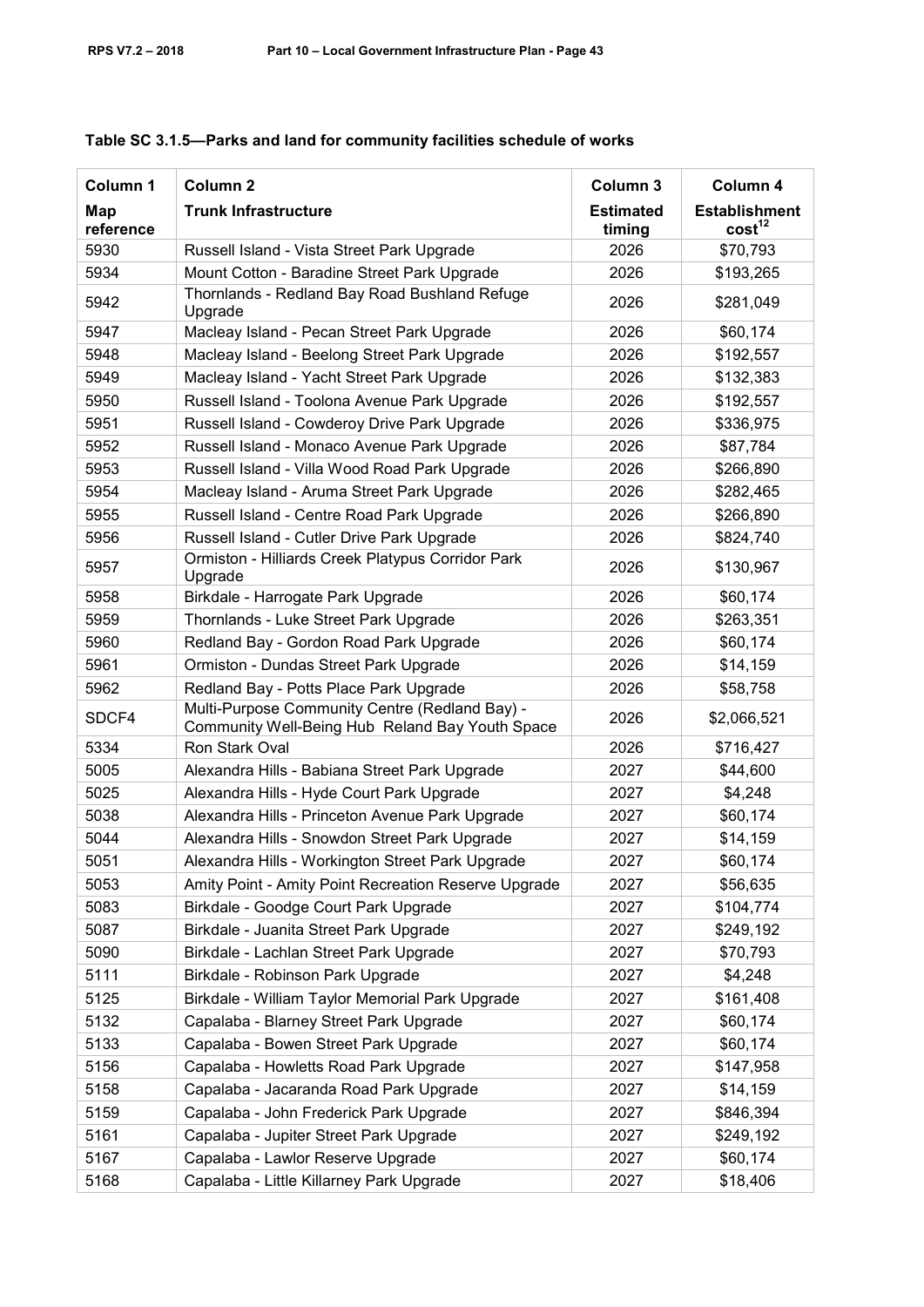| Column 1         | Column <sub>2</sub>                                                           | Column 3                   | Column 4                                   |
|------------------|-------------------------------------------------------------------------------|----------------------------|--------------------------------------------|
| Map<br>reference | <b>Trunk Infrastructure</b>                                                   | <b>Estimated</b><br>timing | <b>Establishment</b><br>cost <sup>12</sup> |
| 5172             | Capalaba - Coolnwynpin Creek Corridor - Macquarie<br><b>Street Upgrade</b>    | 2027                       | \$60,174                                   |
| 5177             | Capalaba - Nangando Street Park Upgrade                                       | 2027                       | \$63,006                                   |
| 5179             | Capalaba - Quentin Street Road Reserve Upgrade                                | 2027                       | \$60,174                                   |
| 5190             | Capalaba - Tauris Road Park Upgrade                                           | 2027                       | \$314,322                                  |
| 5192             | Capalaba - Wentworth Drive Park Upgrade                                       | 2027                       | \$799,963                                  |
| 5194             | Capalaba - Winter Memorial Park Upgrade                                       | 2027                       | \$4,248                                    |
| 5209             | Cleveland - Bloomfield Street Park Upgrade                                    | 2027                       | \$31,149                                   |
| 5226             | Cleveland - Donald Simpson Park Upgrade                                       | 2027                       | \$4,248                                    |
| 5230             | Cleveland - G J Walter Park Upgrade                                           | 2027                       | \$53,803                                   |
| 5234             | Cleveland - Haggup Street Park Upgrade                                        | 2027                       | \$266,890                                  |
| 5240             | Cleveland - Janlaw Street Park Upgrade                                        | 2027                       | \$60,174                                   |
| 5249             | Cleveland - Long Street Park Upgrade                                          | 2027                       | \$56,635                                   |
| 5261             | Cleveland - Nandeebie Park Upgrade                                            | 2027                       | \$181,230                                  |
| 5265             | Cleveland - Oyster Point Park Upgrade                                         | 2027                       | \$179,815                                  |
| 5277             | Cleveland - Scott Street Park Upgrade                                         | 2027                       | \$4,248                                    |
| 5296             | Cleveland - Vassi Concord Park Upgrade                                        | 2027                       | \$60,174                                   |
| 5305             | Cleveland - William Ross Park Upgrade                                         | 2027                       | \$89,907                                   |
| 5579             | <b>Wellington Point - Plantation Place Park Upgrade</b>                       | 2027                       | \$58,758                                   |
| 5605             | Thorneside - Alma Street Park Upgrade                                         | 2027                       | \$241,405                                  |
| 5608             | Thorneside - Beth Boyd Park Upgrade                                           | 2027                       | \$179,815                                  |
| 5610             | Thorneside - Jack And Edna Finney Reserve Upgrade                             | 2027                       | \$853,058                                  |
| 5618             | Thorneside - Gradi Court Park Upgrade                                         | 2027                       | \$253,439                                  |
| 5621             | Thorneside - Railway Parade Park Upgrade                                      | 2027                       | \$4,248                                    |
| 5626             | Thorneside - Willard-Weber Foreshore Upgrade                                  | 2027                       | \$194,681                                  |
| 5627             | Thorneside - William Taylor Memorial Sportsfield<br>Upgrade                   | 2027                       | \$1,267,277                                |
| 5722             | Wellington Point - Egw Wood Sportsfield Upgrade                               | 2027                       | \$757,487                                  |
| 5726             | Wellington Point - Goodall Street Park Upgrade                                | 2027                       | \$395,734                                  |
| 5729             | Wellington Point - Jacob Street Nature Belt Upgrade                           | 2027                       | \$14,159                                   |
| 5731             | Wellington Point - Liner Street Park Upgrade                                  | 2027                       | \$104,774                                  |
| 5764             | Wellington Point - Wellington Point Recreation<br>Reserve Upgrade             | 2027                       | \$438,918                                  |
| 5768             | Cleveland - Norm Dean Park Upgrade                                            | 2027                       | \$56,635                                   |
| 5775             | Birkdale - Tarradarrapin Creek Corridor - Collingwood<br>Road Upgrade         | 2027                       | \$4,248                                    |
| 5801             | Thorneside - Willard-Weber Reserve Upgrade                                    | 2027                       | \$194,681                                  |
| 5804             | Wellington Point - Saranah Place Park Upgrade                                 | 2027                       | \$70,793                                   |
| 5838             | Cleveland - Shelduck Street Park Upgrade                                      | 2027                       | \$60,174                                   |
| 5859             | Birkdale - Hardy Road Park Upgrade                                            | 2027                       | \$134,507                                  |
| 5872             | Cleveland - Ronnie Street Park Upgrade                                        | 2027                       | \$44,600                                   |
| 5905             | Wellington Point - Hilliards Creek Corridor - Bibury<br><b>Street Upgrade</b> | 2027                       | \$2,125,918                                |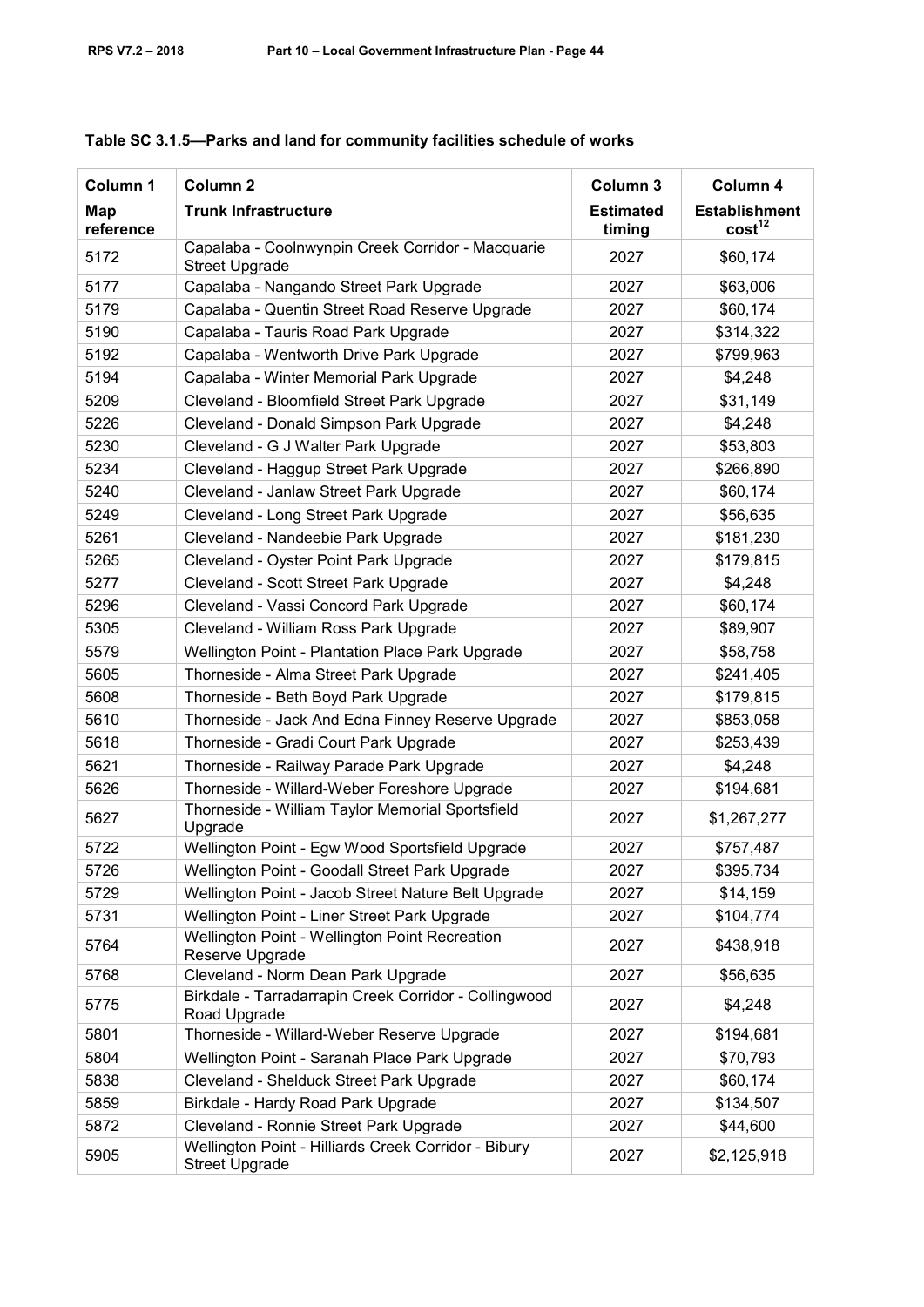| Column 1         | Column 2                                             | Column 3                   | Column 4                                   |
|------------------|------------------------------------------------------|----------------------------|--------------------------------------------|
| Map<br>reference | <b>Trunk Infrastructure</b>                          | <b>Estimated</b><br>timing | <b>Establishment</b><br>cost <sup>12</sup> |
| 5627             | William Taylor Memorial Sportsfields (50 Car Spaces) | 2027                       | \$1.267.277                                |
| <b>Total</b>     |                                                      |                            | \$114,545,019                              |